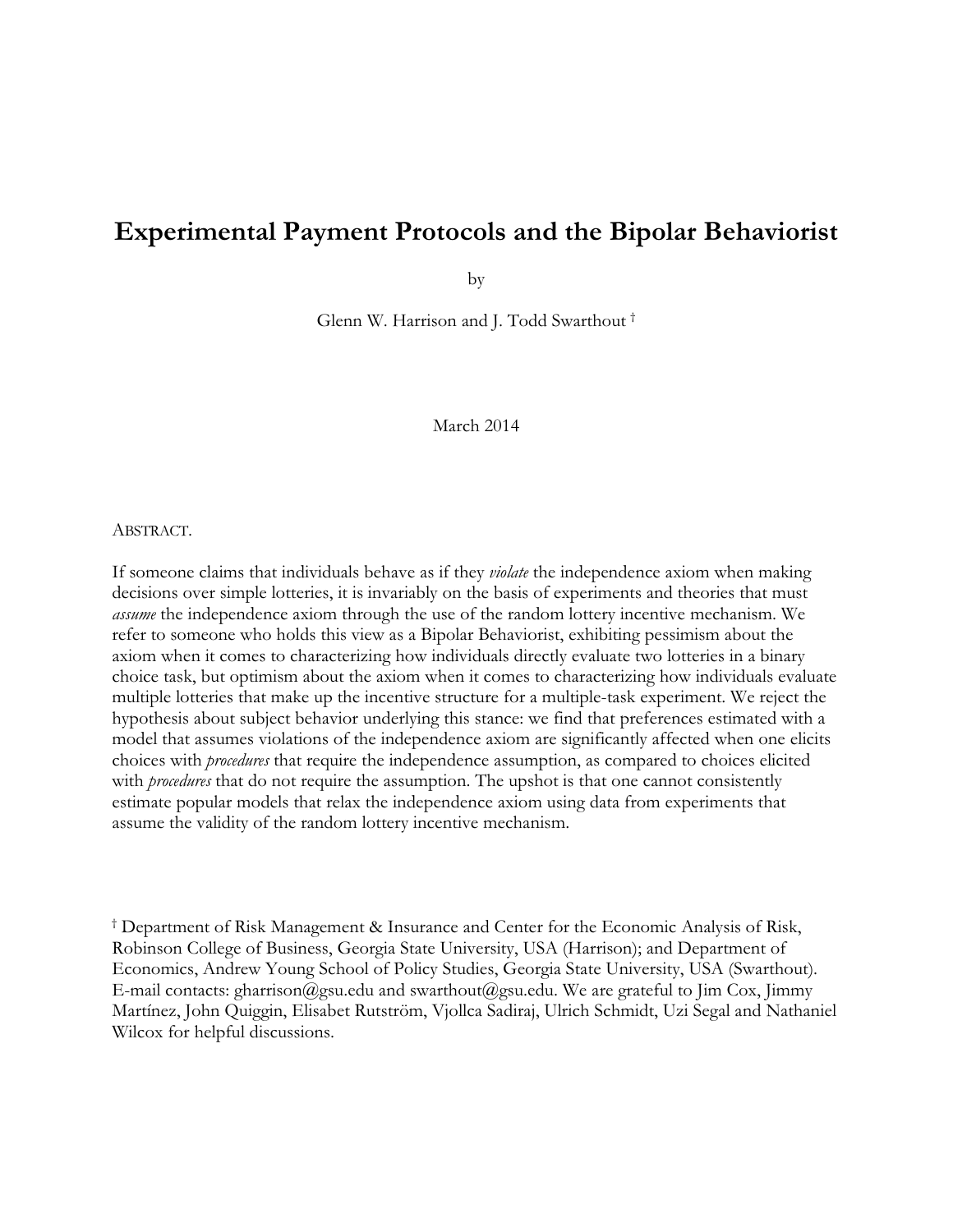The independence axiom plays a central role in most formal statements of expected utility theory (EUT), as well as popular alternative models of decision-making under objective or subjective risk. One such alternative is rank-dependent utility (RDU) theory, which assumes that the independence axiom is invalid in a certain way. The axiom also plays a central role in virtually every experiment used to characterize the way in which risk preferences deviate from EUT, through the use of the random lottery incentive mechanism (RLIM). For example, if someone claims that individuals behave as if they "probability weight" outcomes, and hence *violate* the independence axiom (IA), it is almost always on the basis of experiments and theories that *assume* the IA if the incentives are to be taken seriously. But there is an obvious inconsistency with saying that individuals behave as if they violate the IA on the basis of evidence collected under the maintained assumption that the axiom is magically valid.

This inconsistency has long bothered theorists confronted with experimental data, and there have been responses from theorists and experimentalists. The primary theoretical response has been to argue that there is a way to write out a model of decision-making under risk that allows one to relax the IA but to still allow risk preferences to deviate from EUT predictions and for RLIM to be valid. In effect, to argue an existence proof: even though the inconsistency is real for the most popular alternatives to EUT, there exists a formal alternative to EUT where there is no inconsistency. We discuss this theoretical response later in section 5. The primary experimental response has been to develop some direct tests and some ingenious designs intended to trap the IA under some circumstances.<sup>1</sup> But these direct and indirect experimental tests of the IA have been inconclusive. This is frustrating: either the axiom applies or it does not.

The uneasy state of the literature has evolved to assuming the axiom for the purposes of making the payment protocol of an experiment valid, but rejecting it when characterizing the risk preferences

<sup>&</sup>lt;sup>1</sup> Cubitt, Starmer and Sugden [1991; p. 119] explain the logic of the *indirect* tests: "Our strategy is to take as the maintained hypothesis that the random lottery design is unbiased. We test this hypothesis in situations in which we have *a priori* expectations that individuals' preferences violate the independence axiom in ways which, if the contamination hypothesis were true, would induce observable biases." All studies using indirect tests of this kind, which of course rest on premisses that might be false, also report direct tests.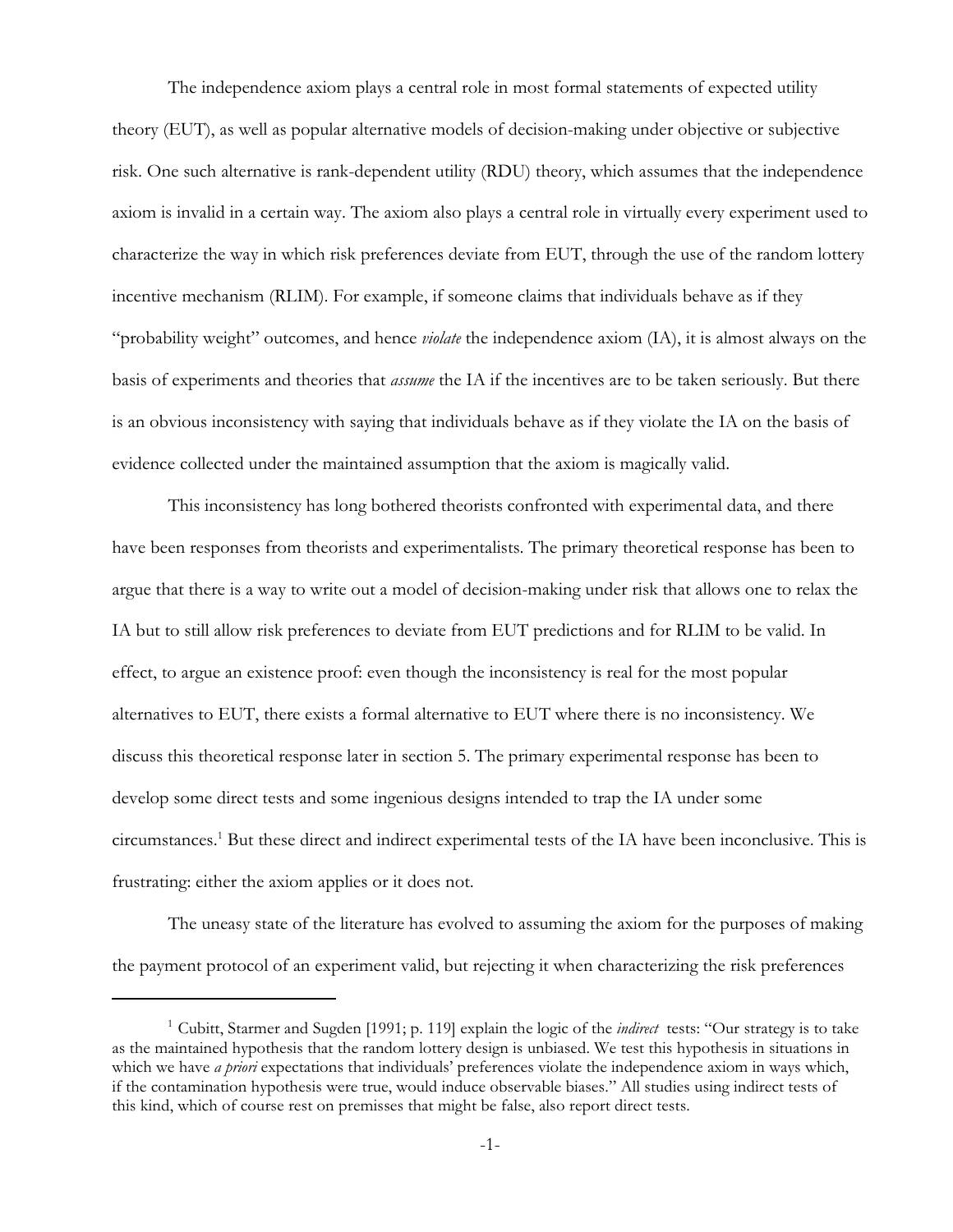exhibited in the same experiment using the standard alternatives to EUT.<sup>2</sup> Those characterizations seem to show evidence of rank-dependent probability weighting, when that very evidence calls into question a maintained assumption of the payment protocol used to generate the evidence. We refer to someone who holds this view as a Bipolar<sup>3</sup> Behaviorist, exhibiting pessimism about the IA when it comes to characterizing how individuals directly evaluate two lotteries in a binary choice task, but optimism about the IA when characterizing how individuals evaluate multiple lotteries that make up the incentive structure for a multiple-task experiment.

The standard payment protocol in individual risky choice experiments involves a subject making K>1 binary choices over objective lotteries, and then selecting one choice at random for payment. We call this protocol 1-in-K. Following Conlisk [1989], Starmer and Sugden [1991], Beattie and Loomes [1997], Cubitt, Starmer and Sugden [1998] and Cox, Sadiraj and Schmidt [2011], an alternative payment protocol, which we call 1-in-1, involves a subject making only one choice, and then being paid with certainty for the single choice.<sup>4</sup> The IA can have no role to play in the validity of the 1-in-1 protocol *per se* if we restrict choice to simple lotteries, but plays a defining role in the 1-in-K protocol. And the role that the IA plays in the theoretical and behavioral validity of the experimental payment protocol is quite distinct from the role that it might play in evaluating the actual binary choice or choices. Even with the 1-in-1 protocol being used, it is possible to ask if behavior is better characterized by violations of IA or not. Indeed, the whole point of our design is to highlight the dual role of the IA in 1-in-K protocols that seek to test violations of IA.

<sup>&</sup>lt;sup>2</sup> An illustrative sample of studies estimating or testing models of rank-dependent utility, for instance, without questioning the inconsistent use of RLIM include Camerer [1989], Starmer [1992], Camerer and Ho [1994], Hey and Orme [1994], Wakker, Erev and Weber [1994] and Harrison and Rutström [2008][2009].

<sup>&</sup>lt;sup>3</sup> Our use of the term "bipolar" is to convey diametrically-opposed views, and not to imply mental illness. Of course, one could instead view the term as a colorful metaphor, with a little bite to it. Indeed, we openly admit to such bipolar attitudes at times in our own research.

<sup>&</sup>lt;sup>4</sup> Conlisk [1989; p.406] has a very clear statement of the problem, and the need for the 1-in-1 protocol. He uses the 1-in-1 protocol in his test of the Allais Paradox with real monetary consequences, incidentally finding no evidence whatsoever for the alleged anomaly, but does not test it behaviorally against the 1-in-K protocol. Starmer and Sugden [1991] were the first to undertake that behavioral comparison.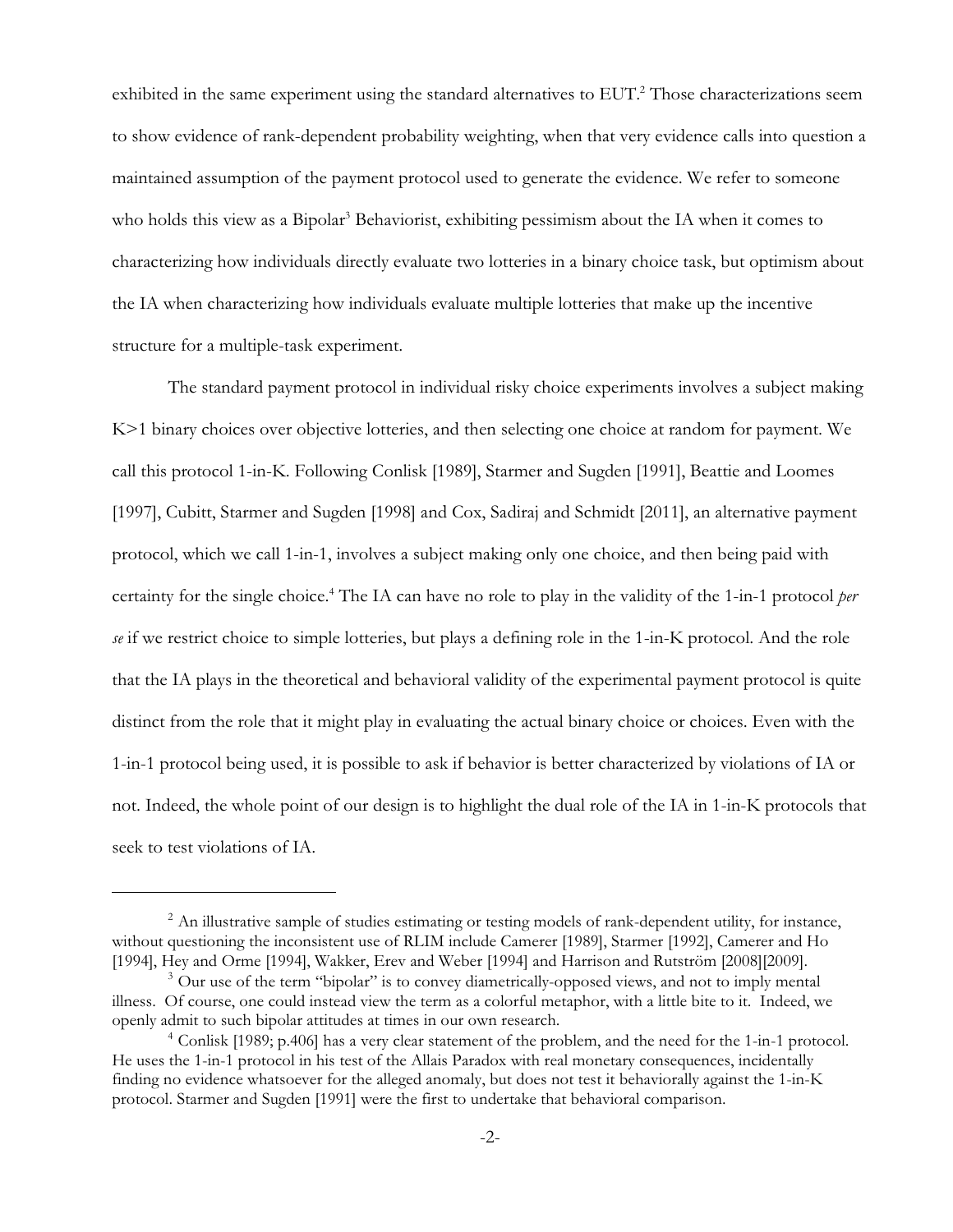Testing the manner in which the IA interacts with payment protocols used to collect data on observed choice behavior is complicated by the possibility that the Reduction of Compound Lotteries (ROCL) axiom may be invalid behaviorally. This possibility lies at the heart of the theoretical response to the hypothesis about subject behavior underlying the stance of the Bipolar Behaviorist. If the objects of choice are themselves compound lotteries, as is the case in some famous experimental tasks such as the "preference reversal" experiments of Grether and Plott [1979], then one has to take a stand on the validity of ROCL anyway.<sup>5</sup> But if the objects of choice are simple lotteries, as here, then one can test the *implications of RLIM for the standard alternatives to EUT* without taking a position on the validity of ROCL.<sup>6</sup>

We offer direct tests of the effect of payment protocols on preferences for risk in general, and the evidence for probability weighting in particular. We do find statistically significant evidence for a difference in estimated risk preferences deriving from the use of different payment protocols and experimental tasks.

Using choices over simple lotteries, we find evidence of RDU probability weighting with the 1 in-1 protocol that does *not* rely on the validity of the IA. So this result establishes that there is theoretical and behavioral "cause for concern" when one assumes the validity of the IA for the 1-in-K protocol. We then find that this theoretical concern is empirically relevant. Estimated RDU risk preferences *are different* depending on whether one infers them from data collected with the 1-in-1 payment protocol or the 1-in-K payment protocol. It is not the existence of evidence for probability weighting that is the issue, it is the fact that the nature of probability weighting differs in the 1-in-1 *versus* 1-in-K protocol.

 $5$  In those experiments the elicitation procedure for the certainty-equivalents of simple lotteries was, itself, a compound lottery. Hence the validity of the incentives for this design required both Compound IA and ROCL, hence Mixture IA. Holt [1986] and Karni and Safra [1987] showed that if Compound IA was violated, but ROCL and transitivity was assumed, one might still observe choices that suggest "preference reversals." Segal [1988] showed that if ROCL was violated, but Compound IA and transitivity was assumed, that one might also still observe choices that suggest "preference reversals."

 $6$  To anticipate the language explained in section 1, we are then directly testing the Compound IA and not testing the Mixture IA (the Mixture IA implies the validity of the Compound IA *and* ROCL). Starmer and Sugden [1991], in fact, test the RLIM payment protocol by testing for the validity of ROCL.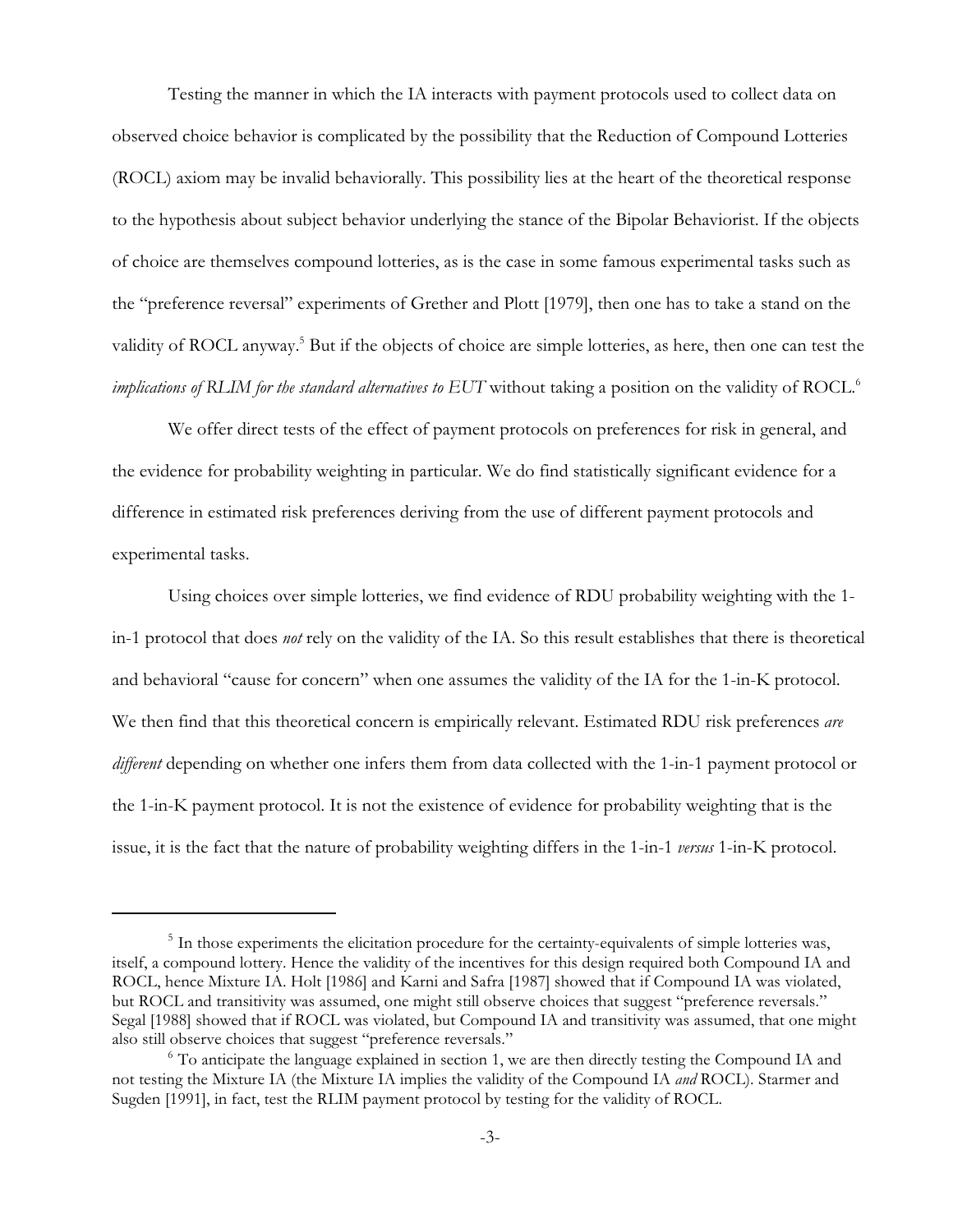In order to justify the use of the 1-in-K payment protocol, many studies appeal to the "isolation effect." This effect is often presented as a *behavioral* assertion that a subject views each choice in an experiment as independent of other choices in the experiment. When stated formally, the isolation effect is often expressed the same as the IA, and is indeed exactly the same as the IA in our choice context. We recognize that the isolation effect is often invoked informally as "an empirical matter," with either an appeal to prior evidence<sup>7</sup> or simply a conjecture that the isolation effect is a reasonable description human behavior. Given limited empirical support from prior studies and the tautology of support via conjecture, we present an experiment which provides a new test of the isolation effect.

In section 1 we describe the theoretical constructs needed for our design, in particular the various axioms that are at issue. In section 2 we present our experimental design, which allows comparison of risk preferences obtained from choice tasks over simple lotteries that do *not* require the IA with risk preferences obtained from tasks that *do* require the assumption. We also explain why we focus on differences in estimated preferences across treatments rather than just examine raw choice patterns. In section 3 we develop the econometric model used to estimate preferences. We pay particular attention to the manner in which between-subject heterogeneity is modeled. The reason for this attention is that the simplest way of avoiding reliance on the IA is to give some individuals only one

 $\frac{7}{7}$  Given the ubiquity of the RLIM in the laboratory, surely past studies have definitively verified the empirical validity of the isolation effect? Unfortunately, this is not the case. A few studies have focused on this issue, but conclusions differ and the verdict is still out on whether use of the RLIM biases behavior. All of these studies consider direct and indirect violations of the IA underlying the RLIM. Direct violations come from comparisons of choices 1-in-1 with 1-in-K payment procedures in the experiments, exactly as in our design, and indirect violations come from comparisons of choices that have a "trip-wire" prediction from EUT (and any decision-making model that assumes IA). These indirect violations are variants of the Allais phenomena known as "Common Ratio" effects and "Common Consequence" effects. Focusing just on the direct tests, comparable to our design, we find mixed results in the previous literature. Starmer and Sugden [1991] find the same pattern of choices in one 1-in-1 versus 1-in-2 comparison, and a different pattern in another comparison. Their design only had two pairs of choices, so K=2; indeed, all of the previous studies had a small K. Beattie and Loomes [1997] used K=4, and found no difference between the 1-in-1 and 1-in-4 choices over three pairs of binary lottery choices. They did find a difference between the 1-in-1 and 1-in-4 choices over the single "multiple lottery choice" task, patterned after Binswanger [1981]. Appendix C (available on request) contains a more complete summary of the previous literature.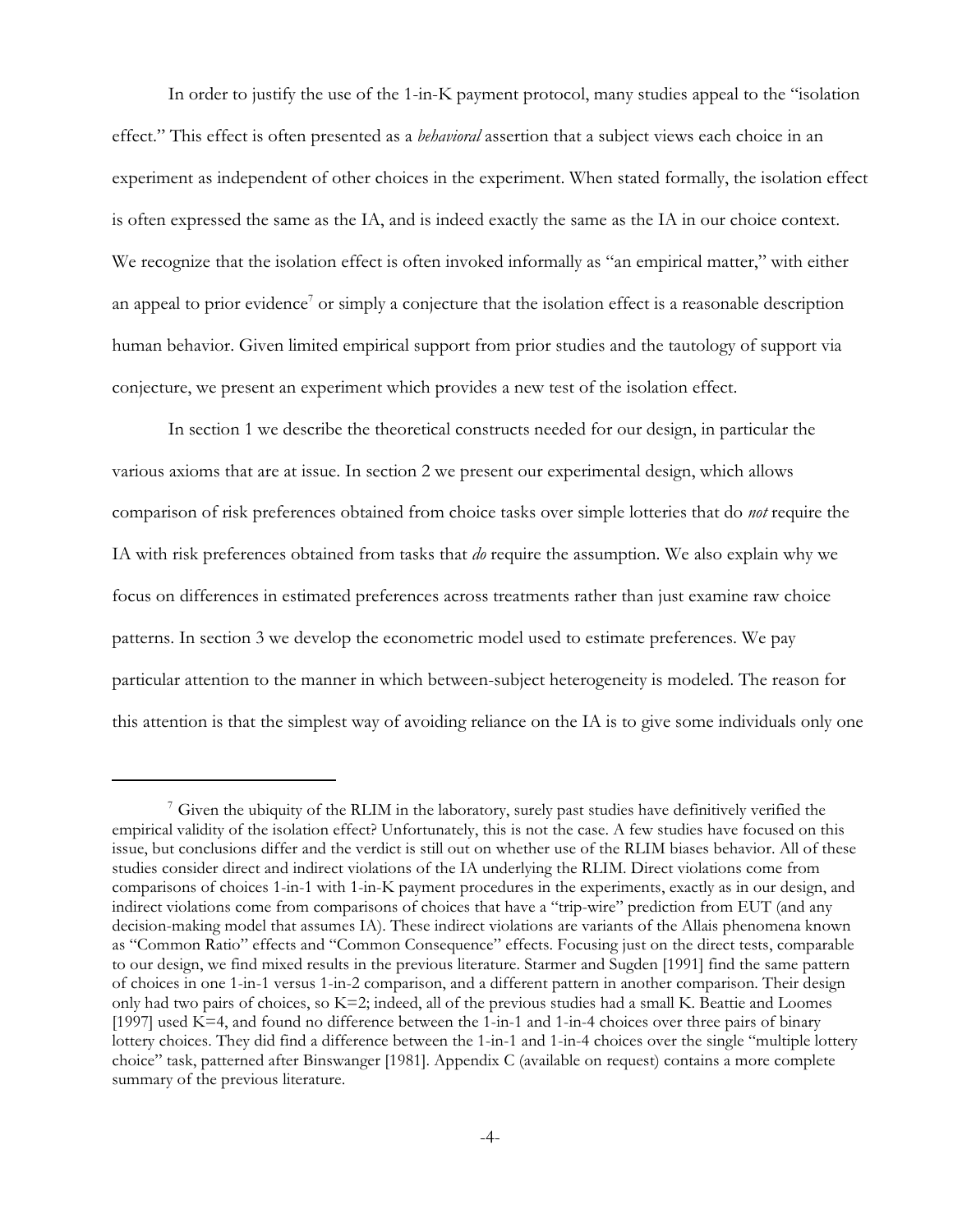choice to make, *necessitating* the pooling of choices across different individuals. In the absence of an assumption of homogeneity of risk preferences, or samples of sufficient power to allow randomization to mitigate the need for that assumption, we must address the econometric modeling of heterogeneity. In section 4 we examine the data from our experiments, and present the econometric analysis of hypotheses. In section 5 we draw some general implications of our results, and in section 6 offer general conclusions.

### **1. Theory**

### *A. Basic Axioms*

Following Segal [1987][1988][1990][1992], we distinguish between three axioms defined over objective lotteries. In words, the **Reduction of Compound Lotteries** (ROCL) axiom states that a <sup>8</sup> decision-maker is indifferent between a compound lottery and the actuarially-equivalent simple lottery in which the probabilities of the two stages of the compound lottery have been multiplied out. To use the language of Samuelson [1952; p.671], the former generates a *compound income-probability-situation*, and the latter defines an *associated income-probability-situation*, and that "...only algebra, not human behavior, is involved in this definition."

To state this more explicitly, with notation to be used to state all axioms, let X, Y and Z denote simple lotteries, A and B denote compound lotteries,  $\geq$  express strict preference, and  $\sim$  express indifference. Then the ROCL axiom says that  $A \sim X$  if the probabilities and prizes in X are the actuarially-equivalent probabilities and prizes from A. Thus if A is the compound lottery that pays "double or nothing" from the outcome of the lottery that pays \$10 if a coin flip is a head and \$2 if the

<sup>&</sup>lt;sup>8</sup> In general we focus throughout on lotteries defined over objective probabilities. Remarkably, Bade [2011] shows that the 1-in-K payment protocol does not immediately generate inferential problems for *some* models of choices over lotteries defined over ambiguous acts, such as the Maxmin Expected Utility model. However, for the popular "smooth" models of ambiguity aversion, the 1-in-K protocol does generate problems if the smooth model is compatible with the notion of stochastic independence.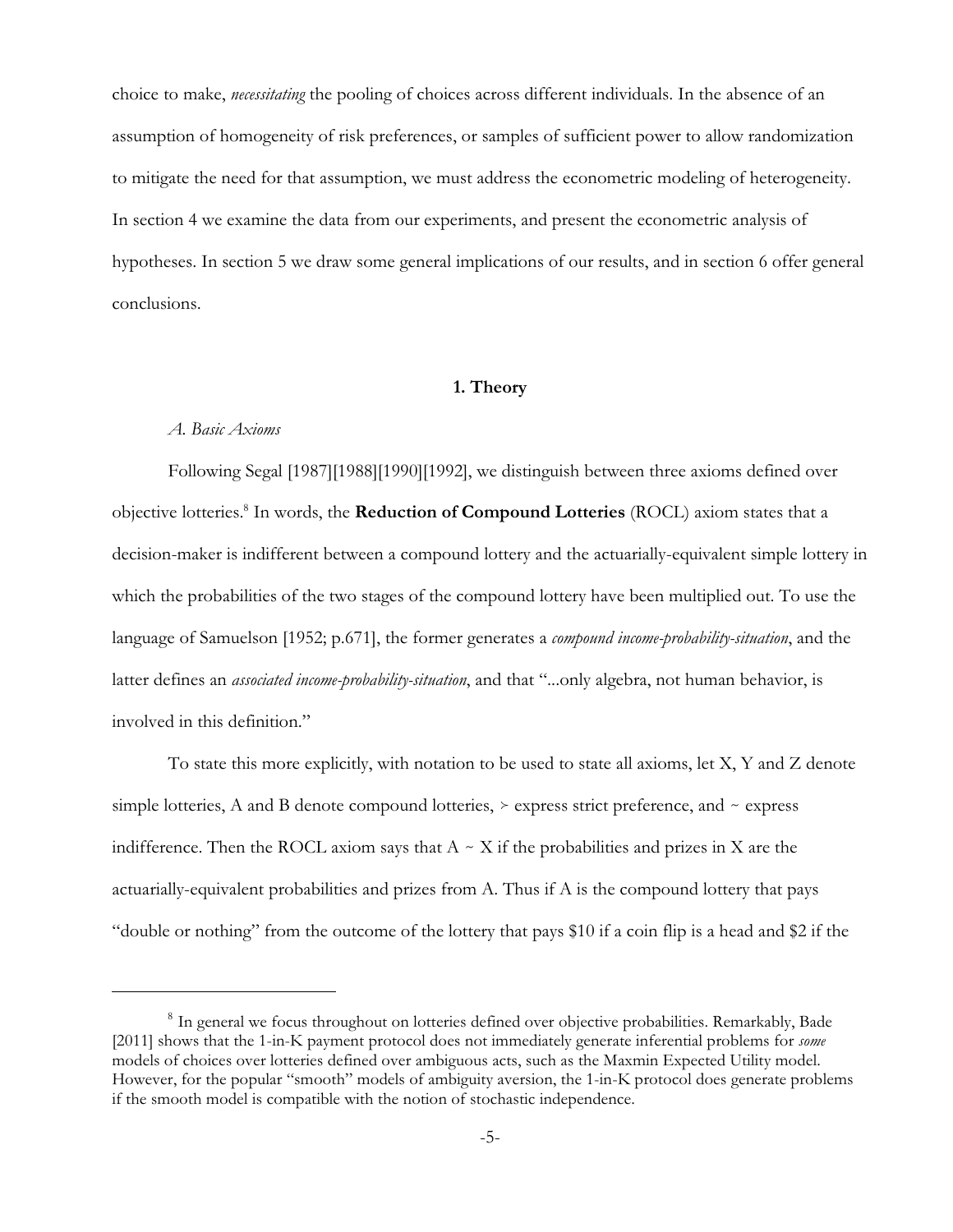coin flip is a tail, then X would be the lottery that pays \$20 with probability  $\frac{1}{2} \times \frac{1}{2} = \frac{1}{4}$ , \$4 with probability  $\frac{1}{2} \times \frac{1}{2} = \frac{1}{4}$ , and nothing with probability  $\frac{1}{2}$ . From an observational perspective, one would have to see choices between compound lotteries and the actuarially-equivalent simple lottery to test ROCL.

The **Compound Independence Axiom** (CIA) states that a compound lottery formed from two simple lotteries by adding a positive common lottery with the same probability to each of the simple lotteries will exhibit the same preference ordering as the simple lotteries. So this is a statement that the preference ordering of the two constructed compound lotteries will be the same as the preference ordering of the different simple lotteries that distinguish the compound lotteries, provided that the common prize in the compound lotteries is the same and has the same (compound lottery) probability. It says nothing about how the compound lotteries are to be evaluated, and in particular *it does not assume ROCL*. It only restricts the preference *ordering* of the two constructed compound lotteries to match the preference *ordering* of the original simple lotteries.

The CIA says that if A is the compound lottery giving the simple lottery X with probability  $\alpha$ and the simple lottery  $Z$  with probability  $(1-\alpha)$ , and  $B$  is the compound lottery giving the simple lottery Y with probability  $\alpha$  and the simple lottery Z with probability (1- $\alpha$ ), then A > B iff X > Y  $\forall \alpha \in (0,1)$ . So the construction of the two compound lotteries A and B has the "independence axiom" cadence of the common prize Z with a common probability  $(1-\alpha)$ , but the implication is only that the *ordering* of the compound and constituent simple lotteries are the same. For example, Segal [1992; p.170] defines the CIA by assuming that the second-stage lotteries are replaced by their certainty-equivalent according to some (possibly non-EUT) model, "throwing away" information about the second-stage probabilities before one examines the first-stage probabilities at all. Hence one cannot then define the actuariallyequivalent simple lottery and hence state the ROCL axiom, by construction, since the informational bridge to that calculation has been burnt.

Finally, the **Mixture Independence Axiom** (MIA) says that the preference ordering of two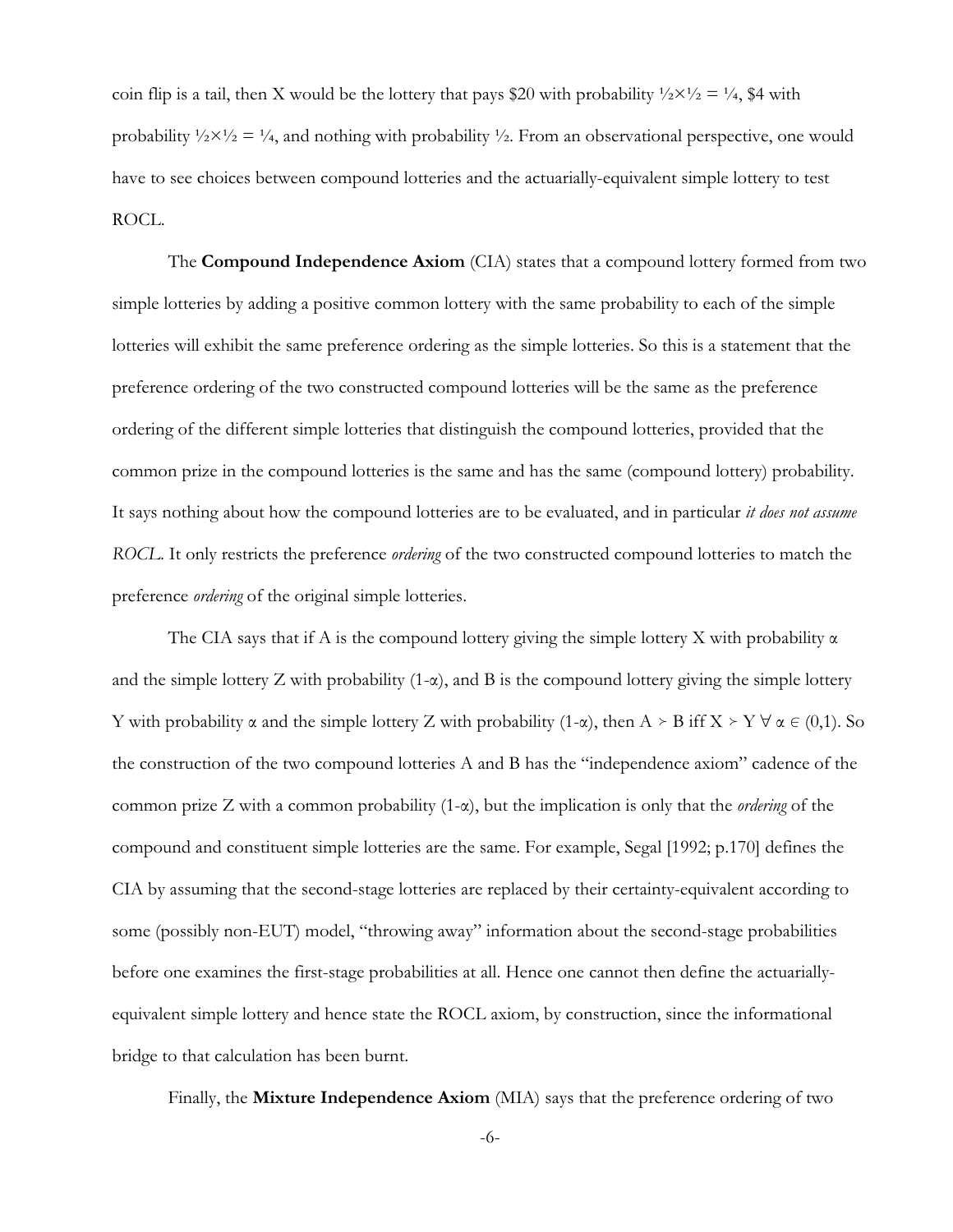simple lotteries must be the same as the two actuarially-equivalent simple lotteries derived from the two compound lotteries formed by combining a common outcome with one of the original simple lotteries, where the common outcome has the same(compound lottery) probability. That is,  $X \ge Y$  iff the actuarially-equivalent simple lottery of  $\alpha X + (1-\alpha)Z$  is strictly preferred to the actuarially-equivalent simple lottery of  $\alpha Y + (1-\alpha)Z$ ,  $\forall \alpha \in (0,1]$ . So stated, it is clear that the MIA strengthens the CIA by making a definite statement that the constructed compound lotteries are to be evaluated in a way that is ROCL-consistent. Construction of the compound lottery in the MIA is actually implicit: the axiom only makes observable statements about two pairs of simple lotteries. To restate Samuelson's point about the definition of ROCL, the experimenter testing the MIA could have constructed the associated incomeprobability-situation without knowing the risk preferences of the individual (although the experimenter would need to know how to multiply).

The reason these three axioms are important for the evaluation of alternatives to EUT is that the failure of MIA does not imply the failure of CIA *and* ROCL. It does imply the failure of one *or* the other, but it is far from obvious which one. Indeed, one could imagine some individuals or task domains where only CIA might fail, only ROCL might fail, or both might fail. Moreover, specific types of failures of ROCL lie at the heart of many important models of decision-making under uncertainty and ambiguity. We use the acronym IA when we mean "CIA or MIA" and the acronyms CIA or MIA directly when the difference matters.

### *B. Experimental Payment Protocols*

Turning now to experimental procedures, the most popular payment protocol used in individual choice experiments assumes the validity of the CIA. This payment protocol is called the **Random Lottery Incentive Mechanism** (RLIM). It entails the subject making K choices and then one of the K choices being selected at random to be played out. Typically, and without loss of generality, assume that the selection of the  $k<sup>th</sup>$  task to be played out uses a discrete uniform distribution over the K tasks. Since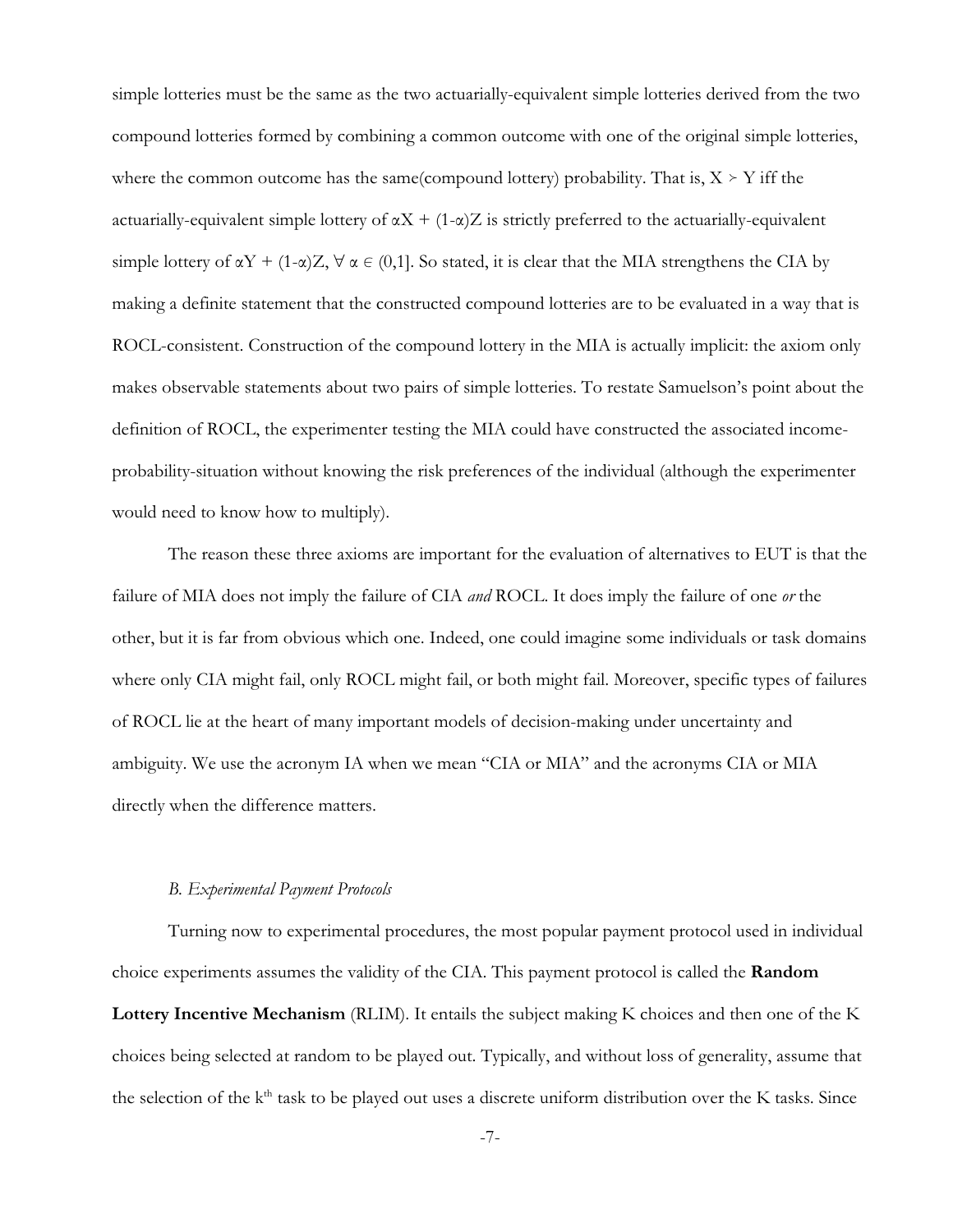the other K-1 tasks will generate a payoff of zero, the payment protocol can be seen as a compound lottery that assigns probability  $\alpha = 1/k$  to the selected task and  $(1-\alpha) = (1-(1/k))$  to the other K-1 tasks as a whole. If the experiment consists of binary choices between simple lotteries X and Y, then the RLIM can be immediately seen to entail an application of the CIA, where  $Z = U(\$0)$  and  $(1-\alpha) = (1-\alpha)$  $(1/k)$ , for the utility function U( $\cdot$ ). Hence, under the CIA, the preference ordering of X and Y is independent of all of the choices in the other tasks (Holt [1986]).

The CIA can be avoided by setting  $K=1$ , and asking each subject to answer one binary choice task for payment. Unfortunately, this comes at the cost of another assumption if one wants to compare choice patterns over two simple lottery pairs, as in most of the popular tests of EUT such as the Allais Paradox and Common Ratio test: the assumption that risk preferences across subjects are the same. This is a strong assumption, obviously, and one that leads to inferential tradeoffs in terms of the "power" of tests of EUT relying on randomization that will vary with sample size. Further, experimenters in this area are wont to ignore the implications this assumption has on power calculations, and so the results from small-sample studies which assume homogeneity of preferences can be questionable due to low power.

The assumption of homogeneous preferences can be diluted, however, by changing it to a conditional form: that risk preferences are homogeneous conditional on a finite set of observable characteristics. Although this sounds like an econometric assumption, and it certainly has statistical implications, it is as much a matter of (operationally meaningful) theory as formal statements of the CIA, ROCL and MIA.

### **2. Experiment**

#### *A. Basic Design Issues*

Our experimental design focuses directly on the risk preferences that one can infer from binary choices over pairs of simple lotteries. This task is canonical, in terms of testing EUT against alternatives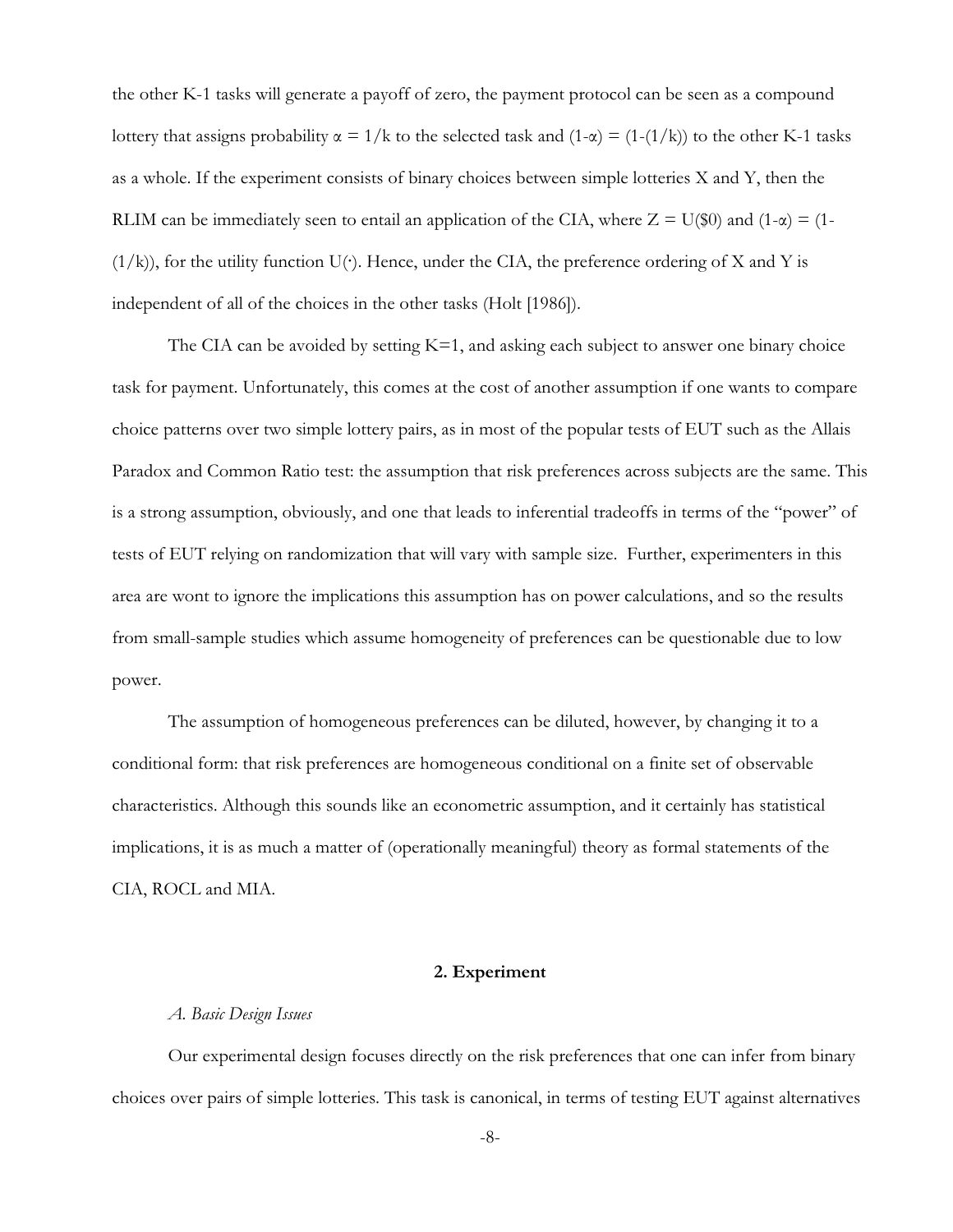such as RDU, as well as for estimating risk preferences. Our design builds on a comparison of the risk preferences implied by 1-in-1 and 1-in-K choice tasks. We let K equal 30, to match the typical risky choice experiment in which there are many choices (e.g., Hey and Orme [1994]). Figure 1 shows the interface given to our subjects. A standard, fixed show-up fee, in our case \$7.50, was paid to every subject independently of their lottery choices.

### *B. Specific Design*

Table 1 summarizes our experimental design. In **treatment A**, each subject undertakes one 1-in-1 binary choice, where each subject's single lottery pair is drawn at random from a set of 69 lottery pairs shown in Appendix A (available on request). These lottery pairs span five monetary prize amounts, \$5, \$10, \$20, \$35 and \$70, and five probabilities,  $0$ ,  $\frac{1}{4}$ ,  $\frac{1}{2}$ ,  $\frac{3}{4}$  and 1. The prizes are combined in ten "contexts," defined as a particular triple of prizes.<sup>9</sup> They are based on a battery of lottery pairs developed by Wilcox  $[2010]$  for the purpose of robust estimation of EUT and RDU models.<sup>10</sup> These lotteries also contain a number of pairs in which the "EUT-safe" lottery has a *higher* EV than the "EUT-risky" lottery: this is designed deliberately to evaluate the extent of risk premia deriving from probability pessimism rather than diminishing marginal utility.

In treatment A we do *not* have to assume the CIA in order for observed choices to reflect risk preferences under EUT or RDU. In effect, it represents the behavioral Gold Standard benchmark in terms of internal validity, against which the other payment protocols are to be evaluated.

In **treatment B** we move to the 1-in-30 case, which is typical of the usual risk elicitation setting.

 $\degree$  For example, the first context consists of lotteries defined over the prizes \$5, \$10 and \$20, and the tenth context consists of lotteries defined over the prizes \$20, \$35 and \$70. The significance of the prize context is explained by Wilcox [2010][2011].

 $10$  The original battery includes repetition of some choices, to help identify the "error rate" and hence the behavioral error parameter, defined later. In addition, the original battery was designed to be administered in its entirety to every subject. We decided *a priori* that 30 choice tasks was the maximum that our subject pool could focus on in any one session, given the need in some sessions for there to be later tasks.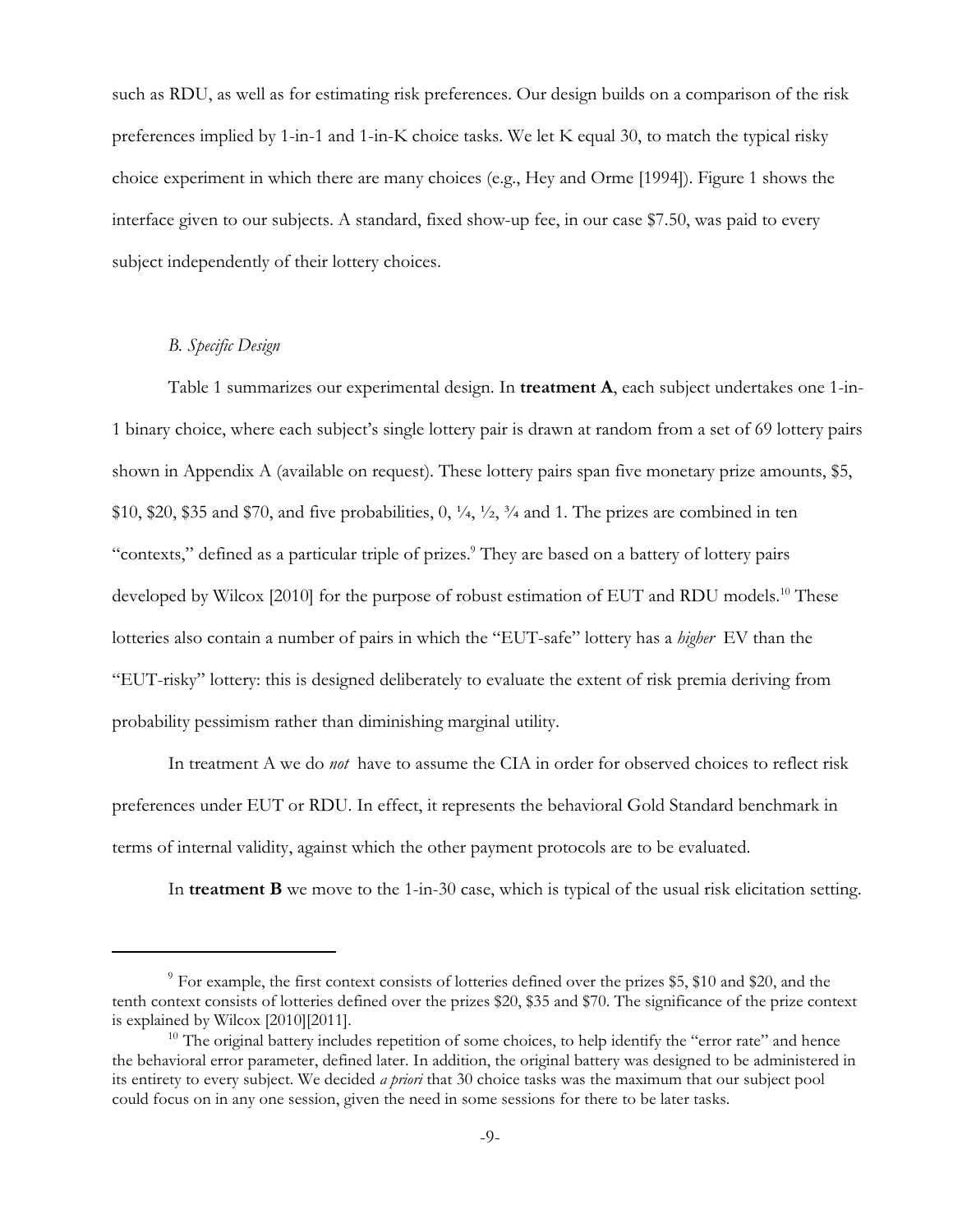In some cases there was an additional task after the 30 lottery choices, and in some cases there was no other task. In the former case the instructions raised the possibility of a future task for payment.<sup>11</sup> In the latter case we explicitly told subjects that there were no further salient tasks affecting their earnings after the risky lottery task, to avoid them even tacitly thinking of forming a portfolio over the risky lottery tasks and any future tasks. We later test for an effect of there being an extra task and find none, so pool these minor variants into one treatment B.

Every random event determining payouts was generated by the rolling of one or more dice. These dice were illustrated visually during the reading of the instructions, $^{12}$  and each subject rolled their own dice.

### *C. Why Not Just Look At Raw Choice Patterns?*

Prior tests looked directly at choice patterns. In contrast, we focus on the risk preferences implied by the observed choice data, and do not examine the choice patterns themselves. The reason is that there are limits on what can be inferred by just looking at choice patterns. Since much of the literature on the evaluation of the axioms of EUT has done precisely that, we explain why we believe this to be less informative than trying to make inferences about the underlying latent preferences. This may be particularly important because one might wonder how they *could* differ: after all, if preferences are just rationalizing observed choices, and if observed choices appear to violate the predictions of EUT or IA, how can it be that the implied preferences might not?

<sup>&</sup>lt;sup>11</sup> To be precise, when there *was* an extra task subjects were told that "All payoffs are in cash, and are in addition to the \$7.50 show-up fee that you receive just for being here, as well as any other earnings in other tasks." In all other cases subjects were told that "All payoffs are in cash, and are in addition to the \$7.50 show-up fee that you receive just for being here. The only other task today is for you to answer some demographic questions. Your answers to those questions will not affect your payoffs."

 $^{12}$  A video camera captured images at the front table and broadcasted the images to displays throughout the lab. In addition to a large projection screen in the front, there are 3 wide-screen TV displays spread throughout the lab so that every cubicle has a clear view of the images.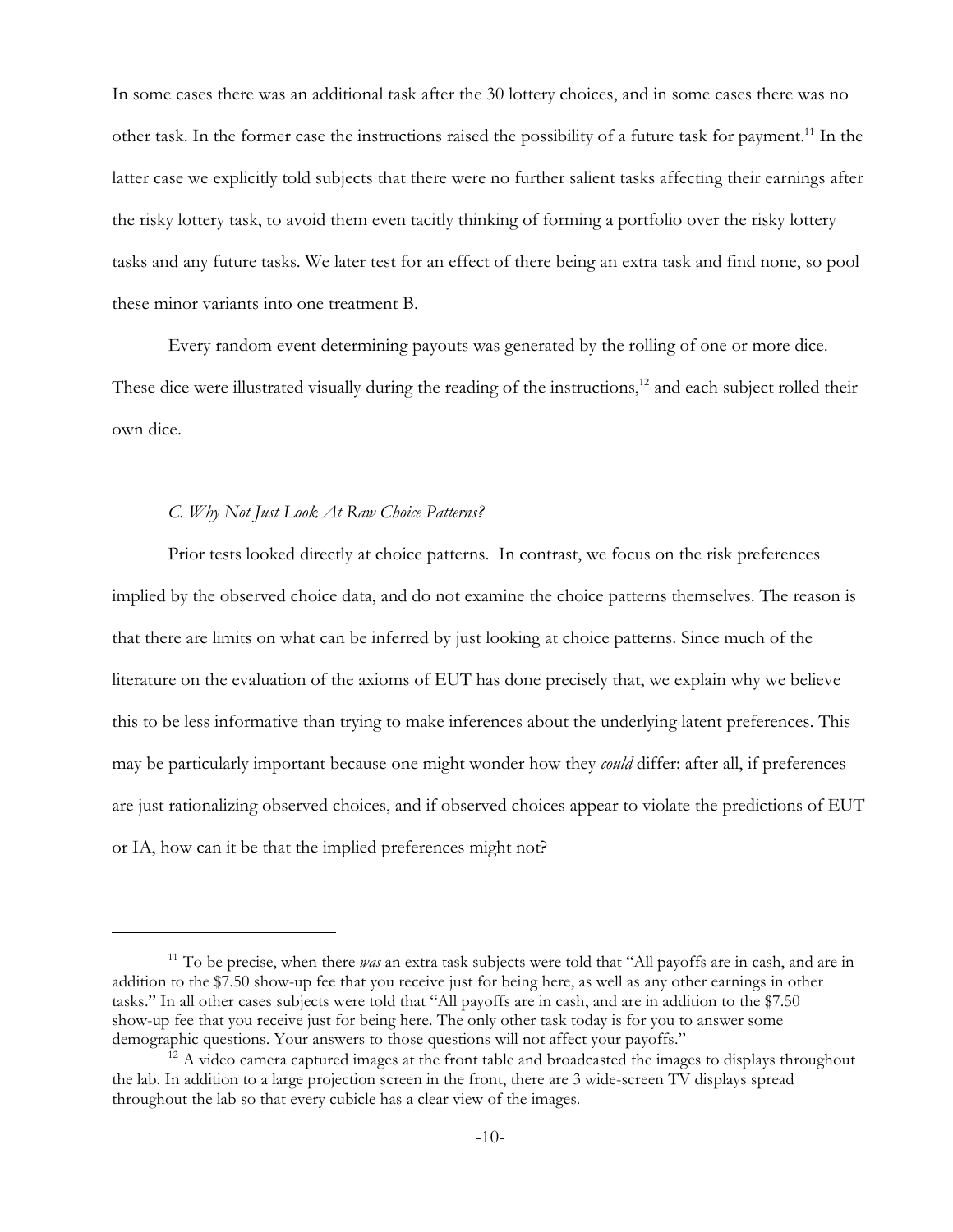### Behavioral Errors

In an important sense, our task would be easier if humans never made mistakes. This would allow us to test deterministic theories of choice, and *any* deviation from the predictions of the theory would provide *prima facie* evidence of a failure of the theory. However, humans do make errors in behavior, and so our task is more complex. The canonical evidence for behavioral errors is the fraction of "switching behavior" observed when subjects are given literally the same lottery pair at different points in a session (e.g., Wilcox [1993]). Any analysis of individual choice ought to account for such behavioral errors. Indeed, some previous analyses of choice patterns have attempted to account for "mistakes" by implementing "trembles" (e.g., Conlisk [1989; Appendix I] and Harless and Camerer [1994]). Such trembles are agnostic about the way any behavioral error might affect the latent components of the choice. A more satisfactory approach would incorporate behavioral errors into the choice process in a more structural manner (Wilcox [2008]).

It is worth emphasizing that behavioral errors are quite distinct conceptually from sampling errors. The former refer to some latent component of the theoretical structure generating a predicted choice. The latter refer to the properties of an estimate of the parameters of that theoretical structure. To see the difference, and assuming a consistent estimator, if the sample size gets larger and larger the sampling errors must get smaller and smaller, but the (point estimate of the) behavioral error need not.<sup>13</sup> In the first instance behavioral errors are the business of theorists, not econometricians, as stressed by Wilcox [2008][2011].

<sup>&</sup>lt;sup>13</sup> An additional subtlety arises if one posits random coefficients. In this case, the estimates for any structural parameter, such as the behavioral error parameter, will have a distribution that characterizes the population. If that population distribution is assumed to be Gaussian, as is often the case, there will be a point estimate and standard error estimate of the population mean, and a point estimate and standard *error* estimate of the population standard *deviation*. With a consistent estimator, increased sample sizes imply that both standard *error* estimates will decrease, but the point estimate of the population standard *deviation* need not.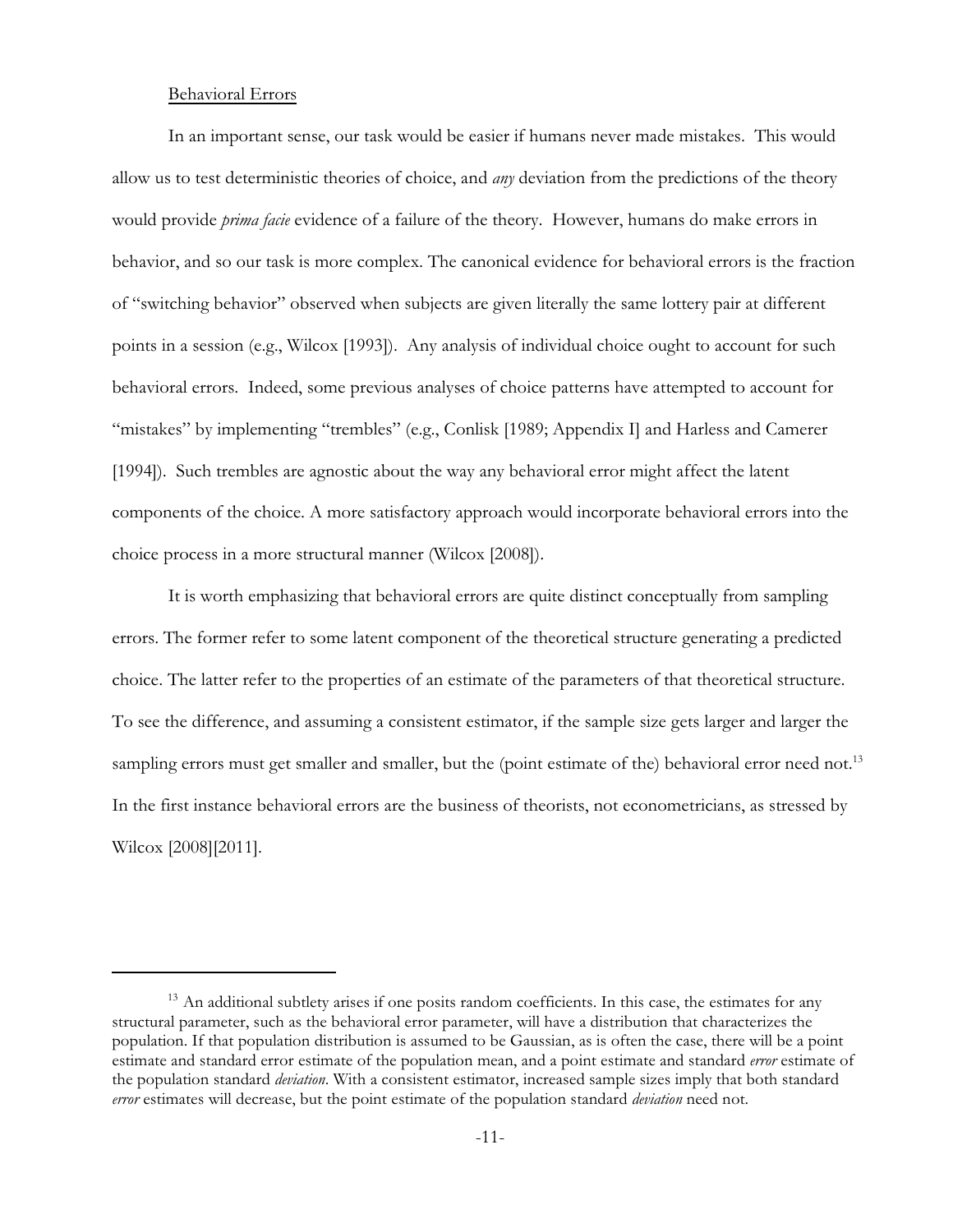### Do Choice Patterns Use All Available Information?

Once we recognize that there can be some imprecision in the manner in which preferences translate into observed choices, we obtain another informational advantage from making inferences about preferences estimated from a structural model: a theory about how the *intensity* of a preference for one lottery over another matters. For any given utility function and set of parameter values, and assuming EUT for exposition, a larger difference in the EU of two lotteries matters more for the likelihood of the presumed preferences than a difference in the EU that is close to zero. To see this, assume some parameter values characterizing preferences, and two lottery pairs. One lottery pair, evaluated at those parameter values, implies an EU for the left lottery that is  $\varepsilon$  greater than the EU for the right lottery. Another lottery pair, similarly evaluated at those same parameter values, implies an EU for the left lottery that is much greater than  $\varepsilon$  more than the EU for the right lottery. An observed choice that is inconsistent with the predicted choice for the second lottery pair matters more for the validity of the assumed parameter values than an inconsistent observed choice for the first lottery pair. This is not the case when one simply looks at the number of consistent and inconsistent choice pairs, as all inconsistent choices are treated as informationally equivalent.

Of course, one has to define the term "intensity" for a given utility representation, and there are theoretical and econometric subtleties involved in normalizing EU differences over different choice contexts, discussed later and in Wilcox [2008][2011]. Structural estimation also typically entails some parametric assumptions, also discussed later, that are not involved with the usual analysis of choice patterns. But there is simply more information used when one evaluates estimated preferences with a structural model. The difference is akin to limited-information inference versus full-information inference in statistics: *ceteris paribus*, it is always better to use more information than less, and the only (statistically) efficient estimators use all information. We admit immediately that things are not all equal, and that *some* parametric assumptions will be needed to undertake what we call the full-information approach here. But we argue that the preference estimation approach is complementary to studying

-12-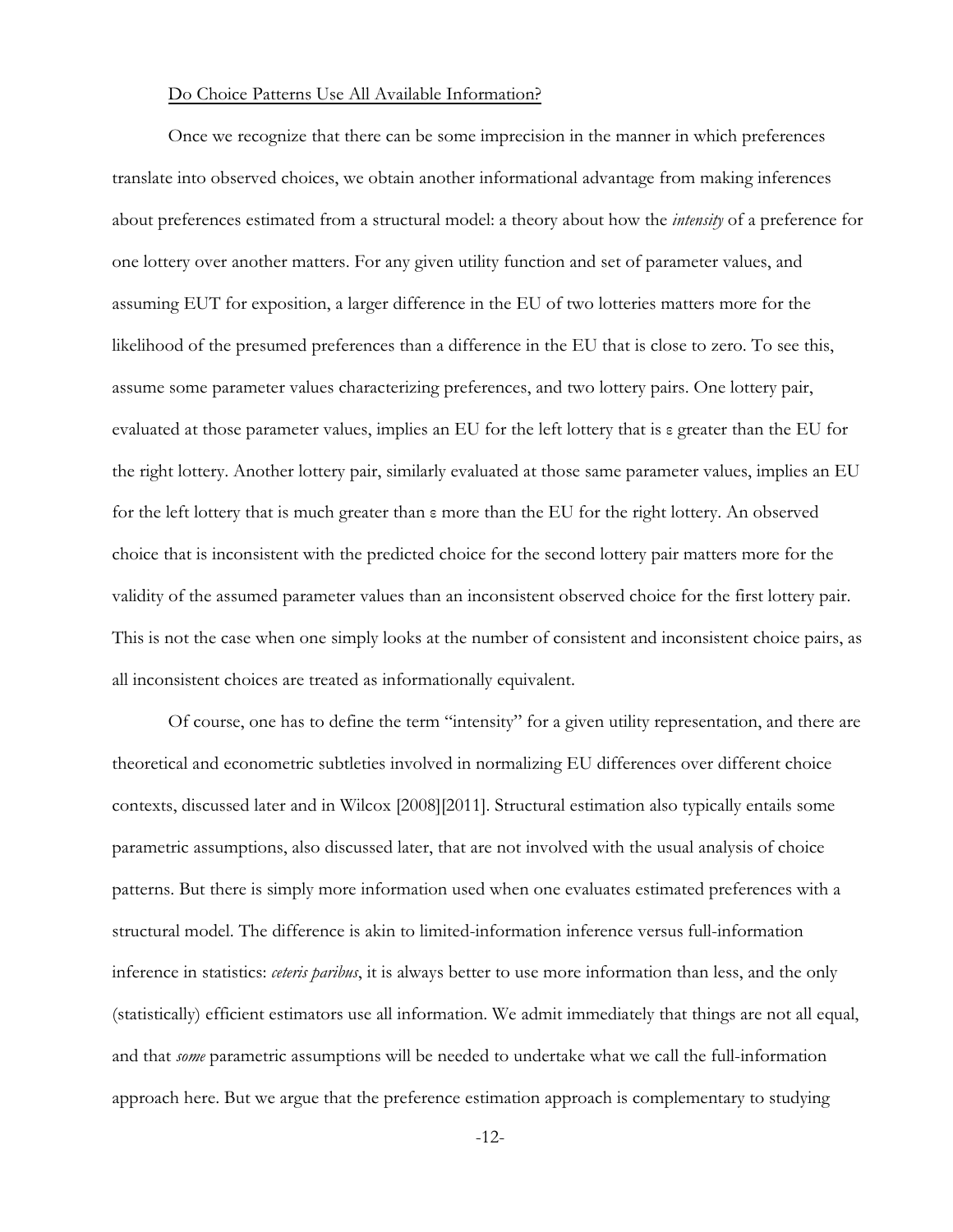choice patterns, and not an inferior and less direct method of conducting the same analysis.

### Are the Stimuli Representative?

Comparison of choice patterns from a paradox test with two pairs of lotteries may support or refute the theory under consideration, but how confident are we that the result is representative of choices over all possible lottery pairs? What if multiple tests using distinct choice *patterns* are conducted and only a single test *pattern* suggests a failure of the theory? Perhaps some theorists are content with a single case of falsification, but others may be concerned that the single failure is a rare exception. For example, it is well-known that violations of EUT tend to occur less frequently when lotteries are in the "interior" of the Marschak-Machina triangle (e.g., Starmer [2000; p.358]). Hence one might draw one negative set of qualitative conclusions about EUT from one battery of stimuli and a different, positive set of qualitative conclusions about EUT from a different battery of stimuli (e.g., Camerer [1989][1992] on the importance of "boundary effects"). As a general model for all sets of stimuli, EUT is still in trouble in this case, to be sure, but inferences about the validity of EUT then need to be nuanced and conditional.

Model estimation can address this "representativeness" issue by presenting subjects with a wide range of lottery pairs, a point first stressed in the experimental economics literature by Hey and Orme [1994]. Of course, there is a tradeoff in doing this: with the 1-in-1 protocol we cannot conduct choice pattern comparisons due to low sample sizes for any given lottery pair.

### The Homogeneity Assumption

Another theoretical reason one might want to estimate a structural model of preferences, rather than examine choice data alone, is to better account for heterogeneity of preferences in the 1-in-1 treatment. The analysis of choice patterns must assume preference homogeneity, or perhaps minimally condition on an observable characteristic or two, such as assuming homogeneity within samples of men

-13-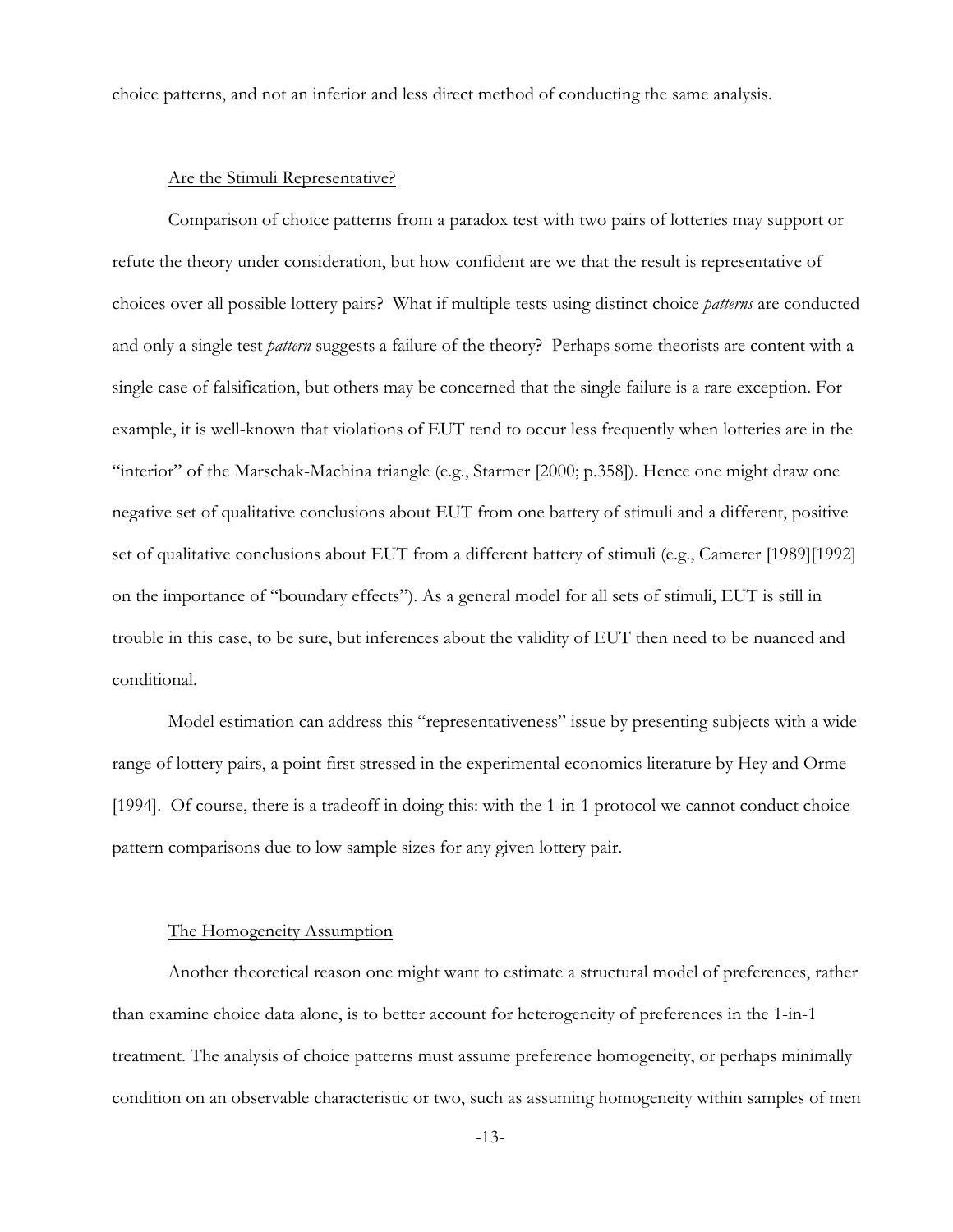and women. Some might appeal to large-sample randomization in an attempt to avoid the assumption of homogeneity, but rarely does anyone conduct appropriate power analyses to justify that appeal. By using structural model estimation, observed preference heterogeneity can be ameliorated through the use of demographics controls (e.g., Harrison and Rutström [2008]), and unobserved preference heterogeneity can be ameliorated through the use of random coefficient models (e.g., Andersen, Harrison, Hole, Lau and Rutström [2012]).

### *D. Data*

A total of 283 subjects were recruited to participate in experiments at Georgia State University between February 2011 and April 2011. The general recruitment message did not mention the show-up fee or any specific range of possible earnings, and subjects were undergraduate students recruited from across the campus. Table 1 shows the allocations of subjects over our treatments. Instructions for all treatments are presented in Appendix B (available on request). Every subject received a copy of the instructions, printed in color, and had time to read them after being seated in the lab. The instructions were then projected on-screen and read out word-for-word by the same experimenter in every session. Every subject also completed a demographic survey covering standard characteristics. All subjects were paid in cash at the end of each session.

### **3. Econometrics**

Our interest is in making inferences about the latent risk preferences underlying observed choice behavior. The estimation approach is to write out a structural model of decision-making, assuming some functional forms if necessary. We focus initially on EUT as the appropriate null, but also consider RDU models of decision-making under risk. The lottery parameters in our design also allow us to estimate the structural model assuming non-parametric specifications of the utility and probability weighting functions, and these non-parametric estimations will be the main focus of inferences whenever possible.

-14-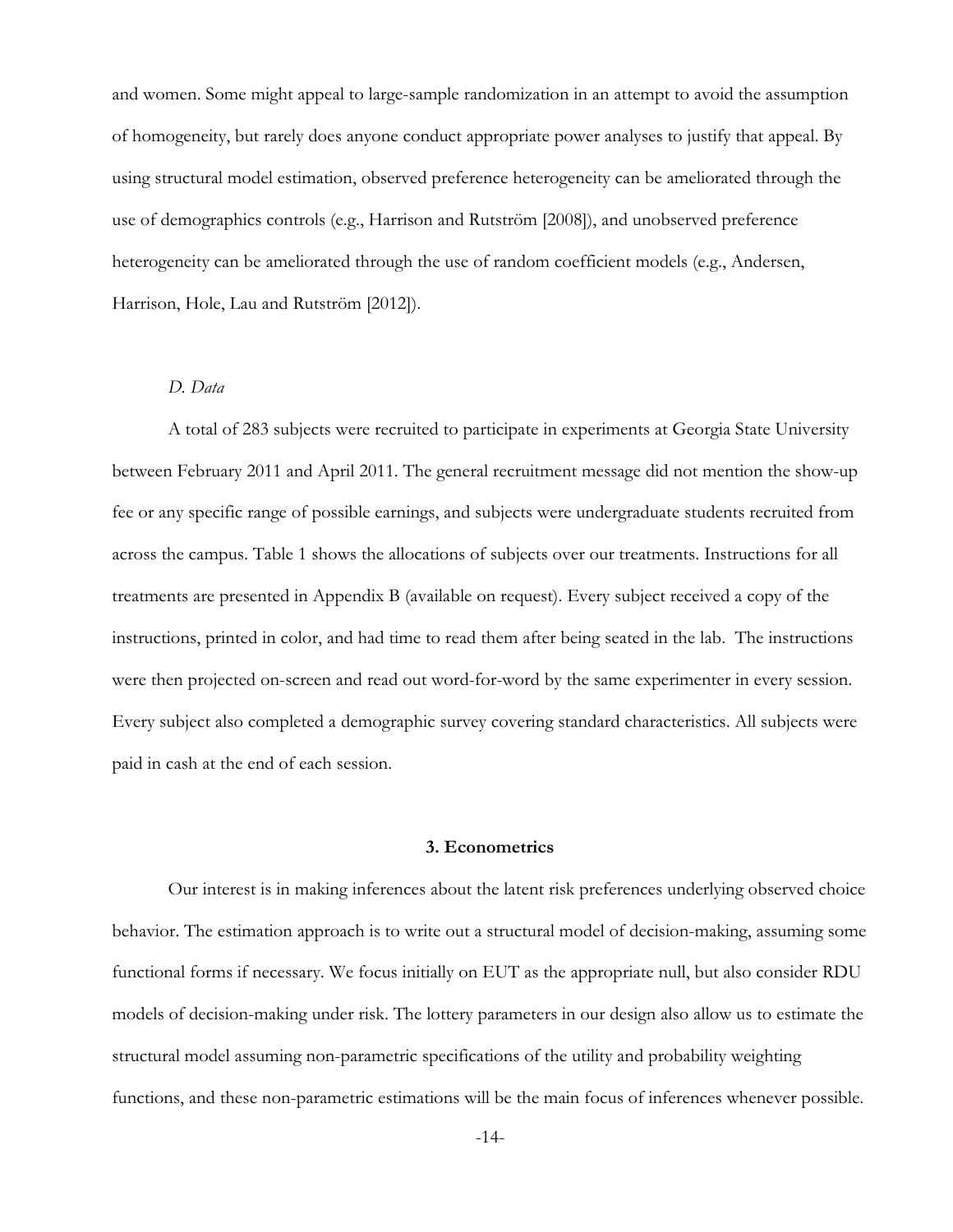Appendix D (available on request) provides the specifications of our econometric model, and generally follows Harrison and Rutström [2008].

### **4. Results**

We consider behavior observed under treatments A and B, and evaluate the hypothesis that risk preferences are the same across the treatments. The initial estimates assume preference homogeneity across subjects, to be able to focus on the interpretation of non-parametric estimates of the utility and probability weighting functions. We then allow for preference heterogeneity using observable demographic characteristics. Finally, we consider parametric estimates, which may be more intuitive and familiar.

Appendix D (available on request) contains the detailed estimates of all structural models. If we use a non-parametric specification, we cannot find any statistically significant effect of the payment protocols when we assume EUT. This is true where we assume preference homogeneity  $(p$ -value = 0.78) or allow for preference heterogeneity  $(p$ -value  $= 0.81)$ . But we do find significant differences when we assume RDU. When we assume preference homogeneity we observe a statistically significant effect at a *p*-value of 0.078. With preference heterogeneity the *p*-value across all parameters, those characterizing utility and probability weighting, is only 0.15; but if we evaluate the effect for just the probability weighting parameters the p-value is 0.07.

Turning to parametric estimates, since they are familiar and easier to visualize, we again find no effect of payment protocols under EUT  $(p$ -value = 0.98). In this case we use the Expo-Power utility function proposed by Saha [1993], and implemented by Holt and Laury [2002], since it allows for nonconstant relative risk aversion. We find a *p*-value of 0.06 with the RDU model, across all parameters, and note again that the culprit appears to be the probability weighting behavior (the *p*-value on just those parameters is 0.07). In this case we again use the Expo-Power utility function, as well as the flexible two-parameter Prelec [1998] probability weighting function These results assume preference

-15-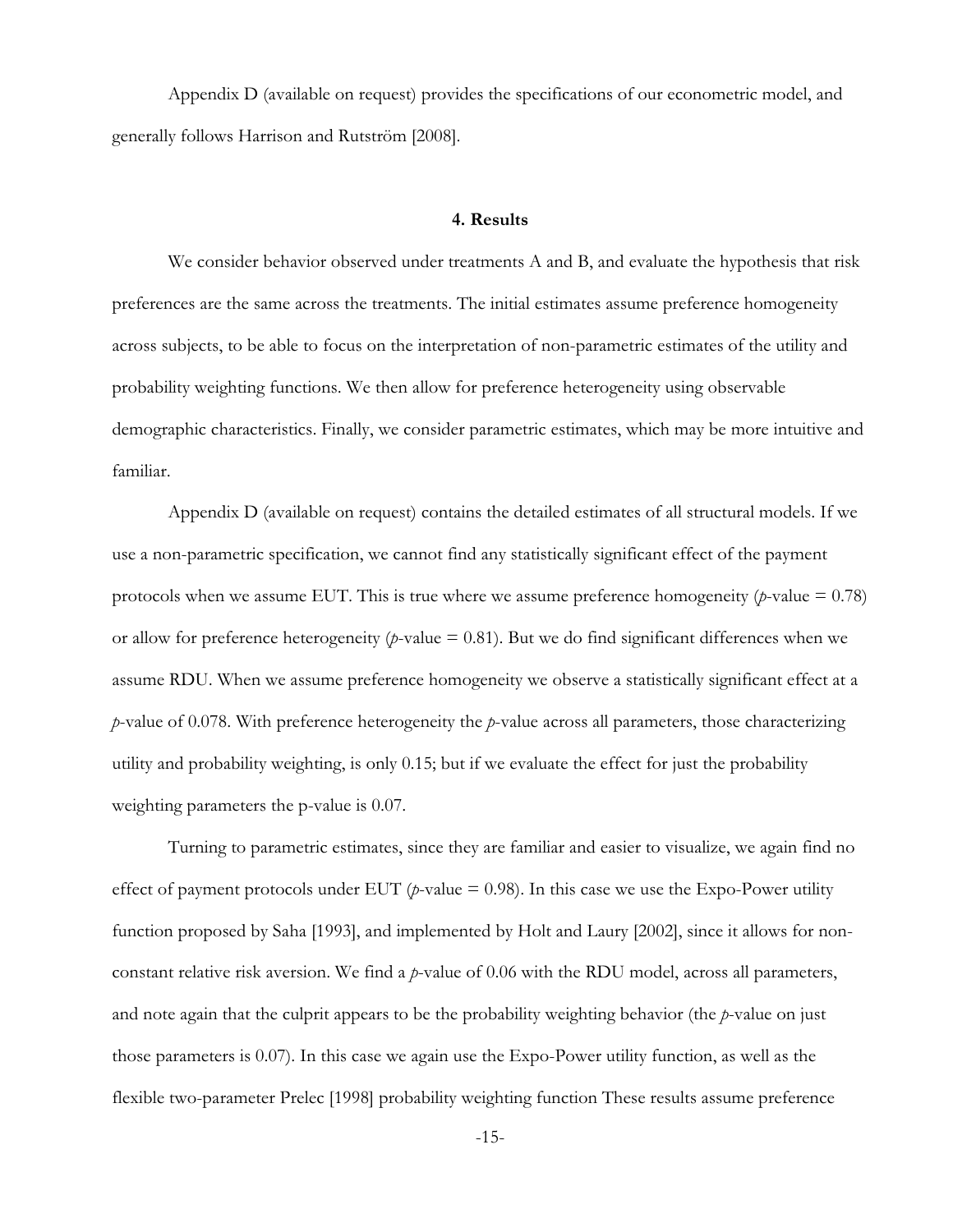heterogeneity across individuals Figure 1 shows the difference between RDU probability weighting functions when moving from the 1-in-1 payment protocol to the 1-in-K payment protocol. The differences are striking, quantitatively *and* qualitatively.

### **5. Implications**

A first implication of our results is to encourage theorists to come up with payment protocols that allow one to elicit multiple choices but do not require that one violate an assumption required for the coherent specification of the particular decision model. This challenge has been directly addressed, and partially met, by Cox, Sadiraj and Schmidt [2011]. There are no known, or obvious, payment protocols that can be used for RDU and Cumulative Prospect Theory (CPT).

A second implication of our results is to question inferences made about *specific alternative hypotheses* to EUT when the 1-in-K protocol has been employed. That is, in literally every test of specific alternatives to EUT of which we are aware. This is not to say that EUT is valid, just that tests of the validity of specific alternatives rest on a maintained assumption that appears to be false.<sup>14</sup>

A third, costly implication of our results, then, is to place a premium on collecting choice data in smaller doses, using 1-in-1 payment protocols. Anyone proposing new or robust anomalies should be encouraged to do this, and demonstrate that the alleged misbehavior persists when one removes the obvious theoretical confound.

A fourth, modeling implication of the need for 1-in-1 choice data is to place greater urgency on the use of rigorous econometric methods to flexibly characterize heterogeneous preferences.

 $^{14}$  Our results suggest a research strategy to properly evaluate the validity of EUT in an efficient manner. Examine the catalog of anomalies that arise in choice tasks over simple lotteries using a 1-in-K payment protocol, for some large K, and then for those anomalies that survive, drill down with the more expensive 1-in-1 protocol. This strategy does run the risk that there could be "offsetting violations" of EUT in the 1-in-K payment protocol, but that is a tradeoff that many scholars would, we believe, be willing to take in the interests of efficient use of an experimental budget. And the alternative to the tradeoff is simple enough: replicate every anomaly using the 1-in-1 payment protocol, as in the non-hypothetical experiments of Conlisk [1989].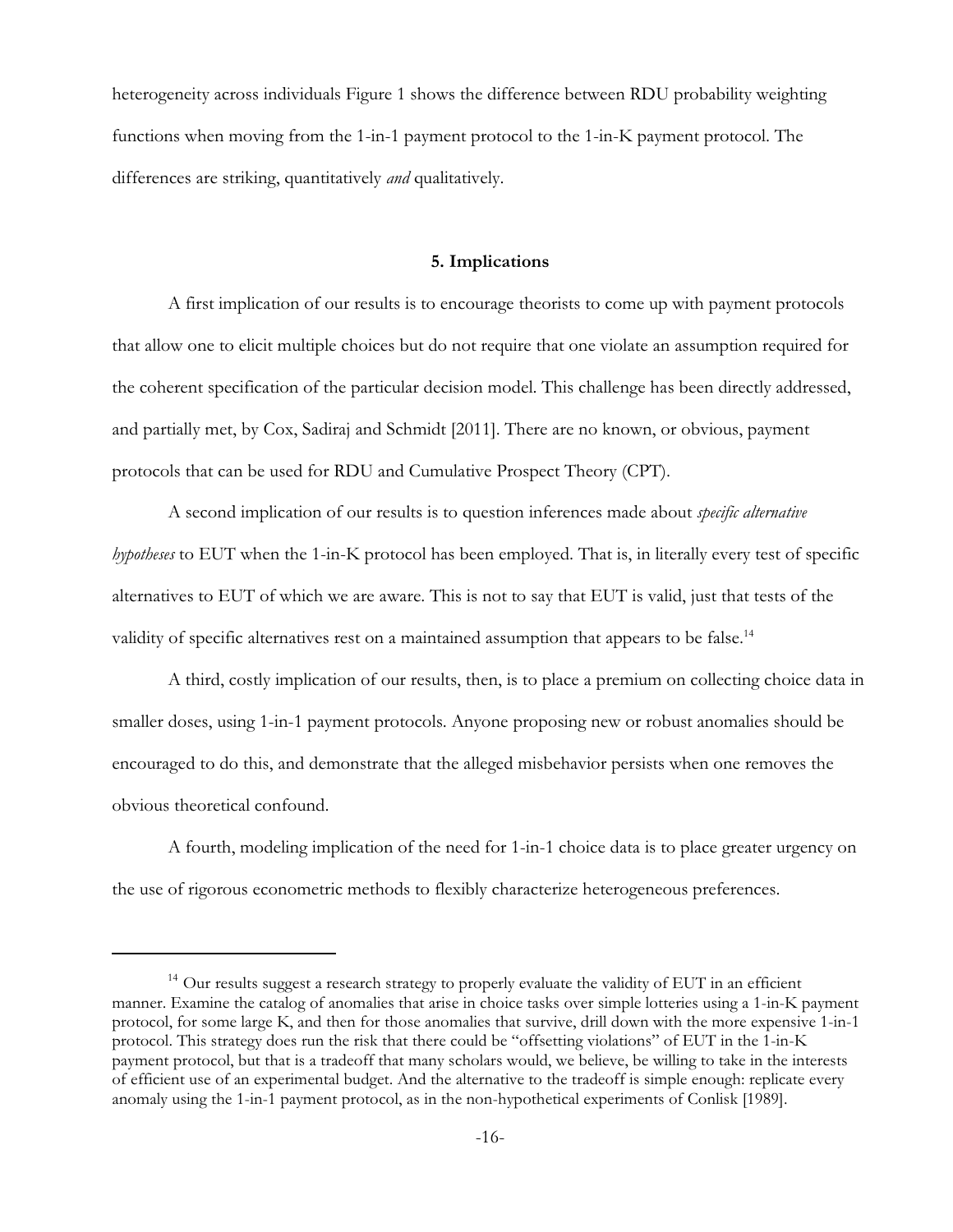A fifth implication is to consider more rigorously the learning behavior that might change behavior towards lottery choices such as these.<sup>15</sup> The argument is that one would expect 1-in-1 behavior to differ from 1-in-30 behavior since the latter reflects some learning behavior. The problem with this line of argument is that it is silent as to what should be compared to what, and does not provide a metric for defining when learning is finished.<sup>16</sup>

A sixth implication is to formally model the effects of treating behavior as if generated by portfolio formation for the experiment as a whole. In effect, this is the implication of the theoretical "Recursive RDU" response to the problems posed by the RLIM payment procedure.<sup>17</sup> Even though nobody has ever estimated or empirically implemented such a model, the fact that one can formally write one out is regarded as enough to validate the use of the RLIM. The Recursive RDU model is not the standard RDU model, and it is the latter model that is the one that appears in all empirical work. It is apparent that the estimation of a Recursive RDU model for  $K \gg 0$ , as in our experimental design, is infeasible.

A final implication is to just be honest when presenting experimental findings on RDU and CPT models about the assumed neutrality of the experimental payment protocol. In effect this is just saying

 $^{15}$  Binmore [2007; p. 6ff.] has long made the point that we ought to recognize that the artefactual nature of the usual laboratory tasks, and indeed some tasks in the field, means that we should allow subjects to learn how to behave in that environment before drawing unconditional conclusions. Although his immediate arguments are about the study of strategic behavior in games, they are general. These arguments also suggest that a 1-in-1 payment protocol might not be the Gold Standard if one is interested in external validity, whatever its role in terms of internal validity.

<sup>&</sup>lt;sup>16</sup> One could mitigate the issue by providing subjects with lots of experience in one session, and then invite them back for further experiments, either 1-in-1 or 1-in-30, arguing on *a priori* grounds that any differences in behavior then should reflect longer-run, steady-state behavior for this task. We are sympathetic to this view, and indeed it was implicit in the early days of experimental economics where "experience" meant that subjects has participated in some task and then had time to "sleep on it" before the next session. The hypothesis implied here is that the differences we find would diminish if subjects were given "enough" experience, which is of course testable if someone can ever define what "enough" means.

 $17$  In fact, one of the earliest statements of this Recursive RDU model by Segal [1988] was in the context of offering an explanation of preference reversals behavior being logically consistent with the validity of the Compound IA. It is therefore theoretically possible that the RLIM procedure is suspect but the Compound IA is valid, so that one does not have to take a bipolar stance about the Compound IA after all. On the other hand, evidence that payment protocols do affect behavior is then evidence against the Mixture IA, so the hypothesis to be tested to support the stance of the Bipolar Behaviorist is then with respect to ROCL.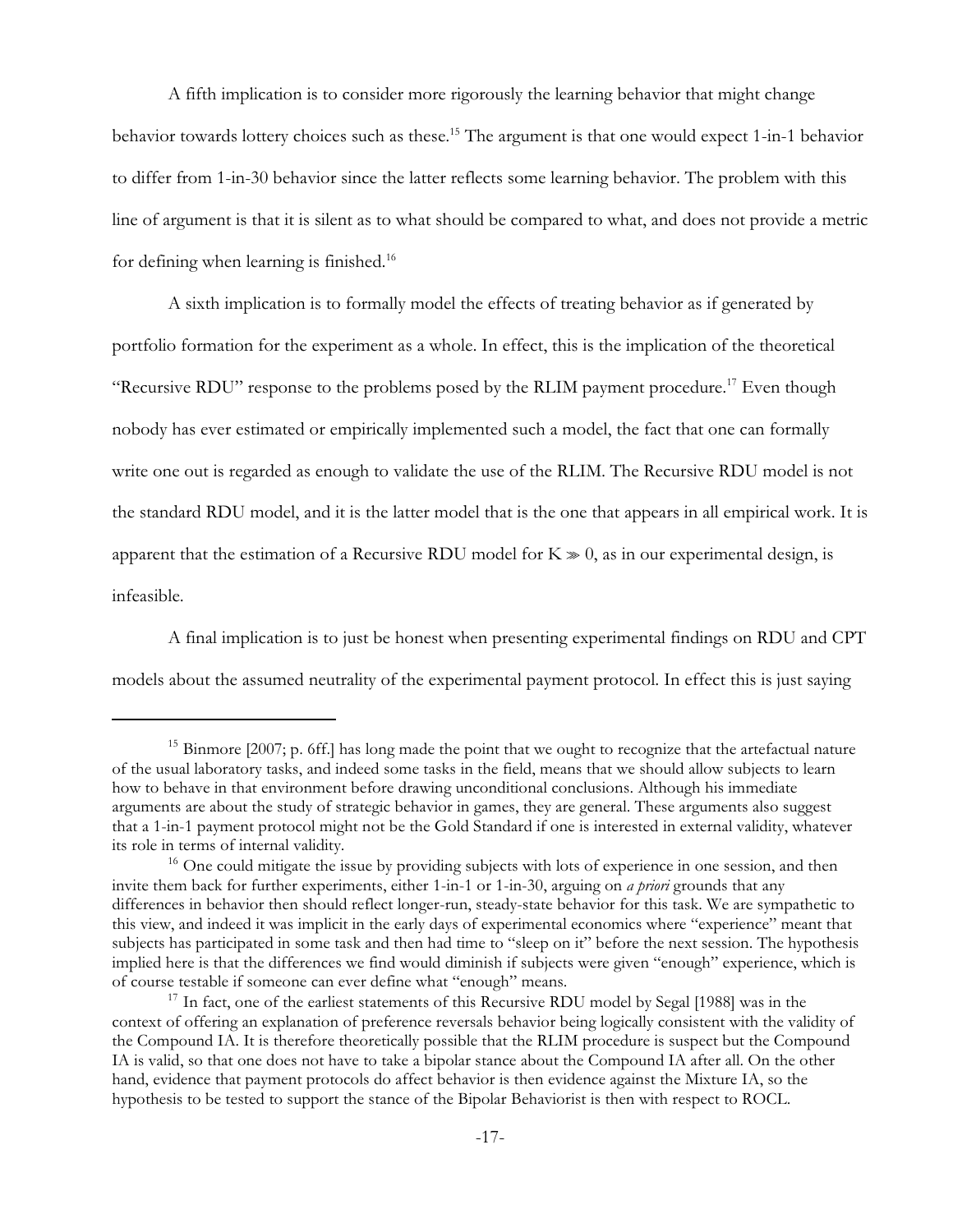that there might be two independence axioms at work: one for the evaluation of a given lottery in a binary choice setting, and another one for an evaluation of sets of choices in 1-in-K settings. If one estimates RDU and CPT models with a 1-in-K protocol one might claim to be allowing the first axiom to be relaxed while maintaining the second. It is logically possible for the latter axiom to be empirically false while the former axiom is empirically true. In the absence of better alternatives, we do this in our own ongoing research using 1-in-K protocols.

### **6. Conclusions**

We have demonstrated that estimated non-EUT preferences are sensitive to whether behavior is elicited with the RLIM or instead with a "one-shot" design. We do so by considering a simple and popular alternative to EUT: a standard RDU model that relaxes the CIA. Of course, this RDU specification is identical to the "gain frame" part of CPT, so CPT inherits all of the issues we have raised with respect to inferring risk preferences with RDU. Experimental economists should take this result seriously, and recognize the apparent problem of inferring preferences through use of the RLIM and treating these results "as if" they are the same as those from a 1-in-1 scenario.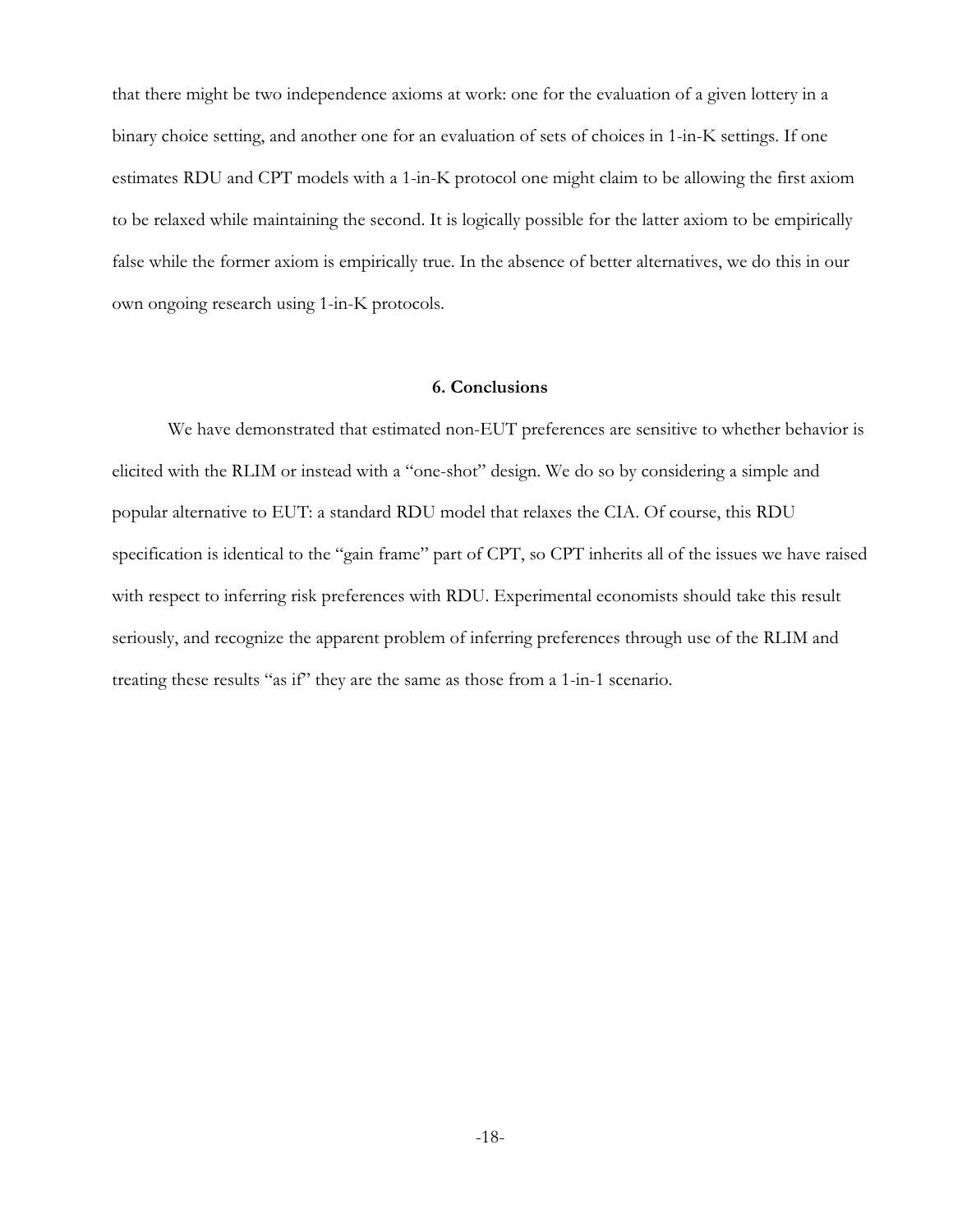## **Table 1: Experimental Design**

All choices drawn from the same battery of 69 lottery pairs at random. All subjects receive a \$7.50 show-up fee. Unless otherwise noted for treatment B, subjects were told that there would be no other salient task in the experiment.

| Treatment                      | Subjects | Choices |
|--------------------------------|----------|---------|
| $A. 1-in-1$                    | 75<br>້  | 75      |
| <b>B.</b> 1-in-30 $^{\dagger}$ | 208      | 6240    |

Notes: † For 171 subjects, and 5130 choices, there was an additional task after the 30 lottery choices. This was a time-discounting choice, and these subjects were told at the outset that there could be additional salient tasks.

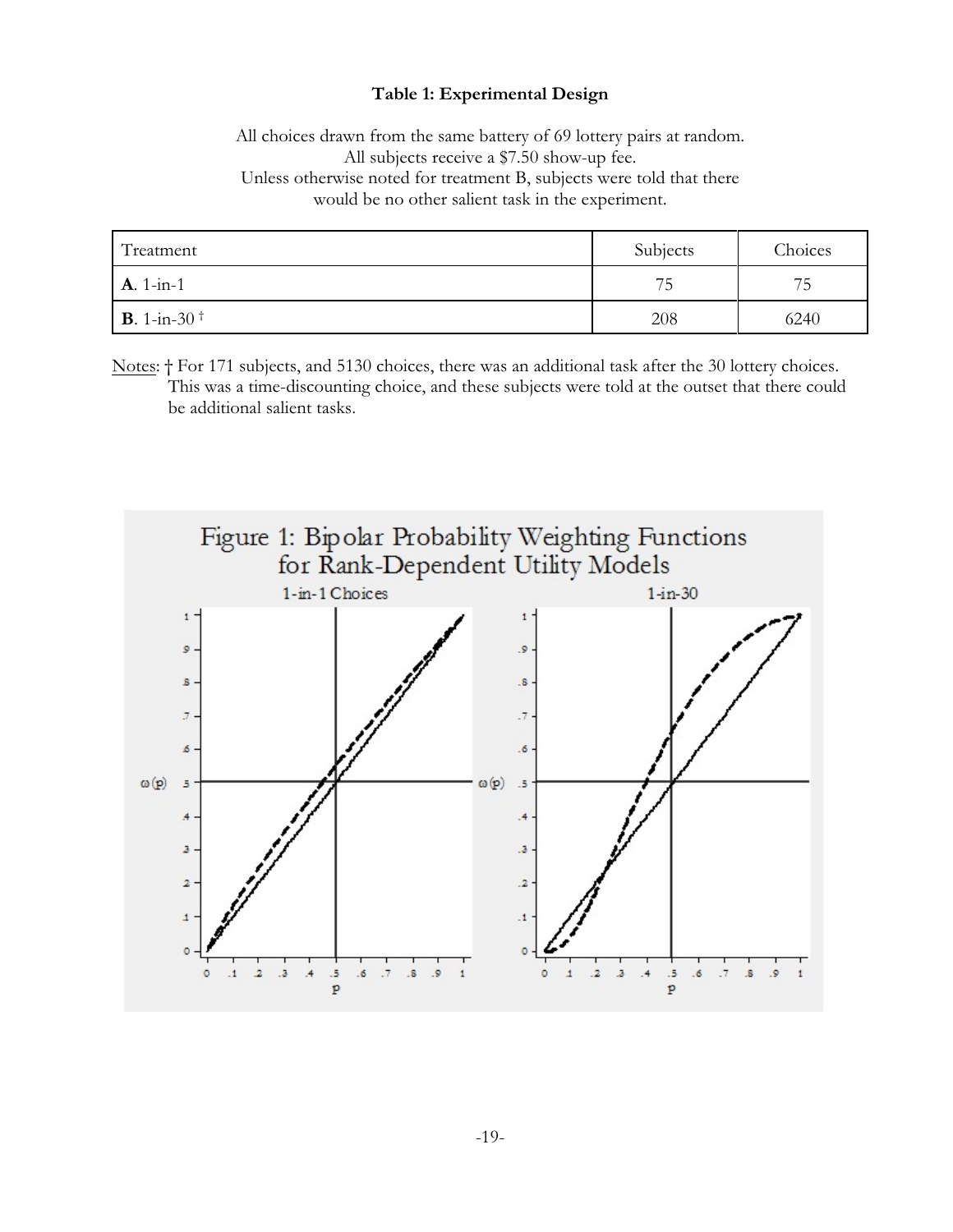### **References**

- Andersen, Steffen; Harrison, Glenn W.; Hole, Arne Rise, Lau, Morten I., and Rutström, E. Elisabet, "Non-Linear Mixed Logit," *Theory and Decision*, 73, 2012, 77-96.
- Bade, Sophie, "Independent Randomization Devices and the Elicitation of Ambiguity Averse Preferences," *Working Paper*, Max Planck Institute for Research on Collective Goods, Bonn, 2011.
- Beattie, J., and Loomes, Graham, "The Impact of Incentives Upon Risky Choice Experiments," *Journal of Risk and Uncertainty*, 14, 1997, 149-162.
- Binmore, Ken, *Does Game Theory Work? The Bargaining Challenge* (Cambridge, MA: MIT Press, 2007).
- Binswanger, Hans P., "Attitudes Toward Risk: Experimental Measurement in Rural India," *American Journal of Agricultural Economics*, 62, August 1980, 395-407.
- Camerer, Colin F., "An Experimental Test of Several Generalized Utility Theories," *Journal of Risk and Uncertainty*, 2, 1989, 61-104.
- Camerer, Colin F., "Recent Tests of Generalizations of Expected Utility Theory," in W. Edwards (ed.), *Utility Theories: Measurements and Applications* (Boston: Kluwer, 1992).
- Camerer, Colin, and Ho, Teck-Hua, "Violations of the Betweenness Axiom and Nonlinearity in Probability," *Journal of Risk & Uncertainty*, 8, 1994, 167-196.
- Conlisk, John, "Three Variants on the Allais Example," *American Economic Review*, 79(3), June 1989, 392- 407.
- Cubitt, Robin P.; Starmer, Chris, and Sugden, Robert, "On the Validity of the Random Lottery Incentive System," *Experimental Economics*, 1(2), 1998, 115-131.
- Cox, James C.; Sadiraj, Vjollca, and Schmidt, Ulrich, "Paradoxes and Mechanisms for Choice under Risk," *Working Paper 2011-12*, Center for the Economic Analysis of Risk, Robinson College of Business, Georgia State University, 2011 (revised 2014); forthcoming, *Experimental Economics*.
- Grether, David M., and Plott, Charles R., "Economic Theory of Choice and the Preference Reversal Phenomenon," *American Economic Review*, 69(4), September 1979, 623-638.
- Harless, David W., and Camerer, Colin F., "The Predictive Utility of Generalized Expected Utility Theories," *Econometrica*, 62(6), November 1994, 1251-1289.
- Harrison, Glenn W., and Rutström, E. Elisabet, "Risk Aversion in the Laboratory," in J.C. Cox and G.W. Harrison (eds.), *Risk Aversion in Experiments* (Bingley, UK: Emerald, Research in Experimental Economics, Volume 12, 2008).
- Harrison, Glenn W., and Rutström, E. Elisabet, "Expected Utility *And* Prospect Theory: One Wedding and A Decent Funeral," *Experimental Economics*, 12(2), June 2009, 133-158.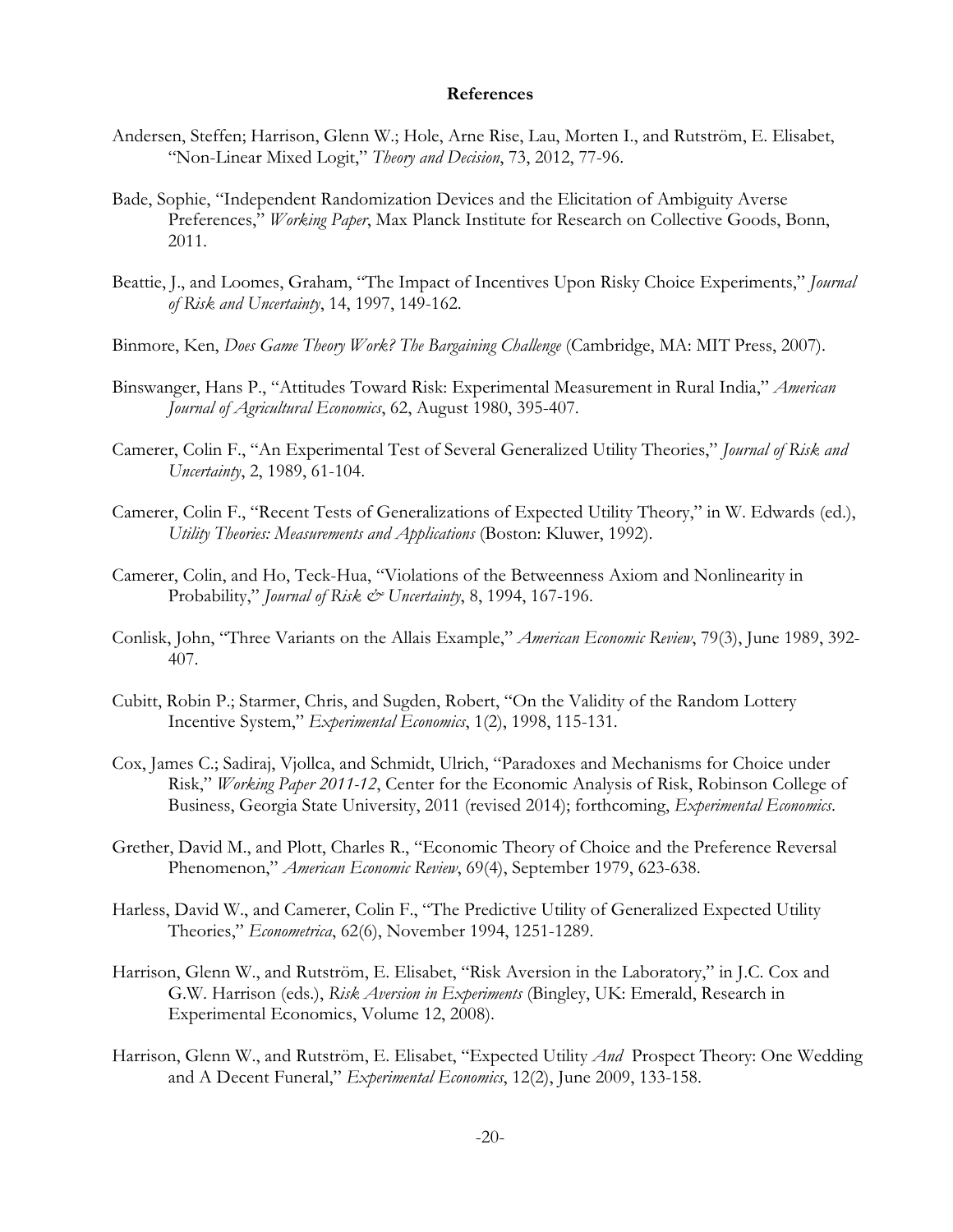- Hey, John D., and Orme, Chris, "Investigating Generalizations of Expected Utility Theory Using Experimental Data," *Econometrica*, 62(6), November 1994, 1291-1326.
- Holt, Charles A., "Preference Reversals and the Independence Axiom," *American Economic Review*, 76, June 1986, 508-514.
- Holt, Charles A., and Laury, Susan K., "Risk Aversion and Incentive Effects," *American Economic Review*, 92(5), December 2002, 1644-1655.
- Karni, Edi, and Safra, Zvi, "Preference Reversals and the Observability of Preferences by Experimental Methods," *Econometrica*, 55, 1987, 675-685.
- Loomes, Graham, and Sugden, Robert, "Testing Different Stochastic Specifications of Risky Choice," *Economica*, 65, 1998, 581-598.
- Prelec, Drazen, "The Probability Weighting Function," *Econometrica*, 66, 1998, 497-527.
- Quiggin, John, "A Theory of Anticipated Utility," *Journal of Economic Behavior & Organization*, 3(4), 1982, 323-343.
- Saha, Atanu, "Expo-Power Utility: A Flexible Form for Absolute and Relative Risk Aversion," *American Journal of Agricultural Economics*, 75(4), November 1993, 905-913.
- Samuelson, Paul A., "Probability, Utility, and the Independence Axiom," *Econometrica*, 20, 1952, 670-678.
- Segal, Uzi, "The Ellsberg Paradox and Risk Aversion: An Anticipated Utility Approach," *International Economic Review*, 28, 1987, 145-154.
- Segal, Uzi, "Does the Preference Reversal Phenomenon Necessarily Contradict the Independence Axiom?" *American Economic Review*, 78(1), March 1988, 233-236.
- Segal, Uzi, "Two-Stage Lotteries Without the Reduction Axiom," *Econometrica*, 58(2), March 1990, 349- 377.
- Segal, Uzi, "The Independence Axiom Versus the Reduction Axiom: Must We Have Both?" in W. Edwards (ed.), *Utility Theories: Measurements and Applications* (Boston: Kluwer Academic Publishers, 1992).
- Starmer, Chris, "Testing New Theories of Choice under Uncertainty Using the Common Consequence Effect," *Review of Economic Studies*, 59, 1992, 813-830.
- Starmer, Chris, and Sugden, Robert, "Does the Random-Lottery Incentive System Elicit True Preferences? An Experimental Investigation," *American Economic Review*, 81, 1991, 971-978.
- Wakker, Peter P.; Erev, Ido, and Weber, Elke U., "Comonotonic Independence: The Critical Test between Classical and Rank-Dependent Utility Theories," *Journal of Risk and Uncertainty*, 9, 1994, 195-230.

Wilcox, Nathaniel T., "Lottery Choice: Incentives, Complexity, and Decision Time," *Economic Journal*,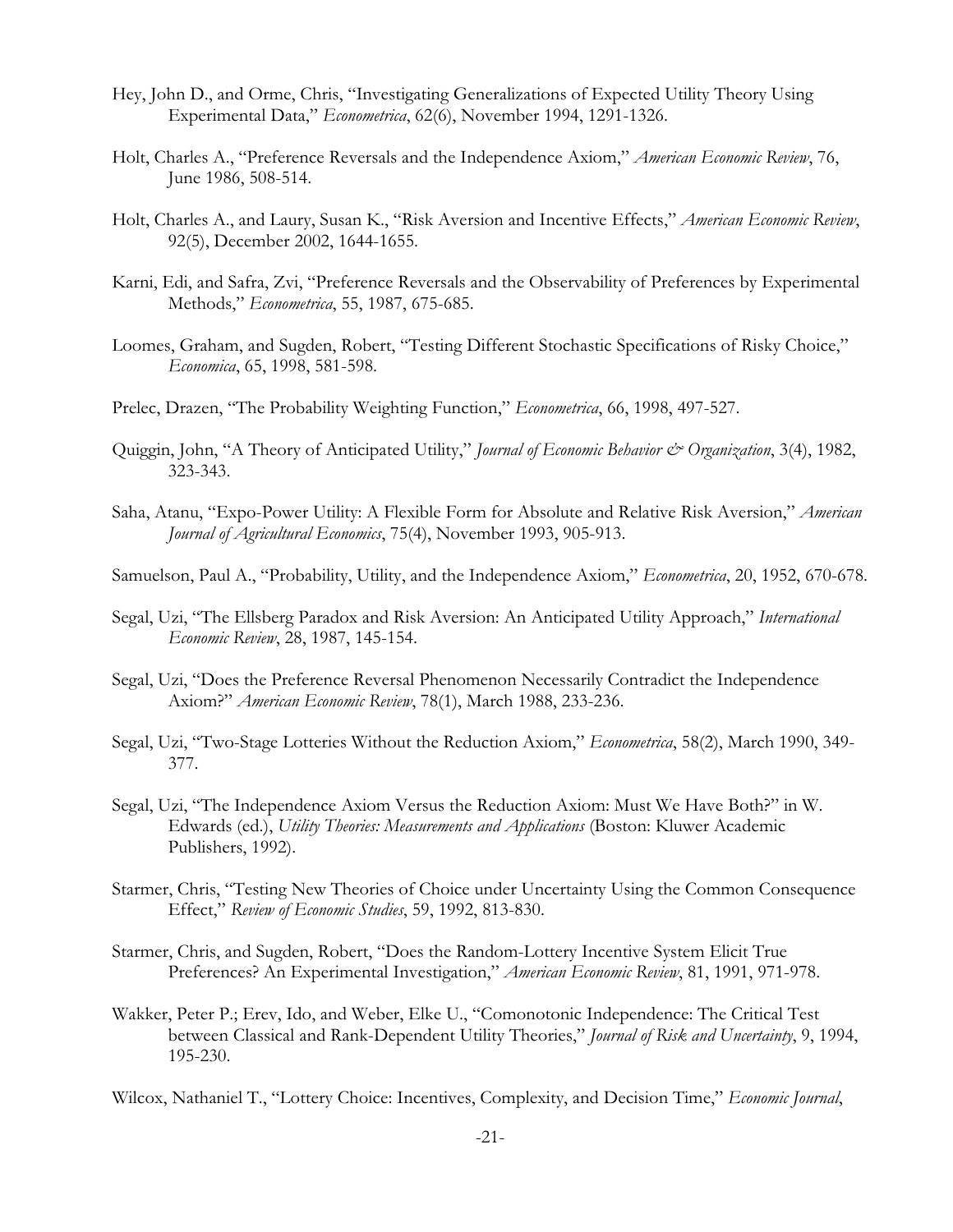103, 1993, 1397-1417.

- Wilcox, Nathaniel T., "Stochastic Models for Binary Discrete Choice Under Risk: A Critical Primer and Econometric Comparison," in J. Cox and G.W. Harrison (eds.), *Risk Aversion in Experiments* (Bingley, UK: Emerald, Research in Experimental Economics, Volume 12, 2008).
- Wilcox, Nathaniel T., "A Comparison of Three Probabilistic Models of Binary Discrete Choice Under Risk," *Working Paper*, Economic Science Institute, Chapman University, March 2010.
- Wilcox, Nathaniel T., "'Stochastically More Risk Averse:' A Contextual Theory of Stochastic Discrete Choice Under Risk," *Journal of Econometrics*, 162(1), May 2011, 89-104.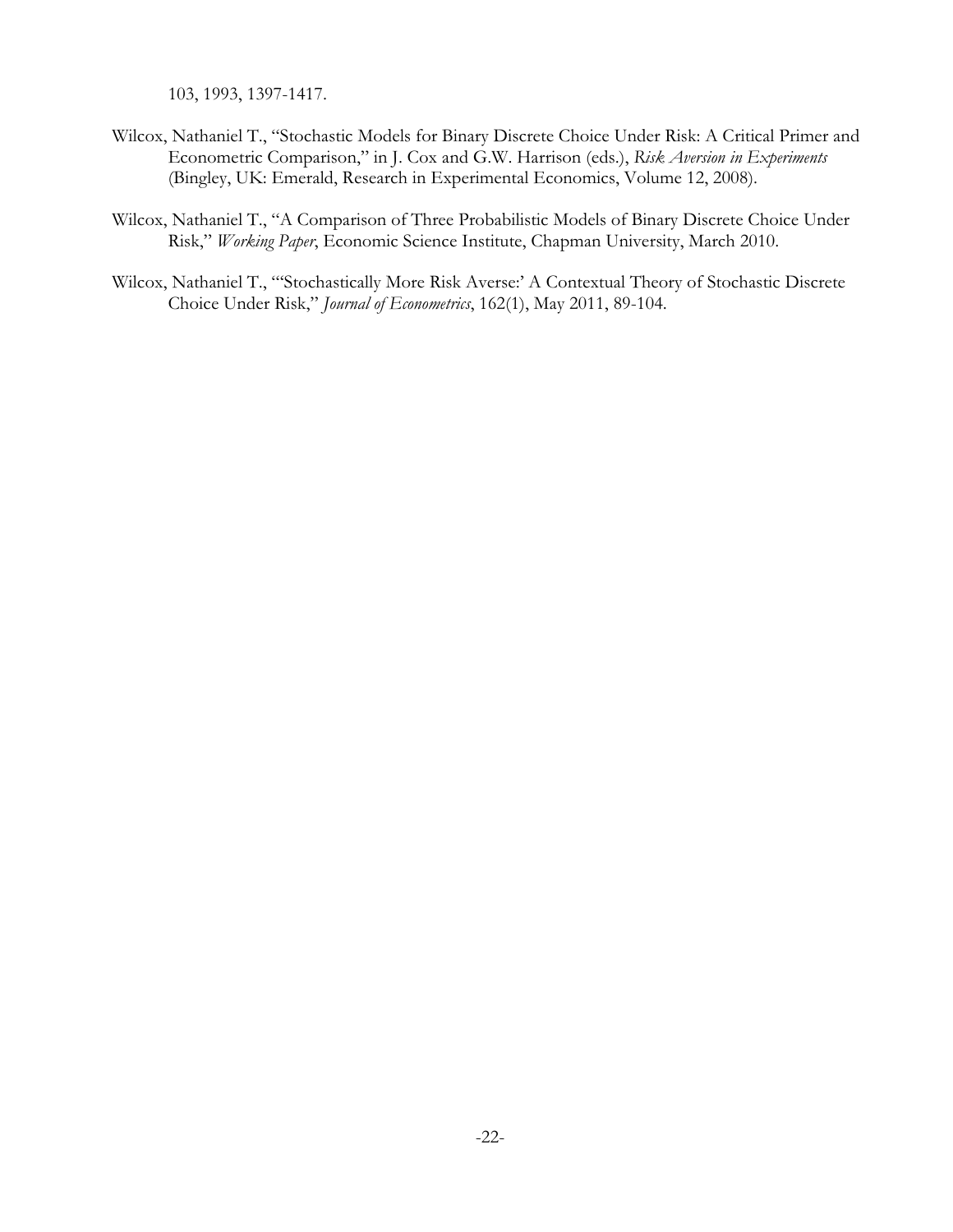# **APPENDICES TO**

# **Experimental Payment Protocols and the Bipolar Behaviorist**

by

Glenn W. Harrison and J. Todd Swarthout

March 2014

# **Table of Contents**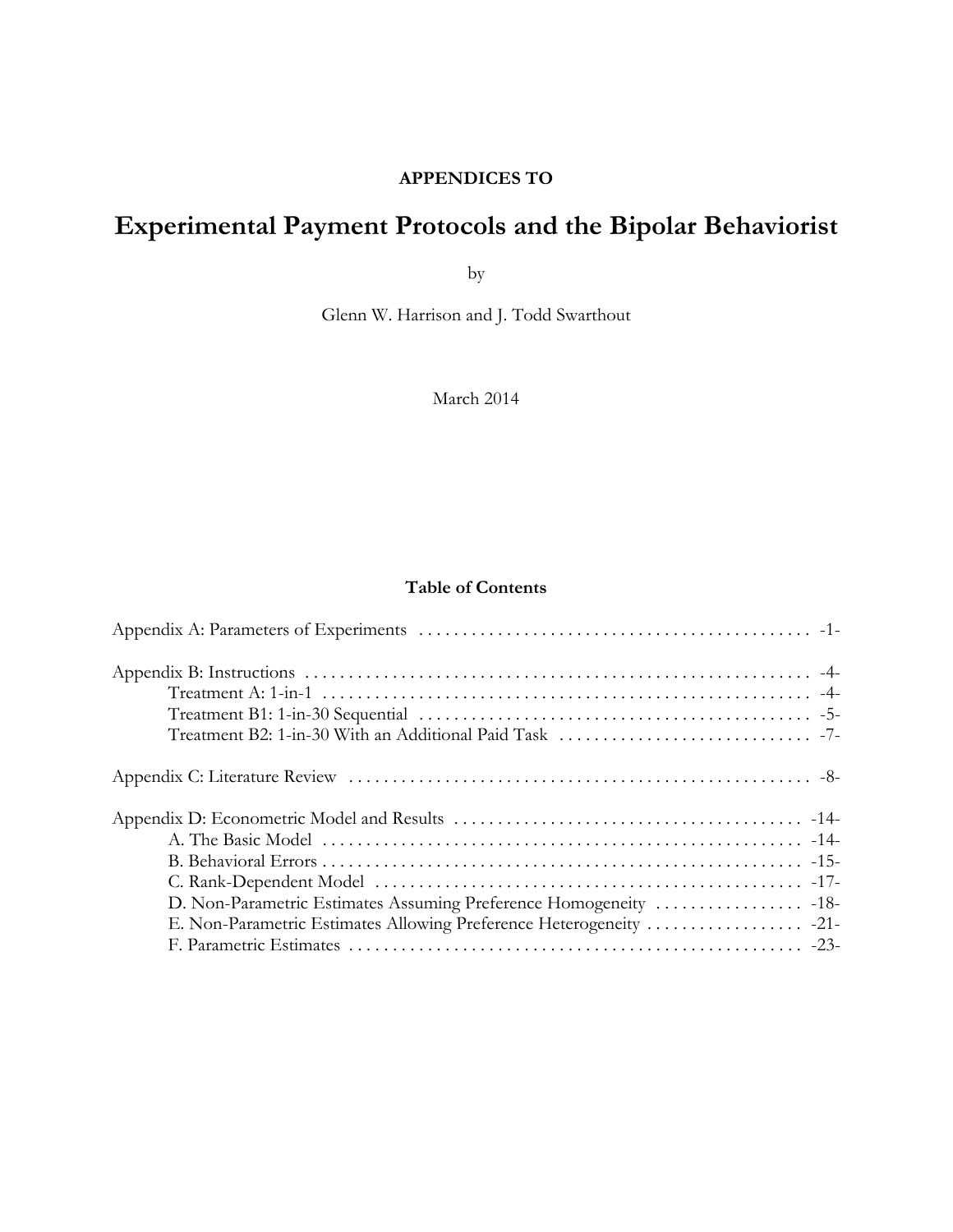# **Appendix A: Parameters of Experiments**

# **Table A1: Lotteries in Experiments**

|                |                             |     | Prizes |      | "Safe" Lottery Probabilities |              |                  | "Risky" Lottery Probabilities |                  |      |         |          |
|----------------|-----------------------------|-----|--------|------|------------------------------|--------------|------------------|-------------------------------|------------------|------|---------|----------|
| Pair           | Context                     | Low | Middle | High | Low                          | Middle       | High             | Low                           | Middle           | High | EV Safe | EV Risky |
|                |                             |     |        |      |                              |              |                  |                               |                  |      |         |          |
| $\mathbf{1}$   | $\mathbf{1}$                | \$5 | \$10   | \$20 | $\overline{0}$               | $\mathbf{1}$ | $\overline{0}$   | 0.25                          | $\theta$         | 0.75 | \$10.00 | \$16.25  |
| $\sqrt{2}$     | $\mathbf{1}$                | \$5 | \$10   | \$20 | 0.25                         | 0.75         | $\overline{0}$   | 0.5                           | $\boldsymbol{0}$ | 0.5  | \$8.75  | \$12.50  |
| 3              | 1                           | \$5 | \$10   | \$20 | $\theta$                     | $\mathbf{1}$ | $\overline{0}$   | 0.5                           | $\overline{0}$   | 0.5  | \$10.00 | \$12.50  |
| $\overline{4}$ | $\mathbf{1}$                | \$5 | \$10   | \$20 | 0.5                          | 0.5          | $\overline{0}$   | 0.75                          | $\boldsymbol{0}$ | 0.25 | \$7.50  | \$8.75   |
| 5              | 1                           | \$5 | \$10   | \$20 | $\overline{0}$               | $\mathbf{1}$ | $\overline{0}$   | 0.25                          | 0.5              | 0.25 | \$10.00 | \$11.25  |
| 6              | $\mathbf{1}$                | \$5 | \$10   | \$20 | 0.25                         | 0.5          | 0.25             | 0.5                           | $\theta$         | 0.5  | \$11.25 | \$12.50  |
| 7              | $\mathbf{1}$                | \$5 | \$10   | \$20 | $\theta$                     | 0.5          | 0.5              | 0.25                          | $\overline{0}$   | 0.75 | \$15.00 | \$16.25  |
| $8\,$          | $\mathbf{1}$                | \$5 | \$10   | \$20 | $\overline{0}$               | 0.75         | 0.25             | 0.5                           | $\boldsymbol{0}$ | 0.5  | \$12.50 | \$12.50  |
| 9              | $\mathbf{1}$                | \$5 | \$10   | \$20 | 0.25                         | 0.75         | $\theta$         | 0.75                          | $\boldsymbol{0}$ | 0.25 | \$8.75  | \$8.75   |
| $10\,$         | $\mathbf{1}$                | \$5 | \$10   | \$20 | $\overline{0}$               | $\mathbf{1}$ | $\overline{0}$   | 0.75                          | $\boldsymbol{0}$ | 0.25 | \$10.00 | \$8.75   |
|                |                             |     |        |      |                              |              |                  |                               |                  |      |         |          |
| 11             | $\mathbf{2}$                | \$5 | \$10   | \$35 | $\boldsymbol{0}$             | $\mathbf{1}$ | $\overline{0}$   | 0.5                           | $\theta$         | 0.5  | \$10.00 | \$20.00  |
| 12             | $\overline{c}$              | \$5 | \$10   | \$35 | $\overline{0}$               | 0.75         | 0.25             | 0.25                          | $\overline{0}$   | 0.75 | \$16.25 | \$27.50  |
| 13             | $\mathbf{2}$                | \$5 | \$10   | \$35 | 0.25                         | 0.75         | $\overline{0}$   | 0.75                          | $\overline{0}$   | 0.25 | \$8.75  | \$12.50  |
| 14             | $\mathbf{2}$                | \$5 | \$10   | \$35 | $\theta$                     | 0.5          | 0.5              | 0.25                          | $\boldsymbol{0}$ | 0.75 | \$22.50 | \$27.50  |
| 15             | $\overline{c}$              | \$5 | \$10   | \$35 | $\overline{0}$               | 0.75         | 0.25             | 0.5                           | $\boldsymbol{0}$ | 0.5  | \$16.25 | \$20.00  |
| 16             | $\mathbf{2}$                | \$5 | \$10   | \$35 | $\boldsymbol{0}$             | $\mathbf{1}$ | $\boldsymbol{0}$ | 0.75                          | $\boldsymbol{0}$ | 0.25 | \$10.00 | \$12.50  |
|                |                             |     |        |      |                              |              |                  |                               |                  |      |         |          |
| 17             | $\mathfrak{Z}$              | \$5 | \$10   | \$70 | 0.25                         | 0.75         | $\overline{0}$   | 0.5                           | $\boldsymbol{0}$ | 0.5  | \$8.75  | \$37.50  |
| 18             | $\mathfrak{Z}$              | \$5 | \$10   | \$70 | $\theta$                     | $\mathbf{1}$ | $\overline{0}$   | 0.5                           | $\boldsymbol{0}$ | 0.5  | \$10.00 | \$37.50  |
| 19             | $\ensuremath{\mathfrak{Z}}$ | \$5 | \$10   | \$70 | 0.5                          | 0.5          | $\overline{0}$   | 0.75                          | $\boldsymbol{0}$ | 0.25 | \$7.50  | \$21.25  |
| 20             | 3                           | \$5 | \$10   | \$70 | $\theta$                     | $\mathbf{1}$ | $\overline{0}$   | 0.75                          | $\theta$         | 0.25 | \$10.00 | \$21.25  |
|                |                             |     |        |      |                              |              |                  |                               |                  |      |         |          |
| 21             | $\overline{4}$              | \$5 | \$20   | \$35 | $\theta$                     | 1            | $\overline{0}$   | 0.25                          | $\theta$         | 0.75 | \$20.00 | \$27.50  |
| $22\,$         | $\overline{4}$              | \$5 | \$20   | \$35 | $\theta$                     | 0.75         | 0.25             | 0.25                          | $\overline{0}$   | 0.75 | \$23.75 | \$27.50  |
| 23             | $\overline{4}$              | \$5 | \$20   | \$35 | $\theta$                     | 0.5          | 0.5              | 0.25                          | $\boldsymbol{0}$ | 0.75 | \$27.50 | \$27.50  |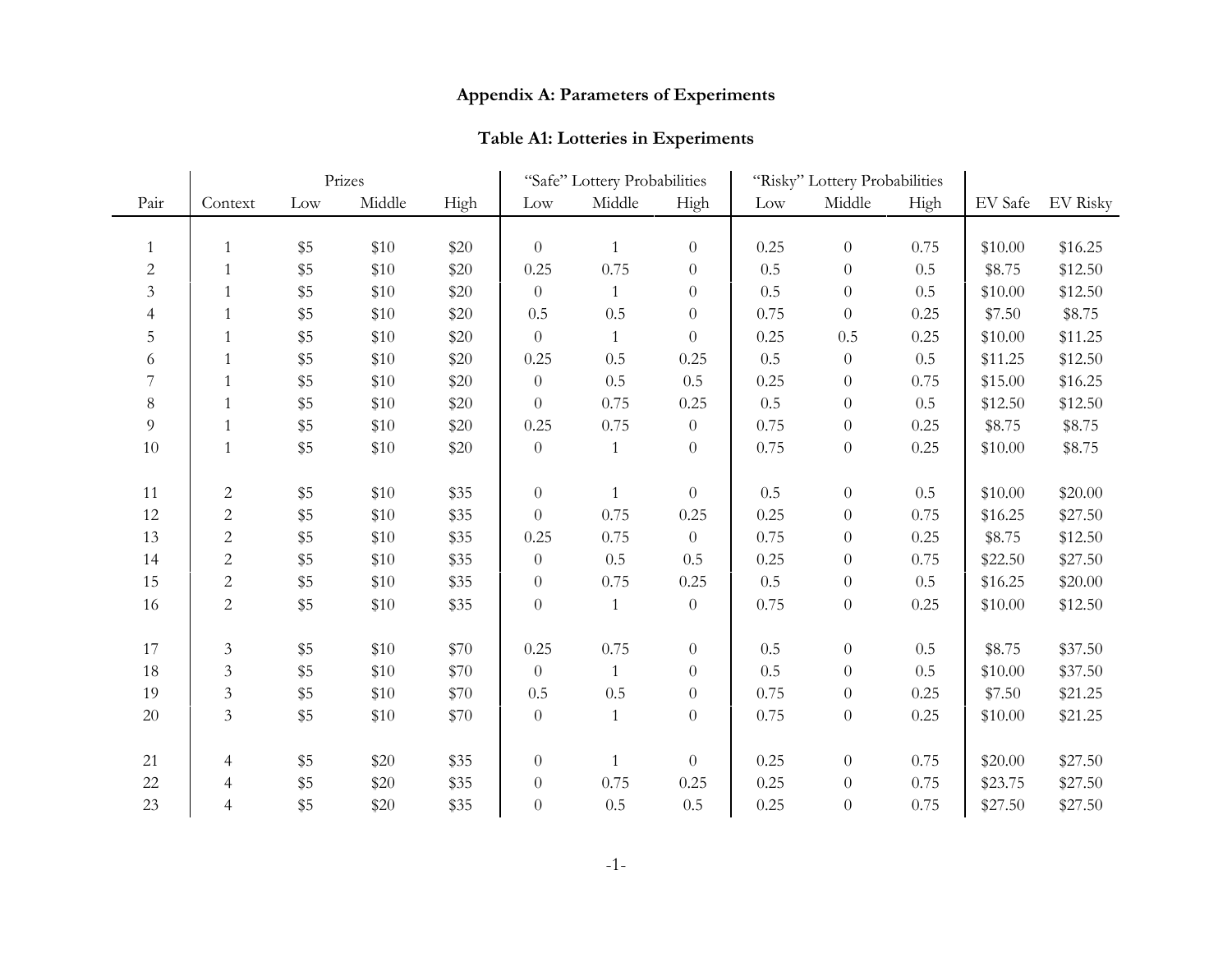| 24 | 4              | \$5  | \$20 | \$35 | $\theta$         | 1            | $\theta$         | 0.5     | $\theta$         | 0.5     | \$20.00 | \$20.00 |
|----|----------------|------|------|------|------------------|--------------|------------------|---------|------------------|---------|---------|---------|
| 25 | 4              | \$5  | \$20 | \$35 | 0.5              | 0.5          | $\theta$         | 0.75    | $\overline{0}$   | 0.25    | \$12.50 | \$12.50 |
| 26 | $\overline{4}$ | \$5  | \$20 | \$35 | $\theta$         | 0.75         | 0.25             | 0.5     | $\theta$         | 0.5     | \$23.75 | \$20.00 |
| 27 | $\overline{4}$ | \$5  | \$20 | \$35 | 0.25             | 0.75         | $\theta$         | 0.75    | $\overline{0}$   | 0.25    | \$16.25 | \$12.50 |
|    |                |      |      |      |                  |              |                  |         |                  |         |         |         |
| 28 | 5              | \$5  | \$20 | \$70 | 0.25             | 0.75         | $\boldsymbol{0}$ | $0.5\,$ | $\theta$         | 0.5     | \$16.25 | \$37.50 |
| 29 | 5              | \$5  | \$20 | \$70 | $\boldsymbol{0}$ | 0.75         | 0.25             | 0.25    | $\theta$         | 0.75    | \$32.50 | \$53.75 |
| 30 | 5              | \$5  | \$20 | \$70 | 0.5              | $0.5\,$      | $\theta$         | 0.75    | $\overline{0}$   | 0.25    | \$12.50 | \$21.25 |
| 31 | 5              | \$5  | \$20 | \$70 | 0.25             | 0.5          | 0.25             | 0.5     | $\theta$         | 0.5     | \$28.75 | \$37.50 |
| 32 | 5              | \$5  | \$20 | \$70 | 0.25             | 0.75         | $\theta$         | 0.75    | $\theta$         | 0.25    | \$16.25 | \$21.25 |
| 33 | 5              | \$5  | \$20 | \$70 | $\boldsymbol{0}$ | 0.5          | 0.5              | 0.25    | $\theta$         | 0.75    | \$45.00 | \$53.75 |
|    |                |      |      |      |                  |              |                  |         |                  |         |         |         |
| 34 | 6              | \$5  | \$35 | \$70 | $\theta$         | $\mathbf{1}$ | $\theta$         | 0.25    | $\theta$         | 0.75    | \$35.00 | \$53.75 |
| 35 | 6              | \$5  | \$35 | \$70 | 0.25             | 0.75         | $\theta$         | 0.5     | $\boldsymbol{0}$ | 0.5     | \$27.50 | \$37.50 |
| 36 | 6              | \$5  | \$35 | \$70 | $\theta$         | 0.75         | 0.25             | 0.25    | $\boldsymbol{0}$ | 0.75    | \$43.75 | \$53.75 |
| 37 | 6              | \$5  | \$35 | \$70 | 0.5              | $0.5\,$      | $\theta$         | 0.75    | $\overline{0}$   | 0.25    | \$20.00 | \$21.25 |
| 38 | 6              | \$5  | \$35 | \$70 | $\theta$         | $0.5\,$      | 0.5              | 0.25    | $\overline{0}$   | 0.75    | \$52.50 | \$53.75 |
| 39 | 6              | \$5  | \$35 | \$70 | $\overline{0}$   | 0.75         | 0.25             | $0.5\,$ | $\overline{0}$   | 0.5     | \$43.75 | \$37.50 |
| 40 | 6              | \$5  | \$35 | \$70 | 0.25             | 0.75         | $\overline{0}$   | 0.75    | $\theta$         | 0.25    | \$27.50 | \$21.25 |
| 41 | 6              | \$5  | \$35 | \$70 | $\boldsymbol{0}$ | $\mathbf{1}$ | $\theta$         | 0.75    | $\overline{0}$   | 0.25    | \$35.00 | \$21.25 |
|    |                |      |      |      |                  |              |                  |         |                  |         |         |         |
| 42 | $\overline{7}$ | \$10 | \$20 | \$35 | $\theta$         | $\mathbf{1}$ | $\overline{0}$   | 0.25    | $\theta$         | 0.75    | \$20.00 | \$28.75 |
| 43 | $\overline{7}$ | \$10 | \$20 | \$35 | 0.25             | 0.75         | $\overline{0}$   | 0.5     | $\theta$         | 0.5     | \$17.50 | \$22.50 |
| 44 | $\overline{7}$ | \$10 | \$20 | \$35 | $\overline{0}$   | $\mathbf{1}$ | $\overline{0}$   | 0.25    | 0.25             | $0.5\,$ | \$20.00 | \$25.00 |
| 45 | $\overline{7}$ | \$10 | \$20 | \$35 | $\overline{0}$   | $\mathbf{1}$ | $\Omega$         | 0.5     | $\theta$         | 0.5     | \$20.00 | \$22.50 |
| 46 | $\overline{7}$ | \$10 | \$20 | \$35 | $\theta$         | $\mathbf{1}$ | $\theta$         | 0.25    | 0.5              | 0.25    | \$20.00 | \$21.25 |
| 47 | $\overline{7}$ | \$10 | \$20 | \$35 | $\theta$         | 0.75         | 0.25             | 0.5     | $\theta$         | 0.5     | \$23.75 | \$22.50 |
| 48 | $\overline{7}$ | \$10 | \$20 | \$35 | $\theta$         | $\mathbf{1}$ | $\boldsymbol{0}$ | 0.5     | 0.25             | 0.25    | \$20.00 | \$18.75 |
| 49 | $\overline{7}$ | \$10 | \$20 | \$35 | 0.25             | 0.75         | $\overline{0}$   | 0.75    | $\theta$         | 0.25    | \$17.50 | \$16.25 |
| 50 | $\overline{7}$ | \$10 | \$20 | \$35 | $\theta$         | $\mathbf{1}$ | $\overline{0}$   | 0.75    | $\theta$         | 0.25    | \$20.00 | \$16.25 |
|    |                |      |      |      |                  |              |                  |         |                  |         |         |         |
| 51 | $8\,$          | \$10 | \$20 | \$70 | 0.25             | 0.75         | $\overline{0}$   | 0.5     | $\theta$         | 0.5     | \$17.50 | \$40.00 |
| 52 | $8\,$          | \$10 | \$20 | \$70 | 0.5              | 0.5          | $\overline{0}$   | 0.75    | $\theta$         | 0.25    | \$15.00 | \$25.00 |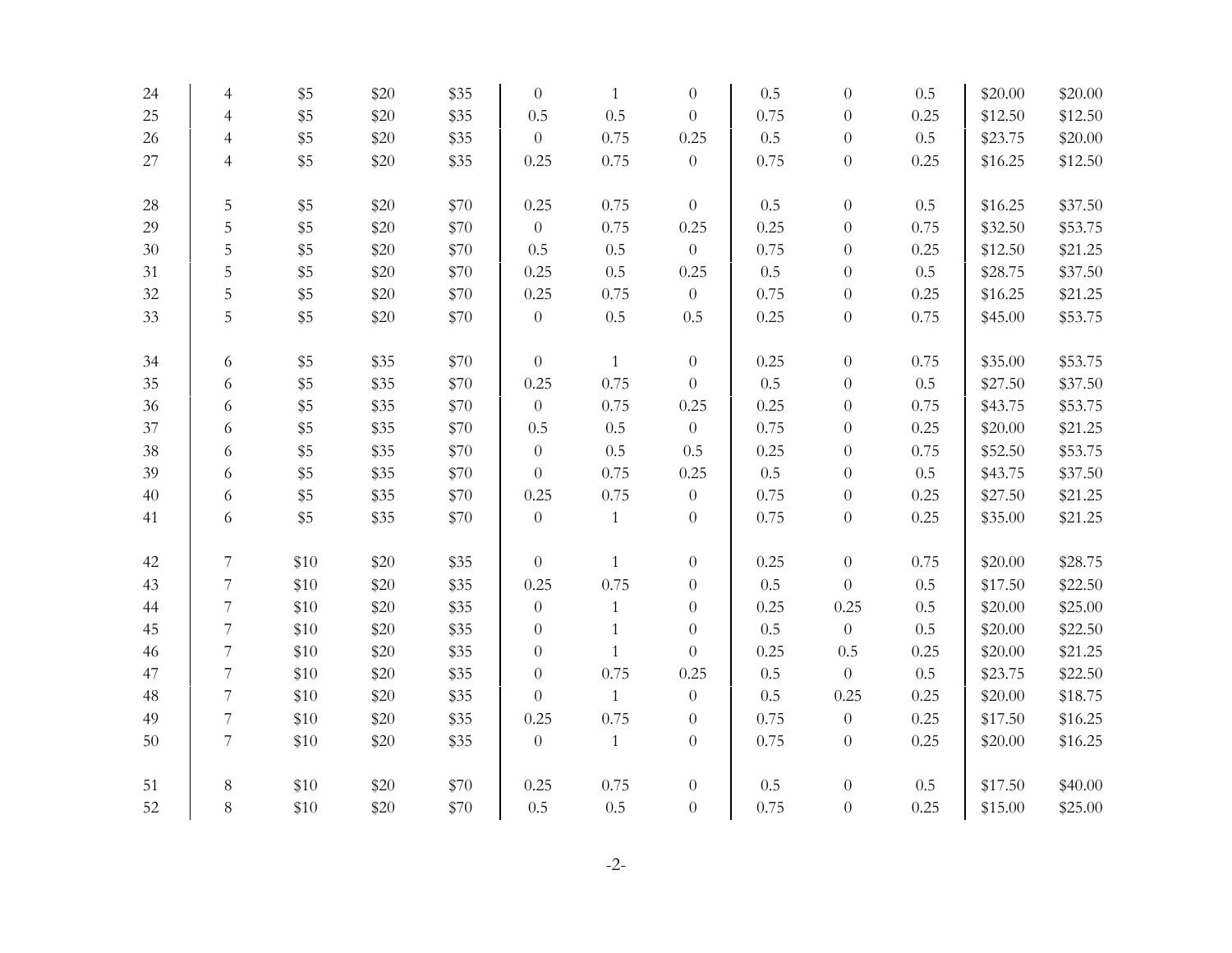| 53 | $8\,$  | \$10 | \$20 | \$70 | 0.25           | 0.75         | $\theta$         | 0.75 | $\boldsymbol{0}$ | 0.25    | \$17.50 | \$25.00 |
|----|--------|------|------|------|----------------|--------------|------------------|------|------------------|---------|---------|---------|
|    |        |      |      |      |                |              |                  |      |                  |         |         |         |
| 54 | 9      | \$10 | \$35 | \$70 | $\overline{0}$ | $\mathbf{1}$ | $\boldsymbol{0}$ | 0.25 | $\boldsymbol{0}$ | 0.75    | \$35.00 | \$55.00 |
| 55 | 9      | \$10 | \$35 | \$70 | 0.25           | 0.75         | $\boldsymbol{0}$ | 0.5  | $\boldsymbol{0}$ | 0.5     | \$28.75 | \$40.00 |
| 56 | 9      | \$10 | \$35 | \$70 | $\overline{0}$ | 0.5          | 0.5              | 0.25 | $\overline{0}$   | 0.75    | \$52.50 | \$55.00 |
| 57 | 9      | \$10 | \$35 | \$70 | $\overline{0}$ | 0.75         | 0.25             | 0.5  | $\boldsymbol{0}$ | $0.5\,$ | \$43.75 | \$40.00 |
|    |        |      |      |      |                |              |                  |      |                  |         |         |         |
| 58 | 10     | \$20 | \$35 | \$70 | $\overline{0}$ | $\mathbf{1}$ | $\boldsymbol{0}$ | 0.25 | $\boldsymbol{0}$ | 0.75    | \$35.00 | \$57.50 |
| 59 | 10     | \$20 | \$35 | \$70 | 0.25           | 0.75         | $\boldsymbol{0}$ | 0.5  | $\boldsymbol{0}$ | 0.5     | \$31.25 | \$45.00 |
| 60 | 10     | \$20 | \$35 | \$70 | $\overline{0}$ | 0.75         | 0.25             | 0.25 | $\boldsymbol{0}$ | 0.75    | \$43.75 | \$57.50 |
| 61 | 10     | \$20 | \$35 | \$70 | $\overline{0}$ | $\mathbf{1}$ | $\boldsymbol{0}$ | 0.5  | $\boldsymbol{0}$ | $0.5\,$ | \$35.00 | \$45.00 |
| 62 | 10     | \$20 | \$35 | \$70 | 0.5            | 0.5          | $\boldsymbol{0}$ | 0.75 | $\boldsymbol{0}$ | 0.25    | \$27.50 | \$32.50 |
| 63 | 10     | \$20 | \$35 | \$70 | $\overline{0}$ | 1            | $\theta$         | 0.25 | 0.5              | 0.25    | \$35.00 | \$40.00 |
| 64 | 10     | \$20 | \$35 | \$70 | 0.25           | 0.5          | 0.25             | 0.5  | $\boldsymbol{0}$ | 0.5     | \$40.00 | \$45.00 |
| 65 | 10     | \$20 | \$35 | \$70 | $\theta$       | 0.5          | 0.5              | 0.25 | $\boldsymbol{0}$ | 0.75    | \$52.50 | \$57.50 |
| 66 | $10\,$ | \$20 | \$35 | \$70 | $\overline{0}$ | $\mathbf{1}$ | $\boldsymbol{0}$ | 0.5  | 0.25             | 0.25    | \$35.00 | \$36.25 |
| 67 | 10     | \$20 | \$35 | \$70 | 0.25           | 0.75         | $\theta$         | 0.75 | $\overline{0}$   | 0.25    | \$31.25 | \$32.50 |
| 68 | 10     | \$20 | \$35 | \$70 | $\theta$       | 0.75         | 0.25             | 0.5  | $\overline{0}$   | 0.5     | \$43.75 | \$45.00 |
| 69 | 10     | \$20 | \$35 | \$70 | $\overline{0}$ | $\mathbf{1}$ | $\boldsymbol{0}$ | 0.75 | $\boldsymbol{0}$ | 0.25    | \$35.00 | \$32.50 |
|    |        |      |      |      |                |              |                  |      |                  |         |         |         |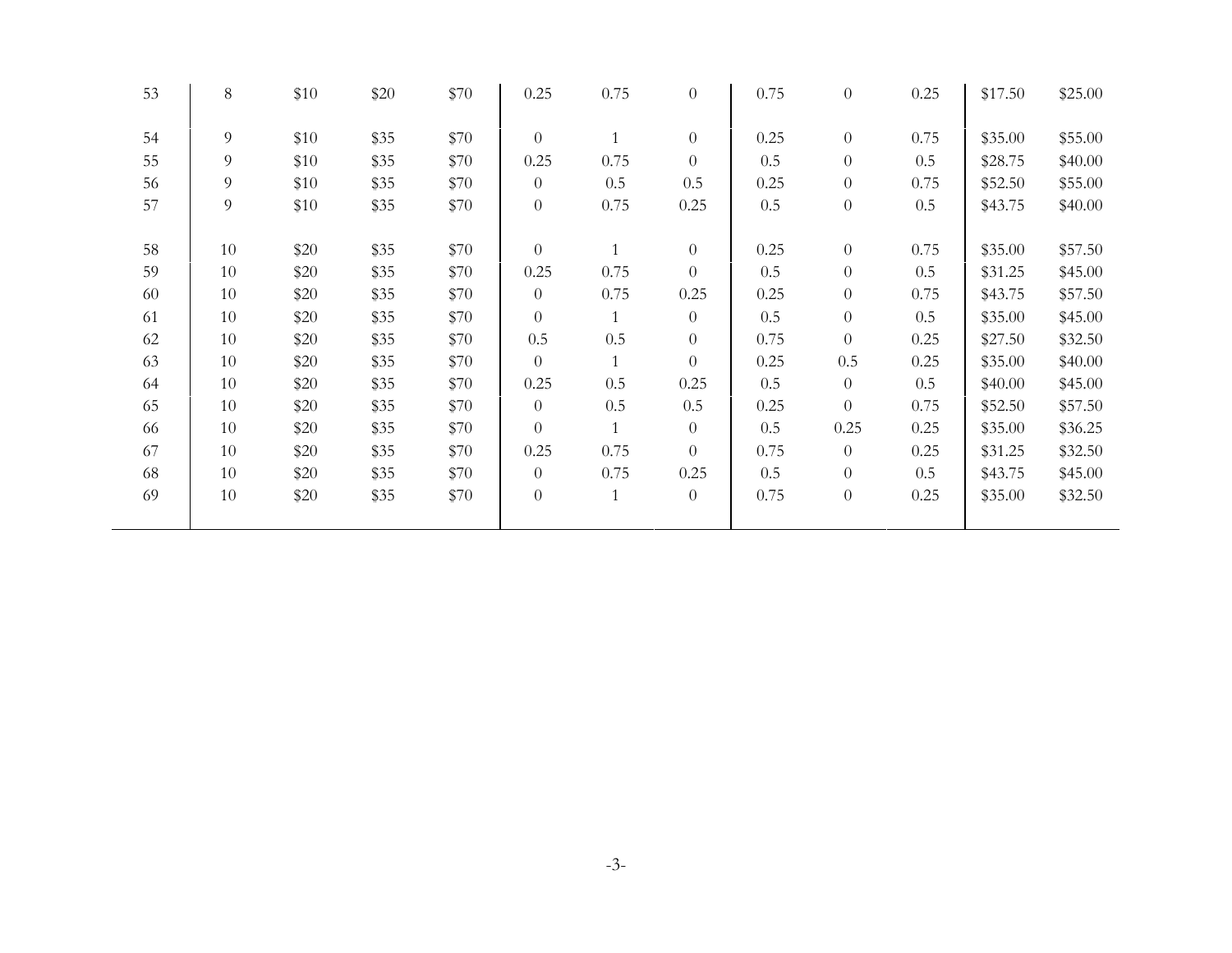# **Appendix B: Instructions**

The original instructions used in all experiments are available on request.

*Treatment A: 1-in-1*

### **Choices Over Risky Prospects**

This is a task where you will choose between prospects with varying prizes and chances of winning. You will be presented with one pair of prospects where you will choose one of them. You should choose the prospect you prefer to play. You will actually get the chance to play the prospect you choose, and you will be paid according to the outcome of that prospect, so you should think carefully about which prospect you prefer.

Here is an example of what the computer display of a pair of prospects will look like.



 The outcome of the prospects will be determined by the draw of a random number between 1 and 100. Each number between, and including, 1 and 100 is equally likely to occur. In fact, you will be able to draw the number yourself using two 10-sided dice.

 In the above example the left prospect pays five dollars (\$5) if the number drawn is between 1 and 40, and pays fifteen dollars (\$15) if the number is between 41 and 100. The blue color in the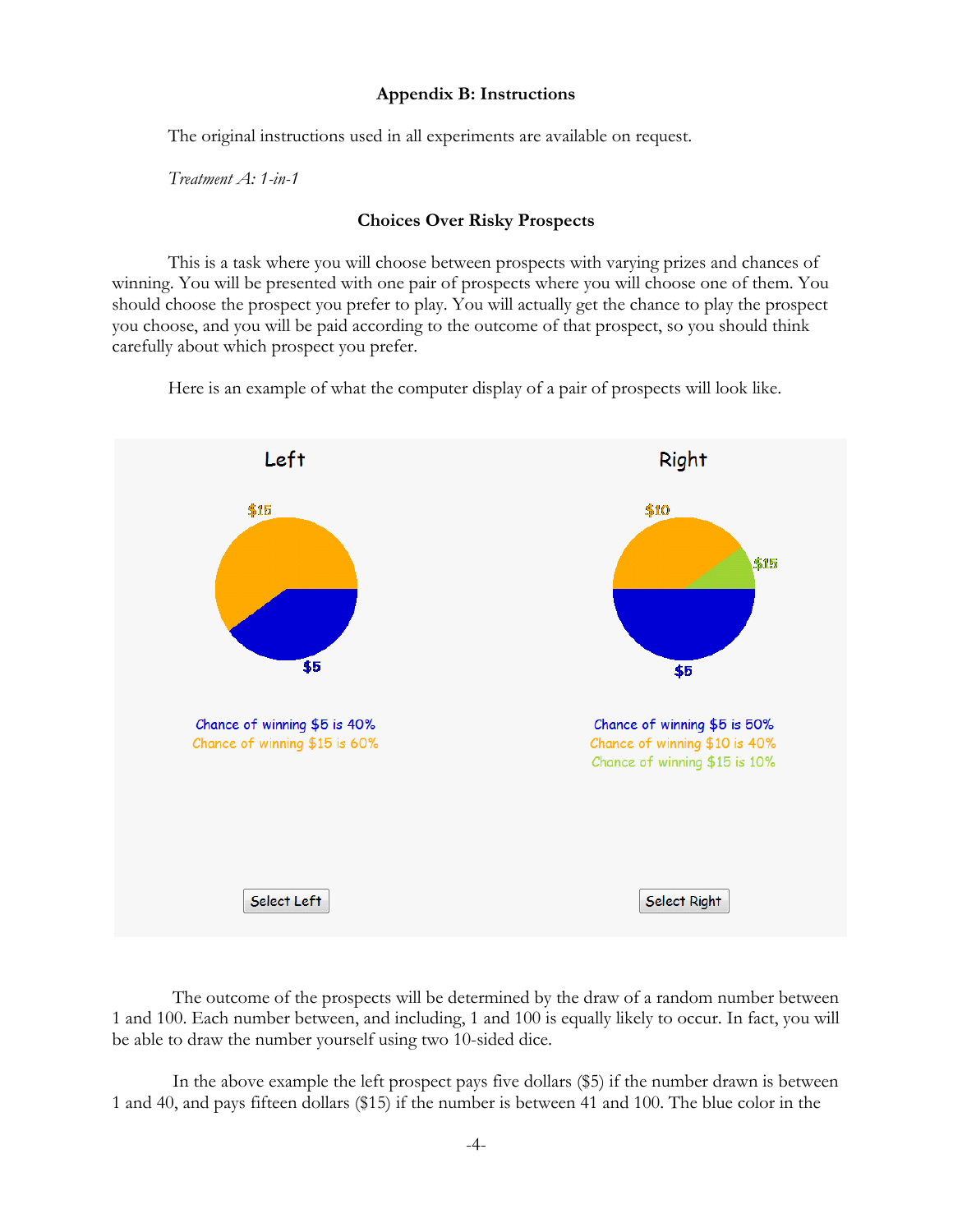pie chart corresponds to 40% of the area and illustrates the chances that the number drawn will be between 1 and 40 and your prize will be \$5. The orange area in the pie chart corresponds to 60% of the area and illustrates the chances that the number drawn will be between 41 and 100 and your prize will be \$15.

Now look at the pie in the chart on the right. It pays five dollars (\$5) if the number drawn is between 1 and 50, ten dollars (\$10) if the number is between 51 and 90, and fifteen dollars (\$15) if the number is between 91 and 100. As with the prospect on the left, the pie slices represent the fraction of the possible numbers which yield each payoff. For example, the size of the \$15 pie slice is 10% of the total pie.

The pair of prospects you choose from is shown on a screen on the computer. On that screen, you should indicate which prospect you prefer to play by clicking on one of the buttons beneath the prospects.

After you have made your choice, raise your hand and an experimenter will come over. It is certain that your one choice will be played out for real. You will roll the two ten-sided dice to determine the outcome of the prospect you chose.

For instance, suppose you picked the prospect on the left in the above example. If the random number was 37, you would win \$5; if it was 93, you would get \$15. If you picked the prospect on the right and drew the number 37, you would get \$5; if it was 93, you would get \$15.

Therefore, your payoff is determined by two things:

- by which prospect you selected, the left or the right; and
- by the outcome of that prospect when you roll the two 10-sided dice.

Which prospects you prefer is a matter of personal taste. The people next to you may be presented with a different prospect, and may have different preferences, so their responses should not matter to you. Please work silently, and make your choices by thinking carefully about the prospect you are presented with.

All payoffs are in cash, and are in addition to the \$7.50 show-up fee that you receive just for being here. The only other task today is for you to answer some demographic questions. Your answers to those questions will not affect your payoffs.

*Treatment B1: 1-in-30 Sequential*

### **Choices Over Risky Prospects**

This is a task where you will choose between prospects with varying prizes and chances of winning. You will be presented with a series of pairs of prospects where you will choose one of them. There are 30 pairs in the series. For each pair of prospects, you should choose the prospect you prefer to play. You will actually get the chance to play one of the prospects you choose, and you will be paid according to the outcome of that prospect, so you should think carefully about which prospect you prefer.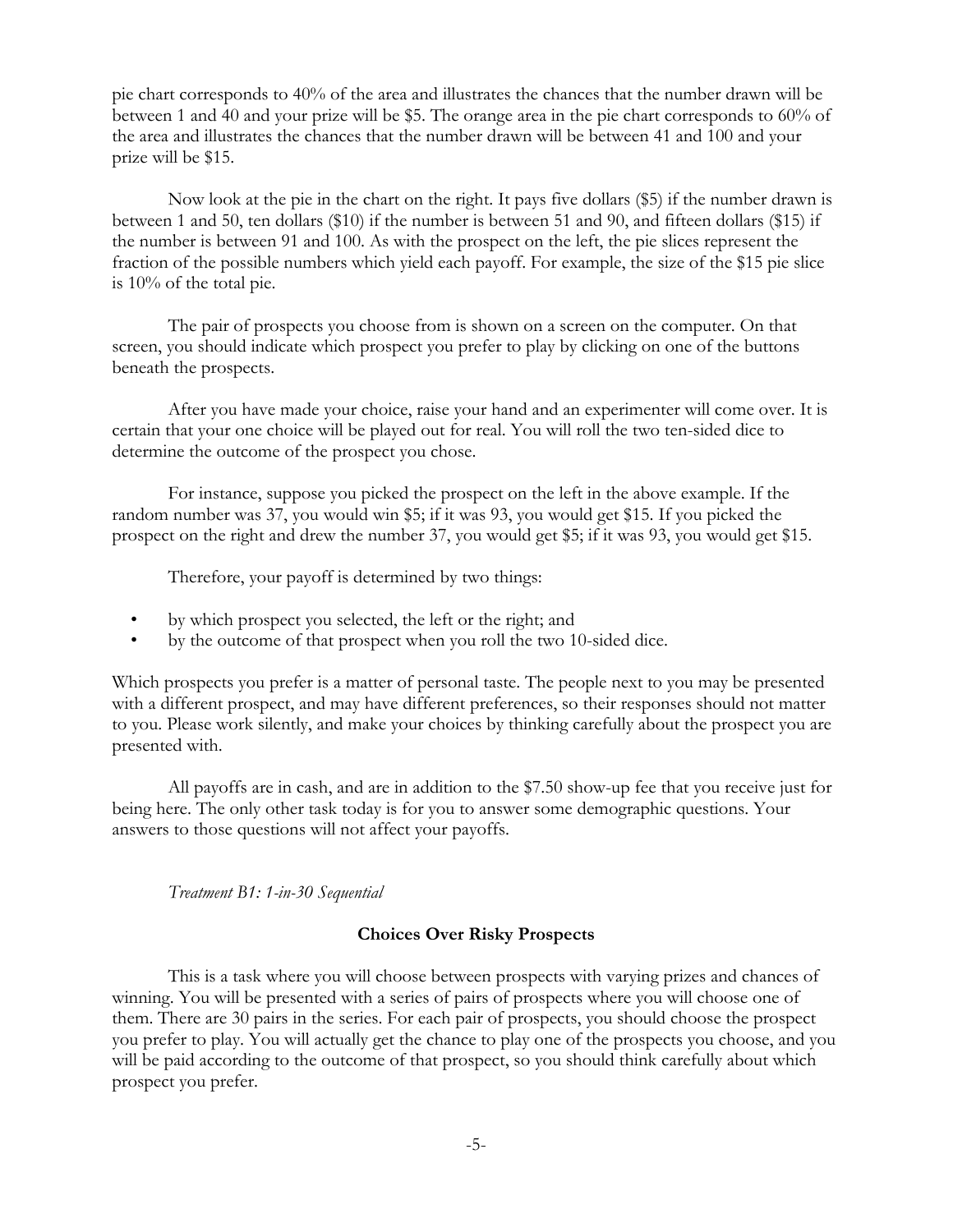Here is an example of what the computer display of such a pair of prospects will look like.

### SAME DISPLAY AS FOR TREATMENT A

The outcome of the prospects will be determined by the draw of a random number between 1 and 100. Each number between, and including, 1 and 100 is equally likely to occur. In fact, you will be able to draw the number yourself using two 10-sided dice.

In the above example the left prospect pays five dollars (\$5) if the number drawn is between 1 and 40, and pays fifteen dollars (\$15) if the number is between 41 and 100. The blue color in the pie chart corresponds to 40% of the area and illustrates the chances that the number drawn will be between 1 and 40 and your prize will be \$5. The orange area in the pie chart corresponds to 60% of the area and illustrates the chances that the number drawn will be between 41 and 100 and your prize will be \$15.

Now look at the pie in the chart on the right. It pays five dollars (\$5) if the number drawn is between 1 and 50, ten dollars (\$10) if the number is between 51 and 90, and fifteen dollars (\$15) if the number is between 91 and 100. As with the prospect on the left, the pie slices represent the fraction of the possible numbers which yield each payoff. For example, the size of the \$15 pie slice is 10% of the total pie.

Each pair of prospects is shown on a separate screen on the computer. On each screen, you should indicate which prospect you prefer to play by clicking on one of the buttons beneath the prospects.

After you have worked through all of the pairs of prospects, raise your hand and an experimenter will come over. You will then roll a 30-sided die to determine which pair of prospects will be played out. Since there is a chance that any of your 30 choices could be played out for real, you should approach each pair of prospects as if it is the one that you will play out. Finally, you will roll the two ten-sided dice to determine the outcome of the prospect you chose.

For instance, suppose you picked the prospect on the left in the above example. If the random number was 37, you would win \$5; if it was 93, you would get \$15. If you picked the prospect on the right and drew the number 37, you would get \$5; if it was 93, you would get \$15.

Therefore, your payoff is determined by three things:

- by which prospect you selected, the left or the right, for each of these 30 pairs;
- by which prospect pair is chosen to be played out in the series of 30 such pairs using the 30-sided die; and
- by the outcome of that prospect when you roll the two 10-sided dice.

Which prospects you prefer is a matter of personal taste. The people next to you may be presented with different prospects, and may have different preferences, so their responses should not matter to you. Please work silently, and make your choices by thinking carefully about each prospect.

All payoffs are in cash, and are in addition to the \$7.50 show-up fee that you receive just for being here. The only other task today is for you to answer some demographic questions. Your answers to those questions will not affect your payoffs.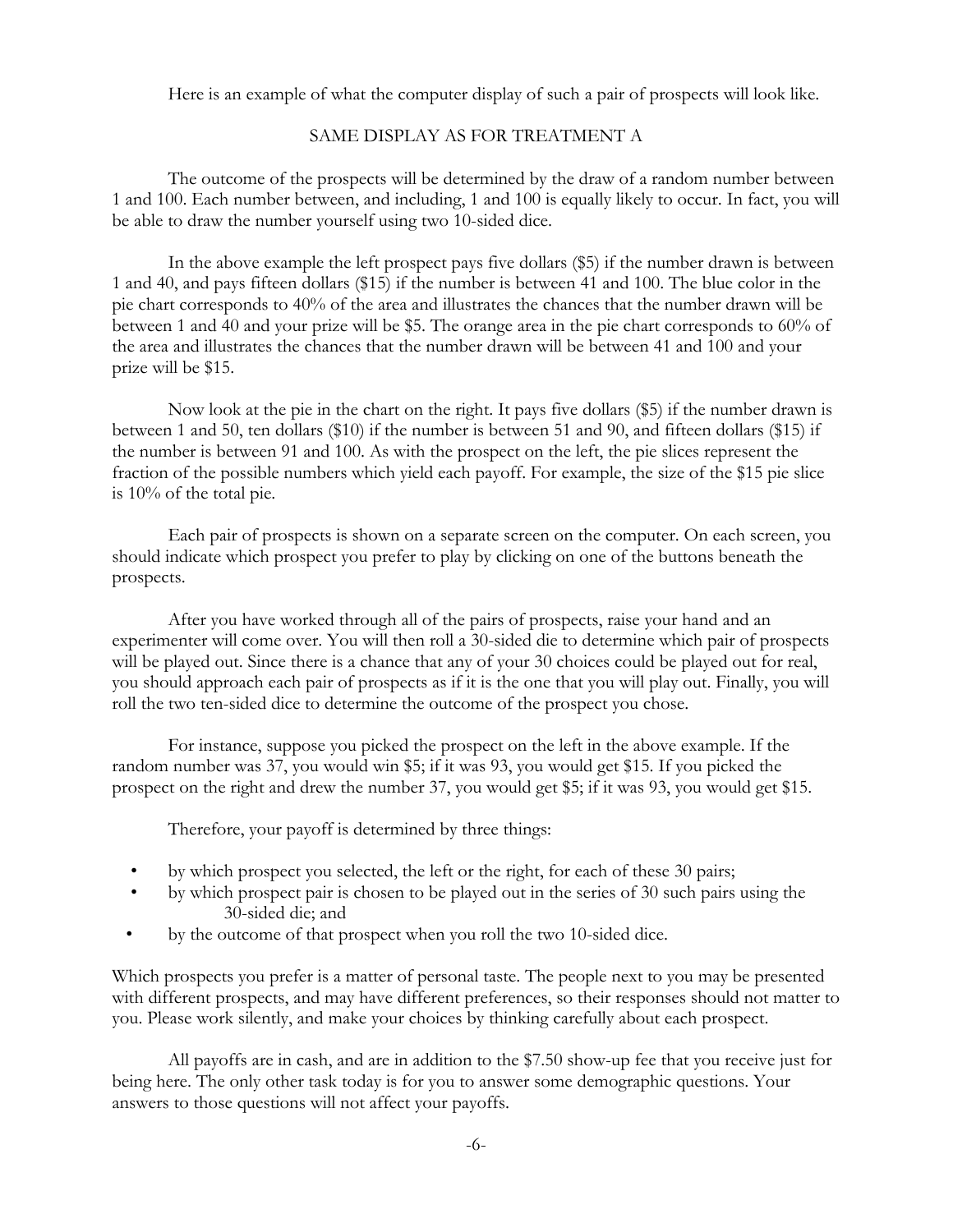# *Treatment B2: 1-in-30 With an Additional Paid Task*

These instructions were identical to those for Treatment B, apart from the language changes in the final paragraph described in the text.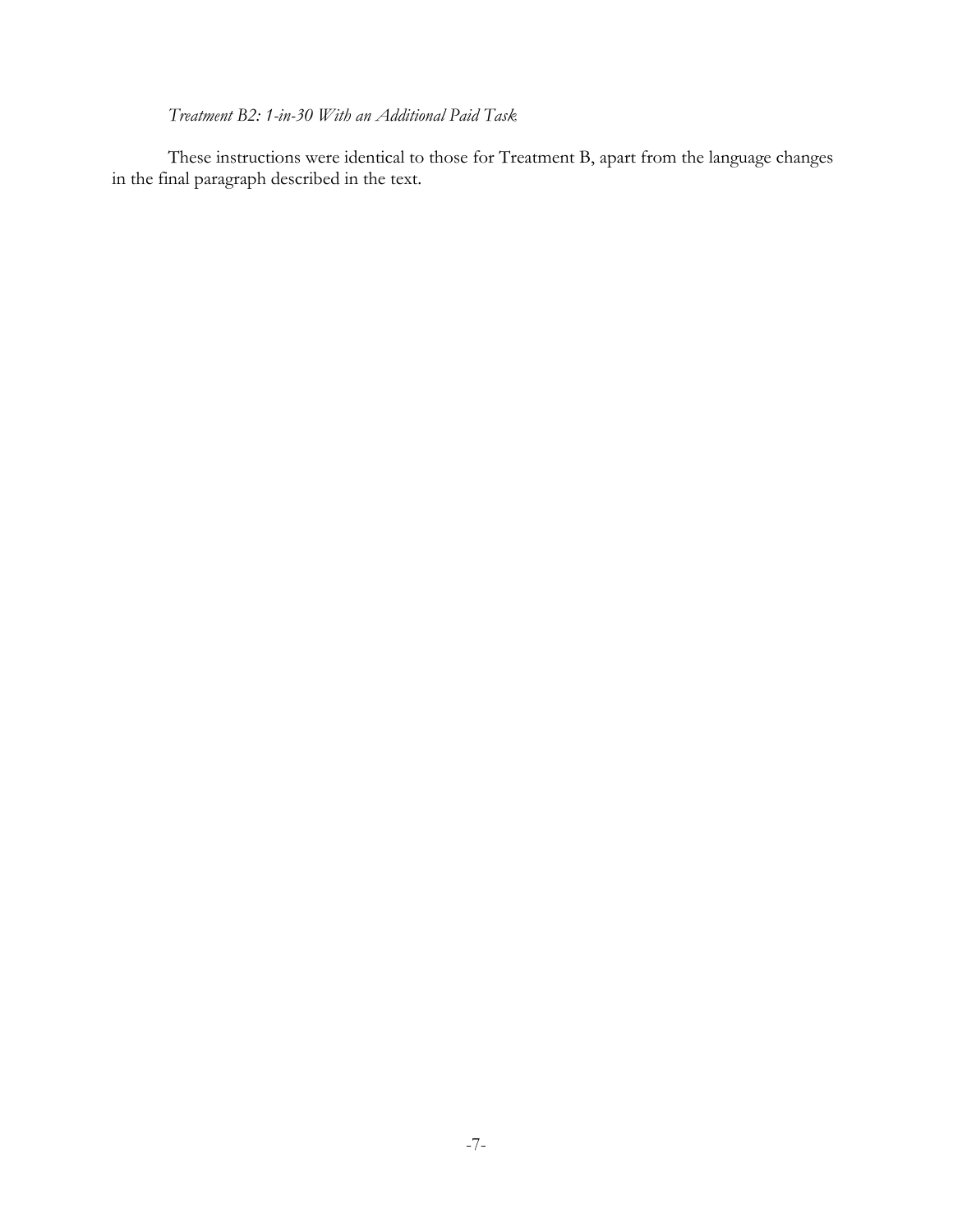### **Appendix C: Literature Review**

Starmer and Sugden [1991], Beattie and Loomes [1997] and Cubitt, Starmer and Sugden [1998] have directly studied the Random Lottery Incentive Method, which of course relies on the validity of the IA. All of these studies consider direct and indirect violations of the IA.<sup>1</sup> Direct violations come from comparisons of choices 1-in-1 with 1-in-K payment procedures in the experiments, and indirect violations come from comparisons of choices that have a "trip-wire" prediction from EUT (and any decision-making model that assumes IA). These indirect violations are variants of the Allais [1953] phenomena known as "Common Ratio" effects and "Common Consequence" effects.<sup>2</sup>

Following **Cubitt, Starmer and Sugden** [1998; p.119], let a and b be monetary prizes, such that a>b>0. Consider the risky prospects

R1: {a,  $\lambda$ ; 0, 1- $\lambda$ } R2: {a,  $\lambda$ p; b, 1-p; 0, (1- $\lambda$ )p} R3: {a,  $\lambda$ p; 0, 1- $\lambda$ p} and the safe prospects

S1:  ${b, 1}$  S2:  ${b, 1}$  S3:  ${b, p; 0, 1-p}$ ,

<sup>&</sup>lt;sup>1</sup> This is clearly recognized by Starmer and Sugden [1991; p.973]: "The success of the experiment depended on our finding systematic violations of expected-utility theory for real choices. Provided we found these, we would be able to test whether subjects behaved according to the reduction principle by investigating whether the same violations were found with the random-lottery design. The experiment also allows a second kind of test of the random-lottery design: if random-lottery experiments elicit true preferences, we should expect to find no significant difference between subjects' responses to the random lottery and real-choice designs." Their reduction principle applies the IA, and their "random lottery" design is what we refer to as a 1-in-K payment protocol.

 $2$ <sup>2</sup> The first test of the common consequence form of the Allais Paradox using incentivized 1-in-1 choices, that do not assume IA, is due to Conlisk [1989]. He found striking evidence of no violations of IA. On the other hand, this result is not welcome in some circles. Cubitt, Starmer and Sugden [1989; p. 130] comment that these results are "... sometimes quoted as evidence that violations of EUT are less frequent in single choice than in random lottery designs. Conlisk investigated the Common Consequence effect using a single choice design. In each of the two relevant tasks, almost all subjects (26 out of 27 in one case, 24 out of 26 in the other) chose the riskier option. Clearly, this distribution of responses between riskier and safer choices is far too asymmetric for the experiment to be a satisfactory test for systematic deviations from EUT." The logic of the final sentence is hard to ascertain. Moreover, the evidence for the Common Consequence effect in *incentivized* 1-in-K choices is decidedly mixed: Burke, Carter, Gominiak and Ohl [1996] and Fan [2002] find no evidence of an EUT violation, whereas Starmer and Sugden [1991] do, as discussed below.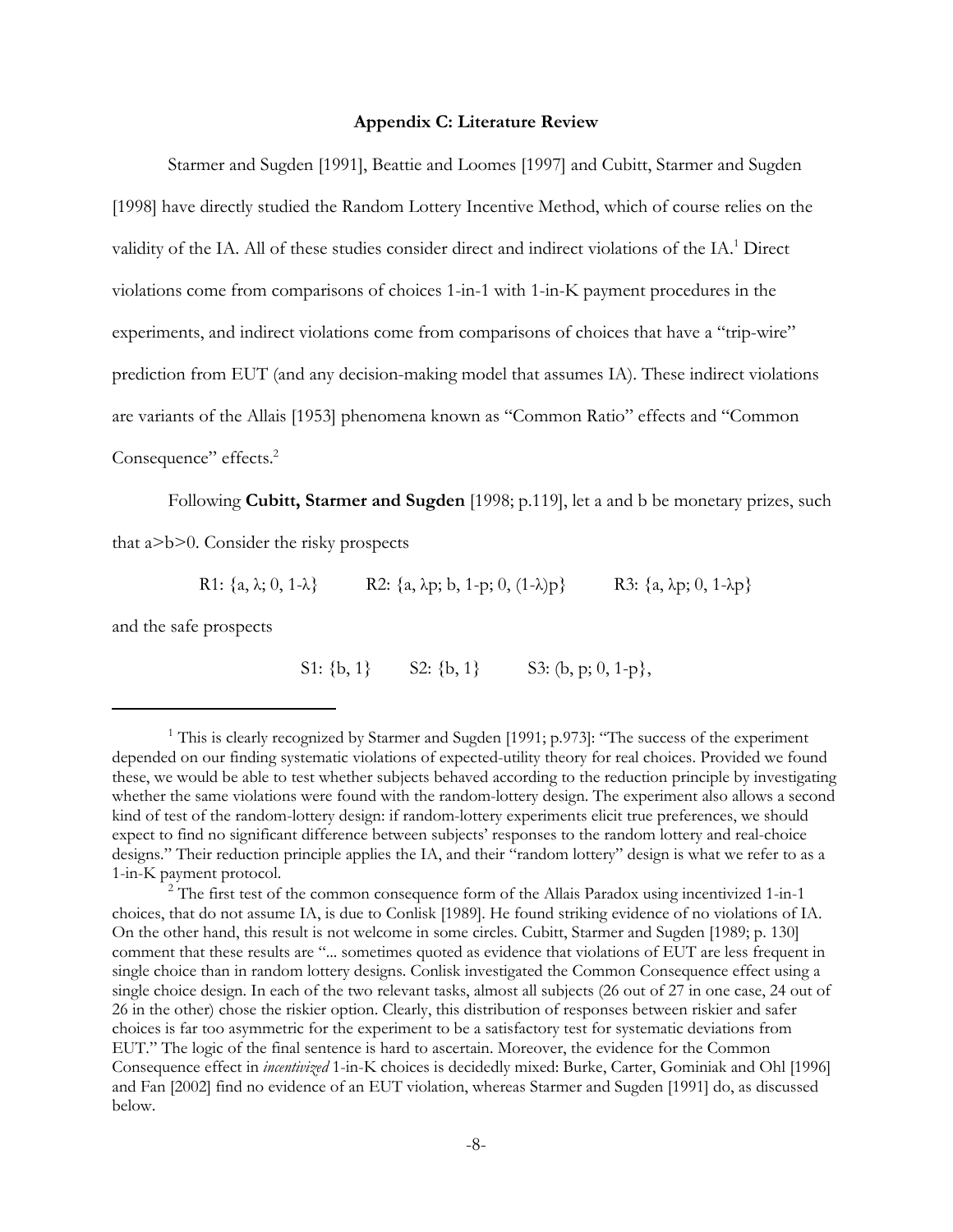where  $0 \le \lambda \le 1$  and  $0 \le p \le 1$ . With these lotteries, the IA under EUT implies that preferences over R1 and S1 will be the same as preferences over R2 and S2 and also over R3 and S3. The Common Consequence effect is said to occur when one observes a greater fraction of risky choices over R3 and S3 than over R2 and S2, and a Common Ratio effect is said to occur when one observes a greater fraction of risky choices over R3 and S3 than over R1 and S1. These differences in the fractions of risky choices indirectly imply a statistically significant difference in risk preferences.

**Starmer and Sugden** [1991] present subjects with two pairs of lotteries, making up a Common Consequence test of EUT. In one 1-in-1 treatment 40 subjects were given each lottery pair to make a choice over, and over two 1-in-2 treatments 80 subjects were given the two lotteries to make a choice over. Their Common Consequence test between 1-in-1 choices shows evidence of a clear violation of the EUT prediction, and the IA. Using a *one-sided* Fisher Exact test, since there is an *a priori* prediction of direction, albeit from previously observed behavior from hypothetical tasks, we calculate a *p*-value of 0.021 on the prediction of the EUT hypothesis.<sup>3</sup> Their direct tests of the IA axiom, from comparisons of choices in the same lotteries across the 1-in-1 and 1-in-2 payment protocols, show mixed results. Since there is no prior hypothesis as to the direction of the effect of relying on the IA in the 1-in-2 treatment, it is appropriate in this case to use *two-sided* Fisher Exact tests of the hypothesis that the patterns of choice in each treatment are the same. For one lottery pair the *p*-value on this hypothesis is 0.23, and for the other lottery pair the *p*-value is 0.055. These data provide clear evidence for outright pessimism with respect to the IA: nothing bipolar here.

**Beattie and Loomes** [1997] examined 4 lottery choice tasks. The first 3 tasks involved a binary choice between two lotteries, and the fourth task involved the subject selecting one of four possible lotteries. For each of the 4 choice tasks they had a 1-in-1 treatment, and a 1-in-4 treatment,

 $3$  A comparable test, using the data from the 1-in-2 choices, also rejects the EUT hypothesis, in this case with a *p*-value of 0.018.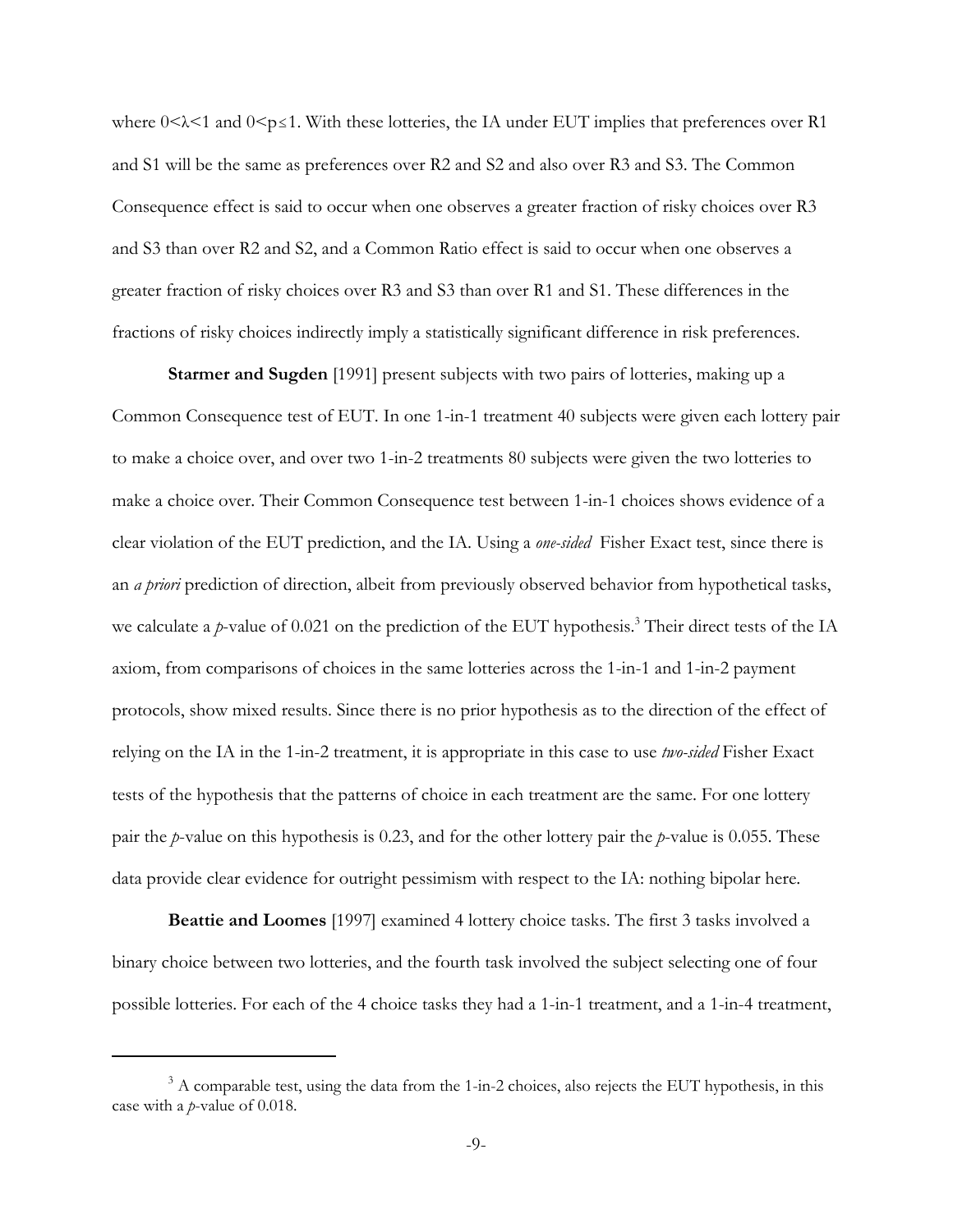conducted on a between subjects basis. Sample sizes were 48, 47, 48 and 50 subjects in each of the 1-in-1 treatments for the 4 tasks, and 48 subjects for the 1-in-4 treatment. The *p*-values for the twosided test of the 1-in-1 and 1-in-4 choices for the same lottery pairs are 0.42, 0.84, 0.77, and 0.058, respectively, for each choice task. Over all 4 tasks, the *p*-value is only 0.51. But there is a significant effect for one of the 4 tasks, and this is a task that is essentially the same as the popular method developed by Binswanger [1980]: subjects are offered an ordered set of choices that increase the average payoff while increasing variance. There is no direct evidence of an effect from the RLIM in the binary choice tasks.

On the other hand, there is clear, but indirect, evidence of a violation of the IA in binary choices by a comparison of two Common Ratio pairs in their set of choice tasks. For the 1-in-1 choices for these two pairs, a Fisher Exact test can reject the hypothesis of the same choices, as predicted under EUT, with a *p*-value of less than 0.001.<sup>4</sup> Taken with the direct evidence for these two pairs, when the IA is tested and *not* rejected via the RLIM payment procedure, these results provide striking support for the Bipolar Hypothesis advanced earlier.

**Cubitt, Starmer and Sugden** [1998] focus exclusively on Common Consequence and Common Ratio pairs of pairs, across three sets of experiments.

In the first set of experiments they compare 1-in-1 choices with 1-in-3 choices. Their comparison rests on subjects *not* having extreme risk-loving preferences over the other lotteries in the 1-in-3 treatment, but this is an *a priori* plausible assumption, and generally supported by their data. The two-sided *p*-values for these tests are 0.14 and 0.045, providing evidence against the application of the IA.

In the second set of experiments they compare 1-in-1 choices with 1-in-4 choices, with samples of 51 and 46 for the 1-in-1 treatments and 53 for the 1-in-4 treatment. Tests of the

<sup>4</sup> The same result occurs for the 1-in-4 pairs in this comparison.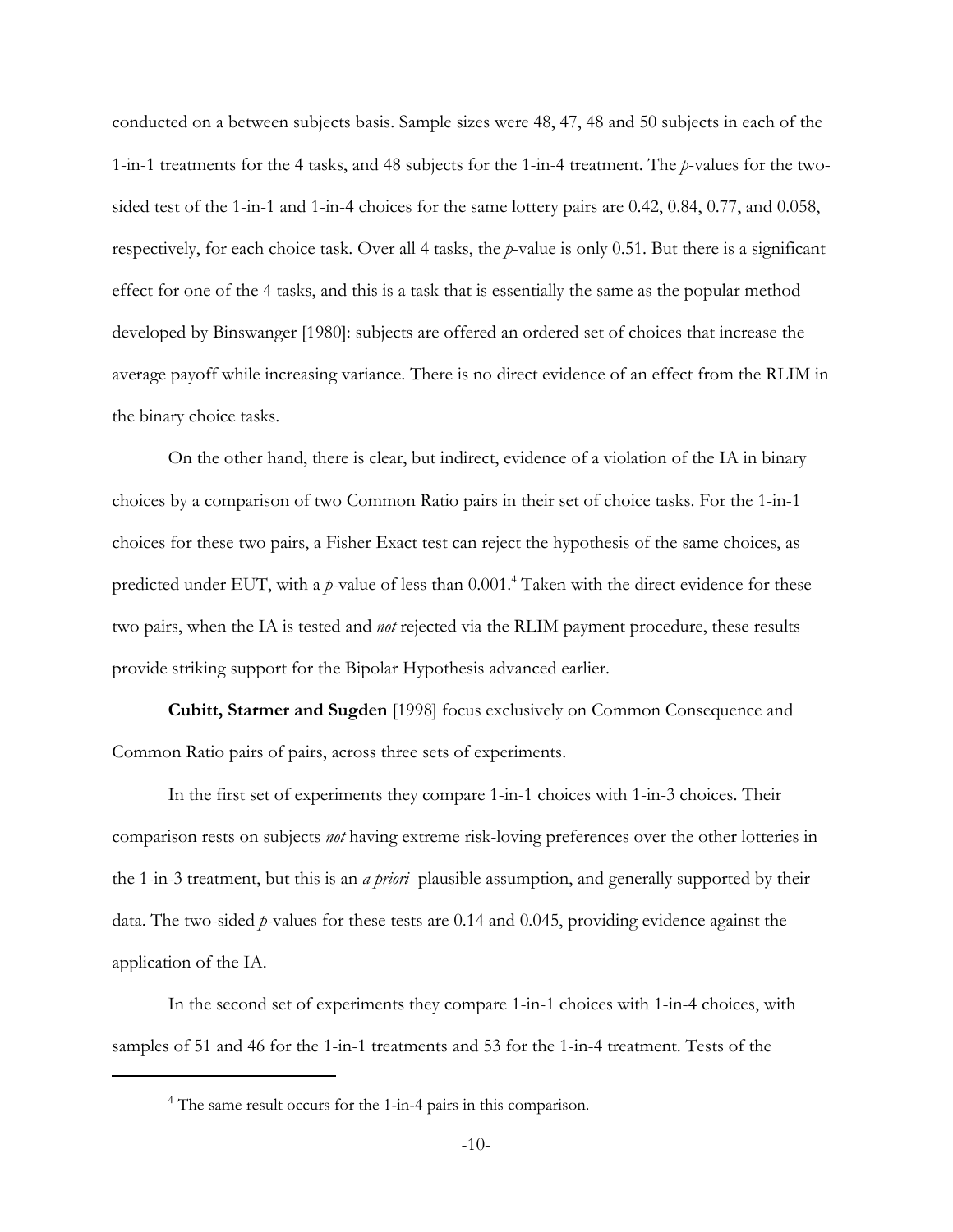hypothesis of the same choices in each leg of the Common Ratio pair of pairs have *p*-values of 0.84 and 0.16, implying that the direct test of the IA via the payment procedure had no significant effect. But in this case, in contrast to Beattie and Loomes [1997], there is no evidence for the Common Ratio effect in the 1-in-1 comparisons: the *p*-value on these choice patterns, spanning *both* legs of the Common Ratio pair of pairs, is 0.31. Of course, if EUT appears to be alive and well in terms of this familiar trip-wire test, then there is no *theoretical* expectation that the IA would be violated via the RLIM payment procedure.

In the third set of experiments with virtually the same Common Ratio pairs of pairs, and in fact the same lottery probabilities and prizes as the comparable Common Ratio pair of Beattie and Loomes [1997], they compare 1-in-1 choice patterns with 1-in-20 choice patterns. Sample sizes are 49 and 56 for the 1-in-1 treatments, and 97 for the 1-in-20 treatments. The direct tests of the IA via the RLIM procedure have *p*-values of 0.41 and 0.32, and the indirect Common Ratio test of the IA using the 1-in-1 treatment has a *p*-value of 0.10. At the risk of mixing psychiatric disorder metaphors, this is evidence for a Borderline Bipolar Hypothesis.

One common feature of virtually all of these studies is the use of a small value of K in the 1 in-K treatments. The rationale for this is explained by Cubitt, Starmer and Sugden [1998; p. 125]:

First, as in the case of Experiments 1 and 2 [which used  $K=3$  and  $K=4$ , respectively], we wanted to test the contamination hypothesis in a context in which we could expect the independence axiom to be violated. For Experiment 3 [which used K=20], however, we chose a somewhat different approach. In Experiments 1 and 2, the random lottery treatments involved only two tasks. In practical applications of the random lottery design, there are usually many tasks, and we wished to test the contamination hypothesis in such a setting. There are some reasons for expecting the extent of any bias in the random lottery design to depend on the number of tasks. On the one hand, it might be argued that, the more tasks there are in a random lottery experiment, the more likely subjects are to use the simplifying heuristic of treating each task in isolation. On the other hand, the more tasks there are, the more incentives are diluted; thus if bias is a product of dilution, its extent will increase with the number of tasks.

With the notable exception of the multiple price list design of Holt and Laury [2002], which uses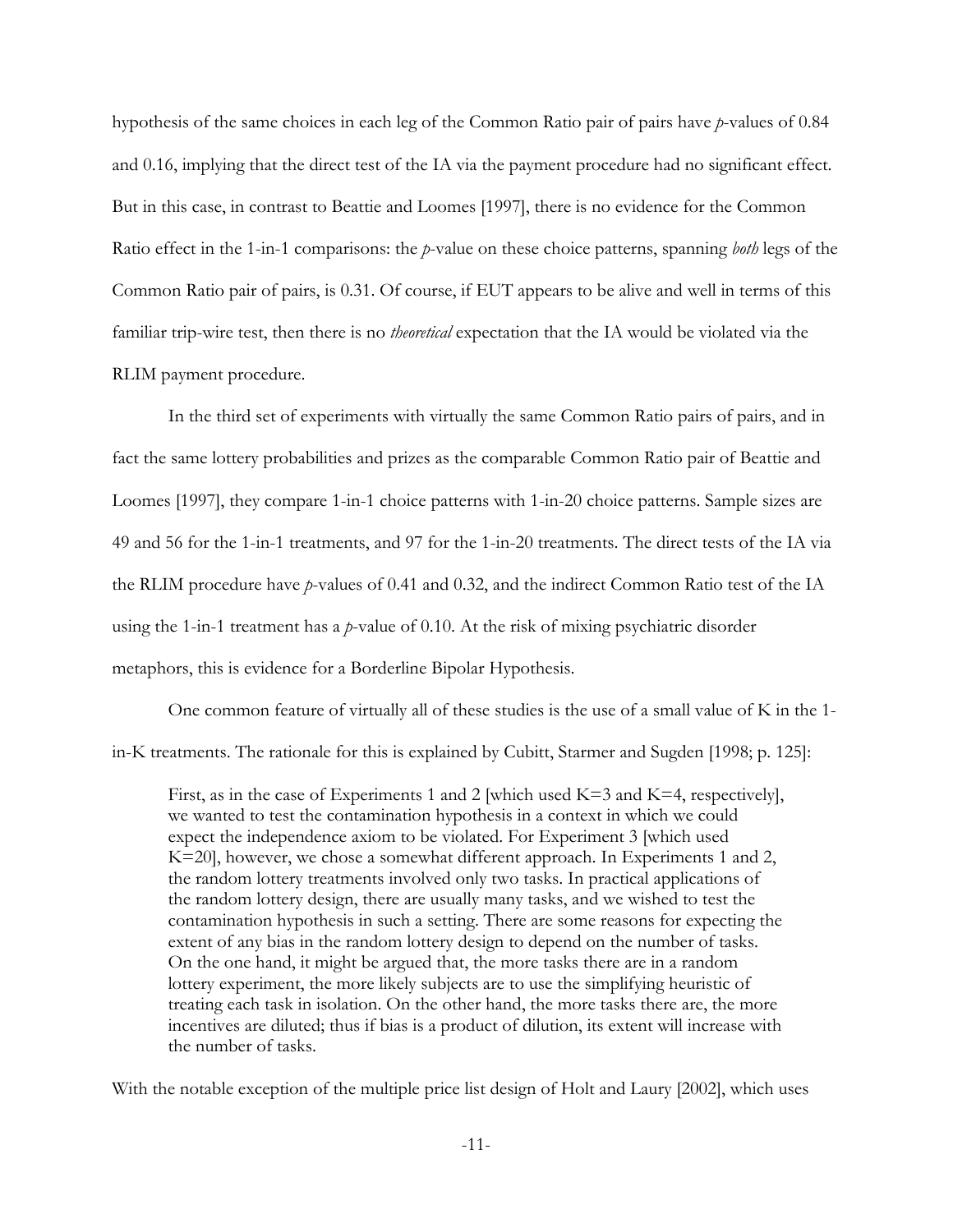K=10, most applications of the RLIM do use large values of K. Hey and Orme [1994], for example, had K=100, Harrison and Rutström [2009] had K=60, Hey and Lee [2005a][2005b] have employed K=30 like us, and Wilcox [2010] and Hey [2001] bravely use K=300 and K=500, respectively, to obtain a rich data set for each individual subject.

Another common feature of all of these studies is that subjects were able to see all lotteries before having to make any choices. Starmer and Sugden [1998b] provided all lotteries in a booklet, and allowed subjects to make choices at any order they wanted. The specific lotteries of interest here were presented together on the same page of the booklet (their Figure 1, p. 975). Beattie and Loomes [1997; p.157] note that their 1-in-4 lotteries were "... presented together on a single sheet of paper." Cubitt, Starmer and Sugden [1998; p. 127] note that the software interface they used "... allowed subjects in all groups to backtrack at any point in the experiment, going back to previous tasks and changing their responses if they wished. After they had made all [...] responses they were reminded of this option. In this way [...] we gave subjects the opportunity to treat the whole experiment as a single decision problem if they so wished." They find that only one-third of subjects used this backtrack option, and they did not record if there were any changes in choices. Of course, the remaining two-thirds of subjects could still have viewed all tasks as one decision problem, making choices in later stages as a function of choices in earlier stages (e.g., "tend to pick safe options early, to ensure a certain payoff, then go for more risky options"). Cox, Sadiraj and Schmidt [2011] simply gave subjects all choices at the outset, each on one of K unbound sheets of paper, and then allowed them to enter choices on a computer interface that presented them sequentially.

Camerer [1989] studied the IA, literally in his design as an "afterthought." After subjects had made a number of choices using the RLIM, one was selected for payment, and the subject asked if he wanted to change the choice. Very few did, as Camerer [1989] notes:

Only two of 80 subjects did change. Therefore, either the independence axiom holds

-12-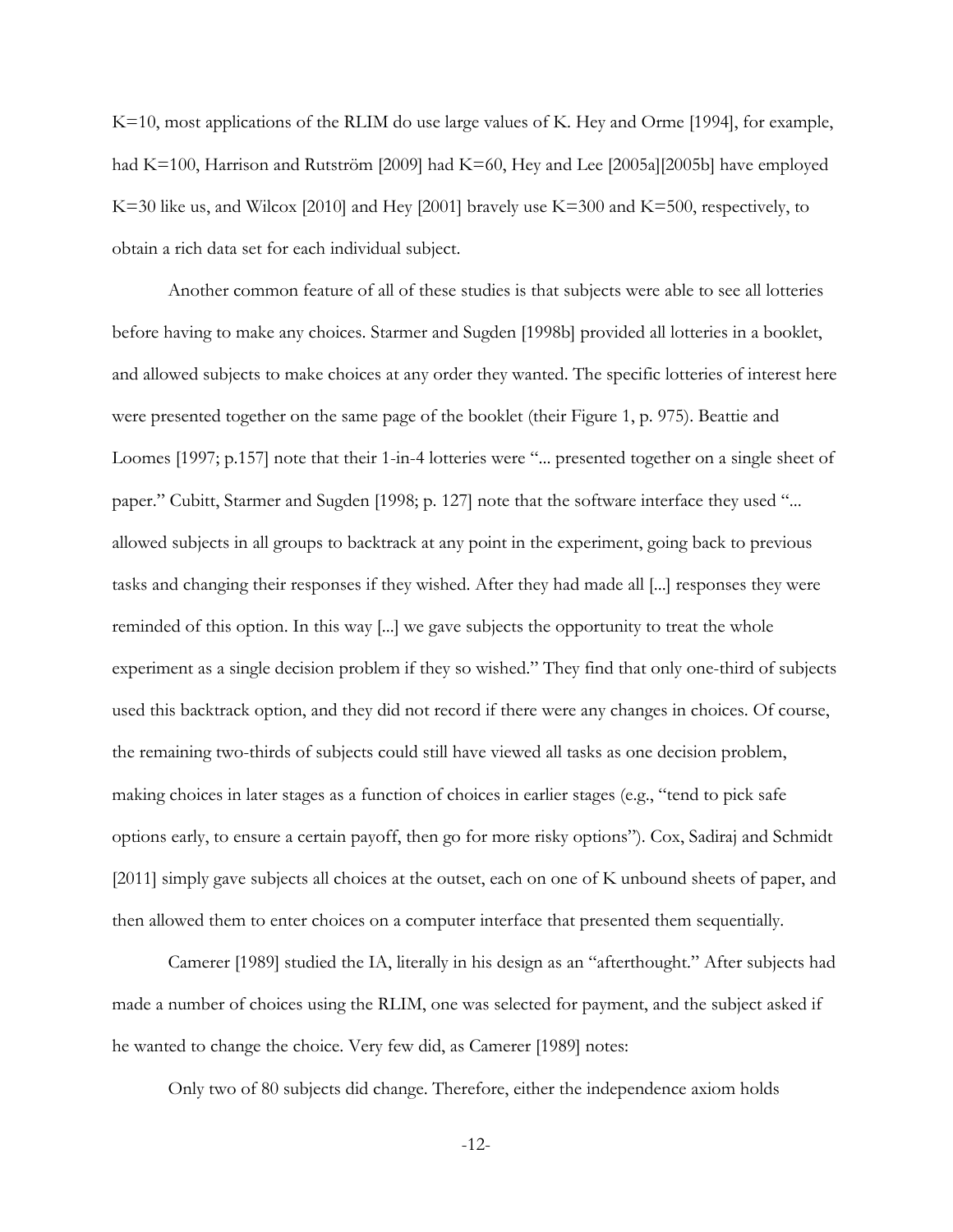or subjects exhibit an isolation effect. Since the data below suggest that independence is often violated, we must conclude that there is an isolation effect. This is puzzling for theorists, but comforting for experimenters because it implies that allowing subjects to play some randomly chosen gambles generates meaningful responses for all gambles.

Our design provides a more direct test along these lines, without the 1-in-1 choice being an

afterthought where the subject might feel compelled to stick with the initial choice rather than

appear confused or capricious to the experimenter.

## **Additional References**

- Burke, Michael S.; Carter, John R.; Gominiak, Robert D., and Ohl, Daniel F., "An Experimental Note on the Allais Paradox and Monetary Incentives," *Empirical Economics*, 21, 1996, 617- 632.
- Fan, Chinn-Ping, "Allais Paradox in the Small," *Journal of Economic Behavior & Organization*, 49, 2002, 411-421.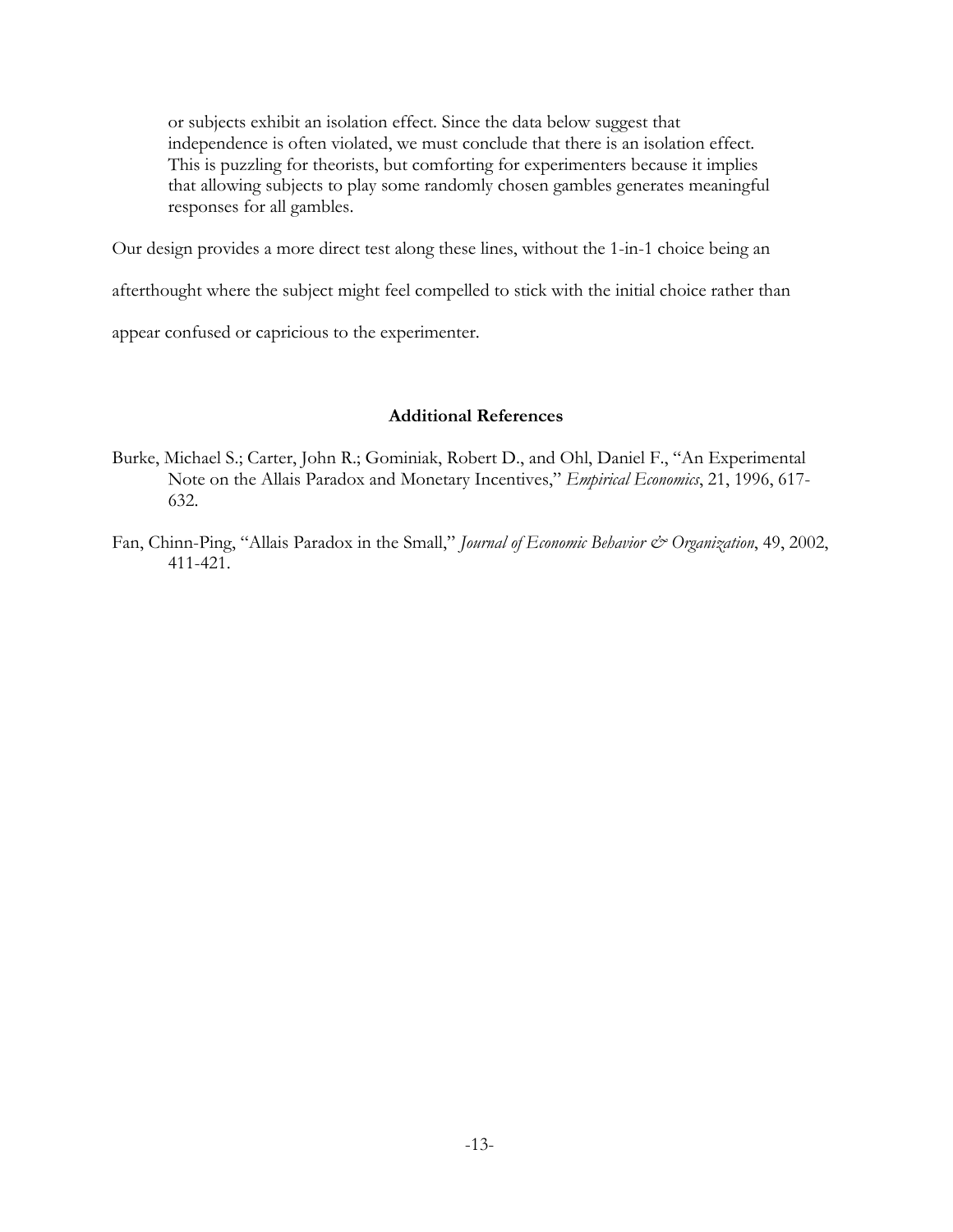### **Appendix D: Econometric Model and Results**

### *A. The Basic Model*

Assume that the utility of income is defined by a completely non-parametric utility function. We exploit the fact that, by design, the lottery pairs in our experiment span only 5 monetary prize amounts, \$5, \$10, \$20, \$35 and \$70. Set the utility for the smallest prize to 0 and the utility of the largest prize to 1, and directly estimate the utility of the intermediate prizes:

$$
U(\$0) = 0, U(\$10) = \kappa_{10}, U(\$20) = \kappa_{20}, U(\$35) = \kappa_{35}, U(\$70) = 1
$$
 (1)

with the constraint that  $x_{10}$ ,  $x_{20}$  and  $x_{35}$  lie in the unit interval. This is precisely the approach employed by Hey and Orme [1994] and Wilcox [2010].

Let there be J possible outcomes in a lottery. The probability  $p_i(M)$  of each outcome  $M$  in lottery i is induced by the experimenter, so the expected utility (EU) of lottery i is simply the probability weighted utility of each outcome j:

$$
EU_i = \sum_{j=1,j} [p_i(M_j) \times U(M_j)]. \tag{2}
$$

The EU for each lottery pair is calculated for candidate estimates of  $x_{10}$ ,  $x_{20}$  and  $x_{35}$ , and the index

$$
\nabla \mathbf{E} \mathbf{U} = \mathbf{E} \mathbf{U}_{\mathbf{R}} - \mathbf{E} \mathbf{U}_{\mathbf{L}} \tag{3}
$$

calculated, where  $EU_L$  is the "left" lottery and  $EU_R$  is the "right" lottery of a given lottery pair as presented to subjects. The latent index VEU, based on latent preferences, is then linked to observed choices using a standard cumulative normal distribution function  $\Phi$ (VEU). This "probit" function takes any argument between  $\pm\infty$  and transforms it into a number between 0 and 1. Thus we have the probit link function,

$$
prob(choose lottery R) = \Phi(\nabla EU)
$$
 (4)

The logistic function is similar and leads instead to the "logit" specification.

Thus the likelihood of the observed responses, conditional on the EUT specification being true, depends on the estimates of  $x_{10}$ ,  $x_{20}$  and  $x_{35}$  given the above statistical specification and the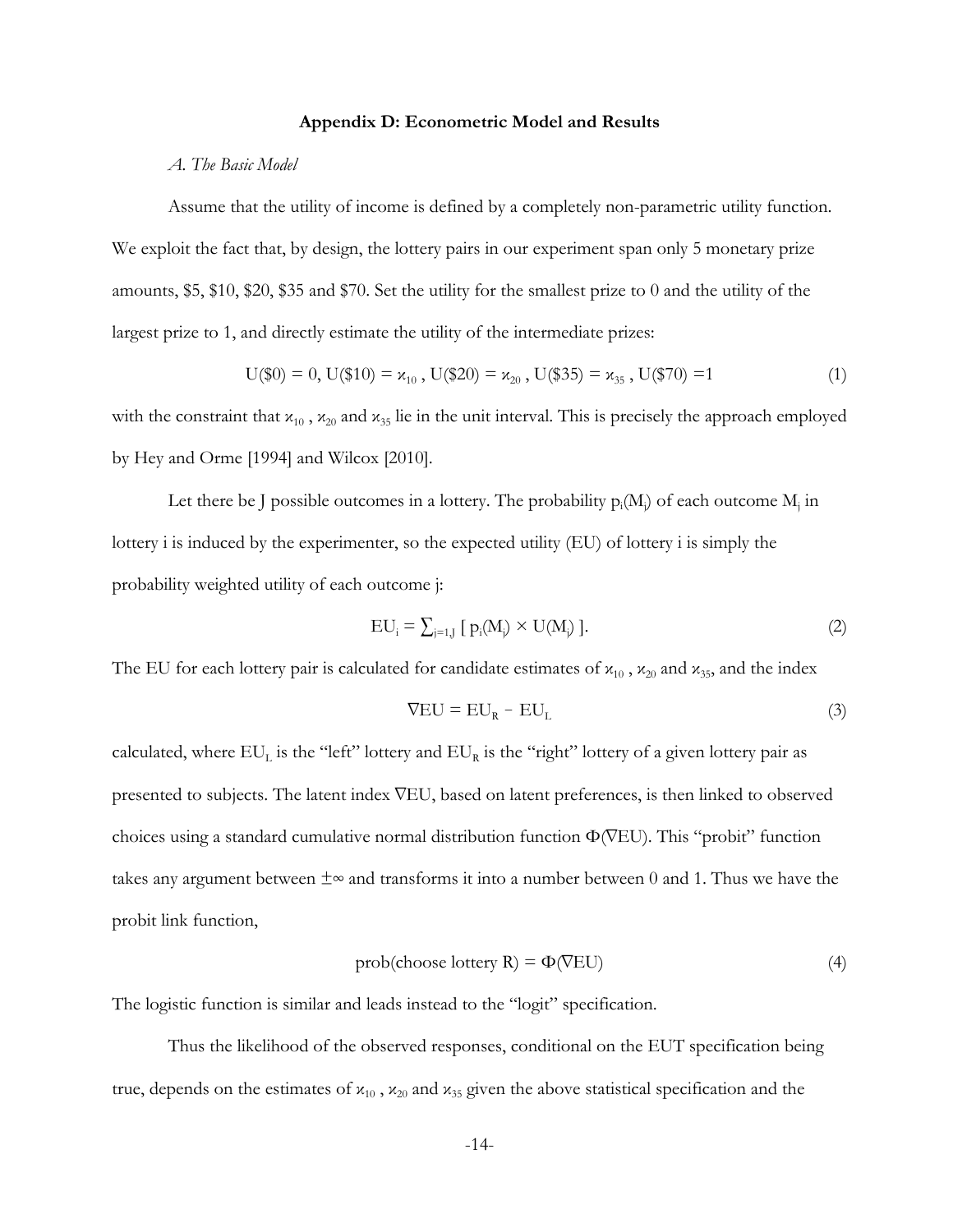observed choices. The "statistical specification" here includes assuming some functional form for the cumulative density function (CDF). The conditional log-likelihood is then

$$
\ln L(\mathbf{x}_{10}, \mathbf{x}_{20}, \mathbf{x}_{35}; \mathbf{y}, \mathbf{X}) = \sum_{i} \left[ (\ln \Phi(\nabla EU) \times \mathbf{I}(\mathbf{y}_{i} = 1)) + (\ln (1 - \Phi(\nabla EU)) \times \mathbf{I}(\mathbf{y}_{i} = -1)) \right] \tag{5}
$$

where  $I(\cdot)$  is the indicator function,  $y_i = 1(-1)$  denotes the choice of the Option R (L) lottery in risk aversion task i, and **X** is a vector of individual characteristics reflecting age, sex, race, and so on.

It is a simple matter to generalize this analysis to allow the core parameters  $x_{10}$ ,  $x_{20}$  and  $x_{35}$  to each be a linear function of observable characteristics of the individual or task. We would then extend the model to allow  $x_{10}$ , for example, to be  $x_{10} + \theta \times \mathbf{X}$ , where  $x_{10}$  is a fixed parameter and  $\theta$  is a vector of effects associated with each characteristic in the variable vector **X**. In effect the unconditional model just estimates  $x_{10}$  and assumes implicitly that  $\theta$  is a vector of zeroes. This extension significantly enhances the attraction of structural maximum likelihood (ML) estimation, particularly for responses pooled over different subjects. Characterizing heterogeneous preferences is a central issue here because of treatment A, since one can then condition estimates of preferences on observable characteristics of the task or subject.

Harrison and Rutström [2008; Appendix F] review procedures that can be used to estimate structural models of this kind, as well as more complex non-EUT models. The goal is to illustrate how experimental economists can write explicit ML routines that are specific to different structural choice models. It is a simple matter to correct for multiple responses from the same subject ("clustering"), or heteroskedasticity, as needed.

### *B. Behavioral Errors*

An important extension of the core structural model is to allow for subjects to make some behavioral errors. We employ a Fechner error specification, popularized by Hey and Orme [1994], that posits the latent index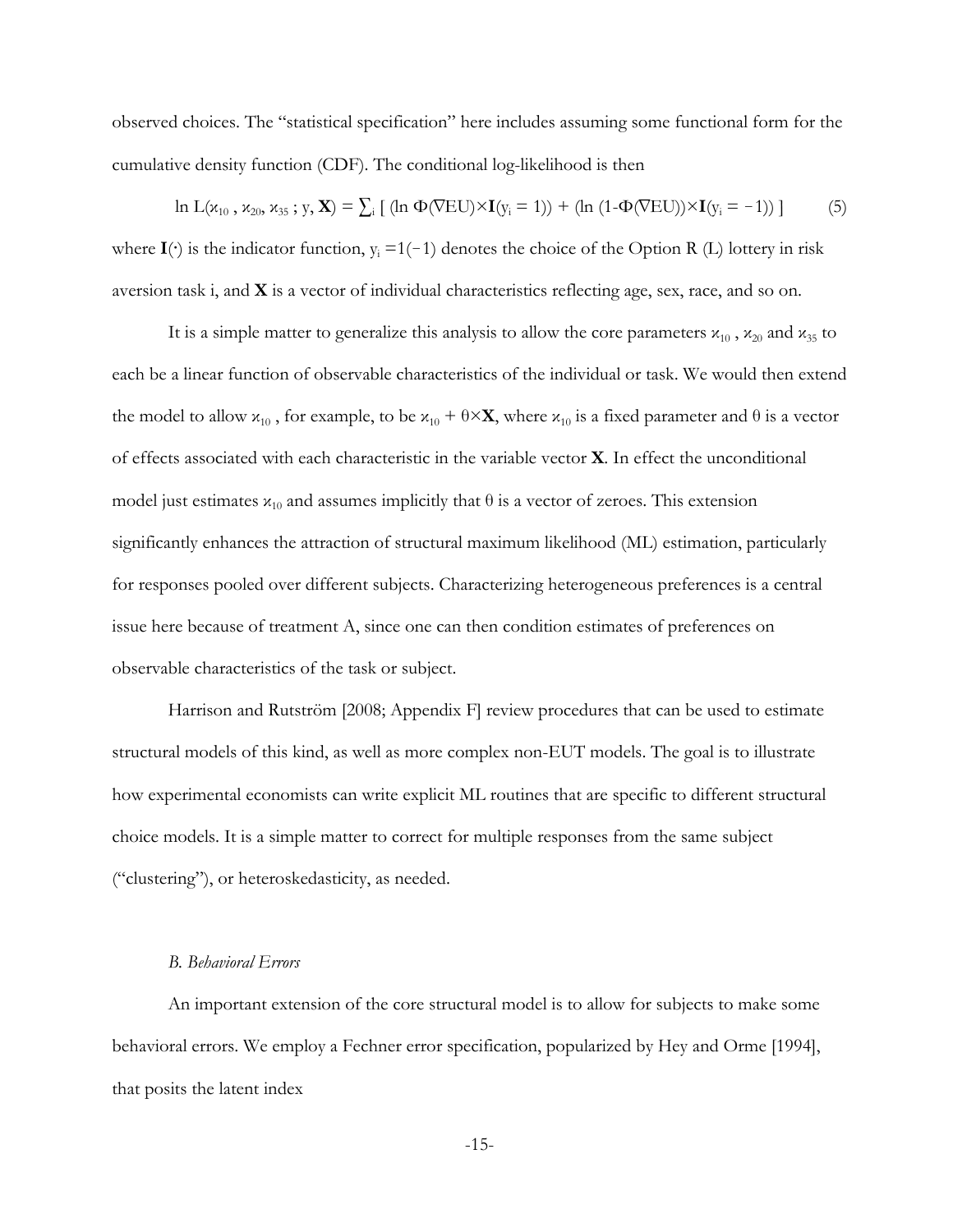$$
\nabla EU = (EU_R - EU_L) / \mu \tag{3'}
$$

instead of (3). In this specification μ is a structural "noise parameter" used to allow some errors from the perspective of the deterministic EUT model.<sup>5</sup> The index VEU is in the form of a cumulative probability distribution function defined over differences in the EU of the two lotteries and the noise parameter μ. Thus, as  $μ→0$  this specification collapses to the deterministic choice EUT model, where the choice is strictly determined by the EU of the two lotteries; but as μ gets larger and larger the choice essentially becomes random. When  $\mu$ =1 this specification collapses to (3). Thus  $\mu$  can be viewed as a parameter that flattens out the link function in (4) as μ gets larger.

An important contribution to the characterization of behavioral errors is the "contextual error" specification proposed by Wilcox [2011]. It is designed to allow robust inferences about the primitive "more stochastically risk averse than," and consistent inferences when one estimates over prize contexts in order to get better estimates. It posits the latent index

$$
\nabla EU = ((EU_R - EU_L)/\nu)/\mu \tag{3''}
$$

instead of (3'), where *v* is a normalizing term for each lottery pair L and R. The normalizing term *v* is defined as the maximum utility over all prizes in this lottery pair minus the minimum utility over all prizes in this lottery pair. The value of ν varies, in principle, from lottery choice to lottery choice: hence it is said to be "contextual." For the Fechner error specification, dividing by ν ensures that the *normalized* EU difference  $[(EU_R - EU_L)/v]$  remains in the unit interval. Our utility normalization (1) automatically ensures that the EU difference remains in the unit interval, but later specifications relax that, and normalization is needed then.

<sup>&</sup>lt;sup>5</sup> This is just one of several different types of error story that could be used, and Wilcox [2008] provides a review of the implications of the alternatives. Some specifications place the error at the final choice between one lottery or after the subject has decided which one has the higher expected utility; some place the error earlier, on the comparison of preferences leading to the choice; and some place the error even earlier, on the determination of the expected utility of each lottery.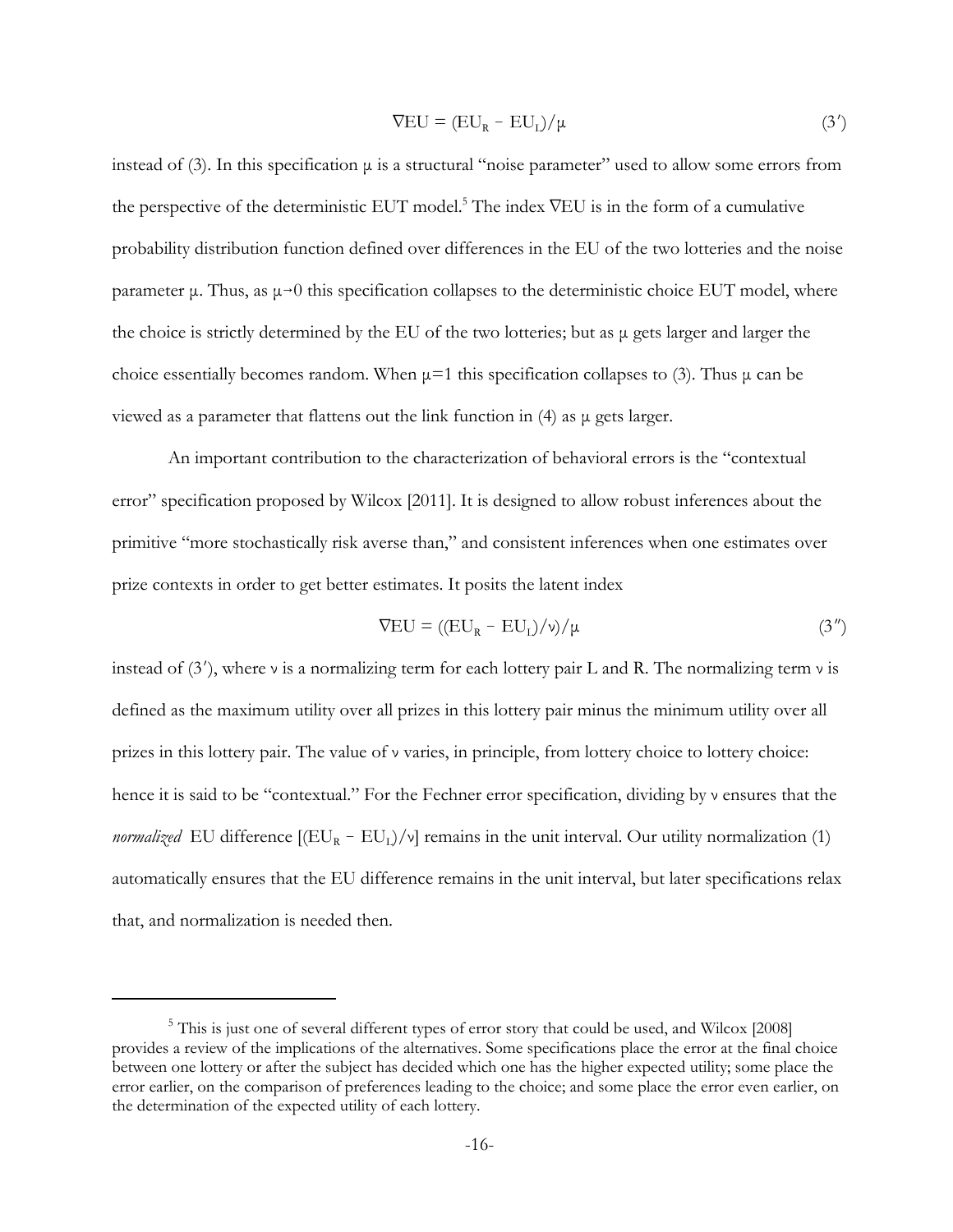### *C. Rank-Dependent Model*

The RDU model extends the EUT model by allowing for decision weights on lottery outcomes. The specification of the utility function is the same non-parametric specification (1) considered for EUT. To calculate decision weights under RDU one replaces expected utility defined by (2) with RDU

$$
RDU_i = \sum_{j=1,J} [ w(p_i(M_j)) \times U(M_j) ] = \sum_{j=1,J} [ w_{ij} \times U(M_j) ]
$$
 (2')

where

$$
w_{ij} = \omega(p_{ij} + ... + p_{ij}) - \omega(p_{i,j+1} + ... + p_{ij})
$$
\n(6a)

for  $j=1,..., J-1$ , and

$$
w_j = \omega(p_{ij}) \tag{6b}
$$

for j=J, with the subscript j ranking outcomes from worst to best, and  $\omega(\cdot)$  is some probability weighting function.

We could adopt the simple "power" probability weighting function proposed by Quiggin [1982], with curvature parameter γ:

$$
\omega(p) = p^{\gamma} \tag{7}
$$

So  $\gamma \neq 1$  is consistent with a deviation from the conventional EUT representation. Convexity of the probability weighting function is said to reflect "pessimism." If one assumes for simplicity a linear utility function, this implies a risk premium: since  $\omega(p) \leq p \forall p$ , the "RDU EV" in which monetary prizes are weighted by  $\omega(p)$  instead of p has to be less than the EV weighted by p. Hence the certainty-equivalent under RDU has to be less than the true EV.

We use instead a non-parametric specification of the probability weighting function which exploits the fact that our main lottery parameters only use the 5 probabilities,  $0, \frac{1}{4}, \frac{1}{2}, \frac{3}{4}$  and 1. If we constrain the extremes to have weight 0 and 1, we then have

$$
\omega(0) = 0, \, \omega(1/4) = \varphi_{1/4}, \, \omega(1/2) = \varphi_{1/2}, \, \omega(3/4) = \varphi_{3/4} \, \text{ and } \omega(1) = 1 \tag{8}
$$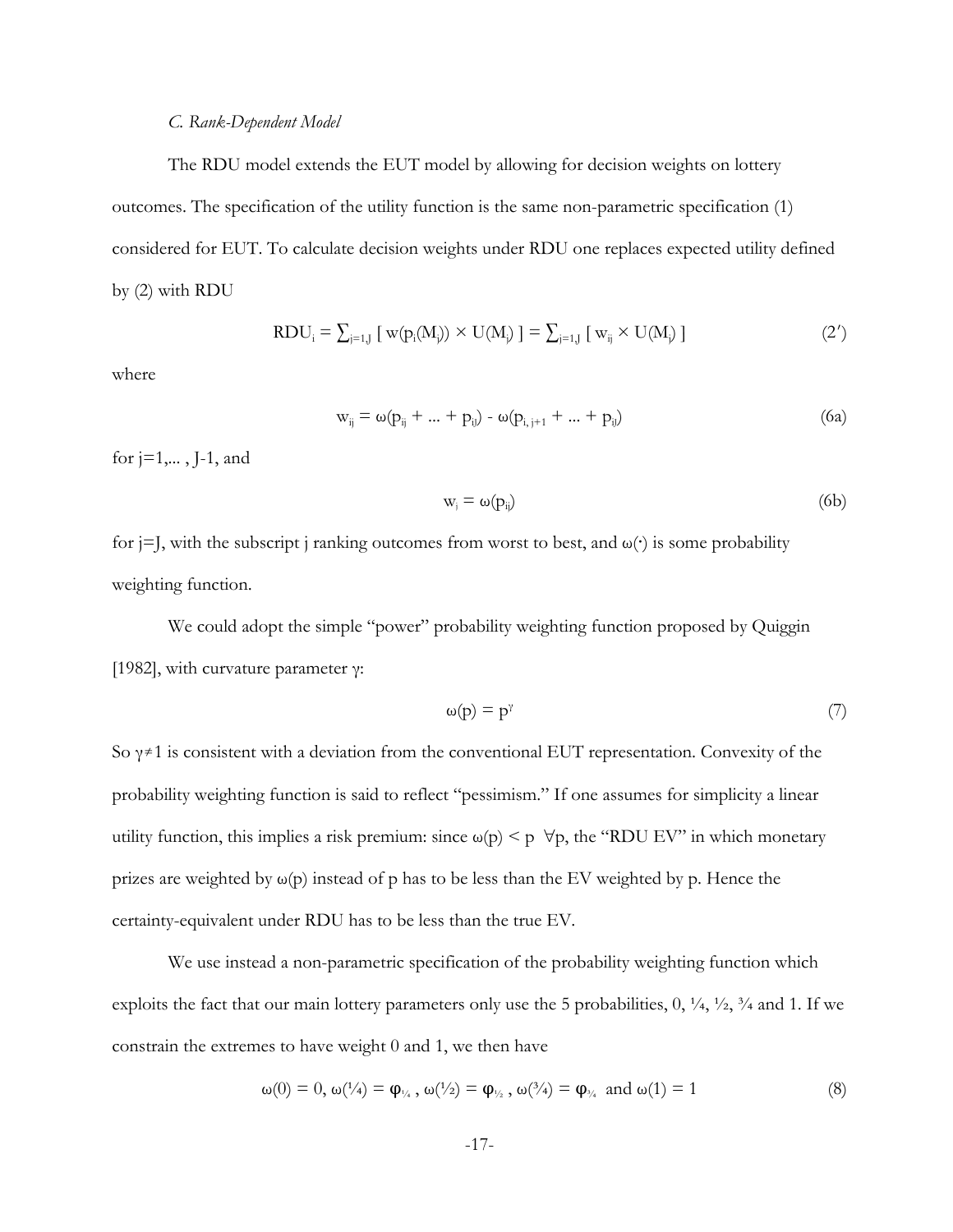and directly estimate  $\varphi_{\frac{1}{4}}$ ,  $\varphi_{\frac{1}{4}}$  and  $\varphi_{\frac{1}{4}}$  with the constraint that each lie in the unit interval. Note that the values  $\frac{1}{4}$ ,  $\frac{1}{2}$  and  $\frac{3}{4}$  refer to cumulative probabilities, consistent with (6a) and (6b). This is the approach employed by Gonzalez and Wu [1996] and Wilcox [2010]. The rest of the ML specification for the RDU model is identical to the specification for the EUT model, but with different and additional parameters to estimate.

### *D. Non-Parametric Estimates Assuming Preference Homogeneity*

#### Baseline Estimates

Start with non-parametric estimates of the EUT and RDU models in the payoff environment that does not assume IA: the 1-in-1 treatment A. Of course, EUT assumes IA, so EUT estimates under payoff environments that require IA, such as the 1-in-30 treatment B, will also be theoretically consistent with EUT estimates from treatment A. But the estimates for RDU will not generally be theoretically consistent unless we use the 1-in-1 payoff environment. So the estimates in Table D1 provide the first estimates, to the best of our knowledge, of RDU when those estimates are not contaminated by having to assume the IA in the form of the Bipolar Behavioral Hypothesis. The estimates also provide the basis for testing our main hypothesis: that risk preferences estimated under EUT or RDU change when one moves away from payoff environments that assume the IA to be valid. Of course, as stressed earlier, the "bad news" theoretically is that one must make an assumption of homogeneous preferences across individuals to interpret these estimates as reflecting risk preferences. Popular as that assumption is, we can and will relax it.

Panel A in Table D1 shows the EUT estimates for each interior prize. The point estimates are increasing in the prize value, consistent with non-satiation, so  $\partial U(x)/\partial x > 0$ . The 95% confidence intervals are generally tight, in the sense of allowing one to rule out the hypothesis that these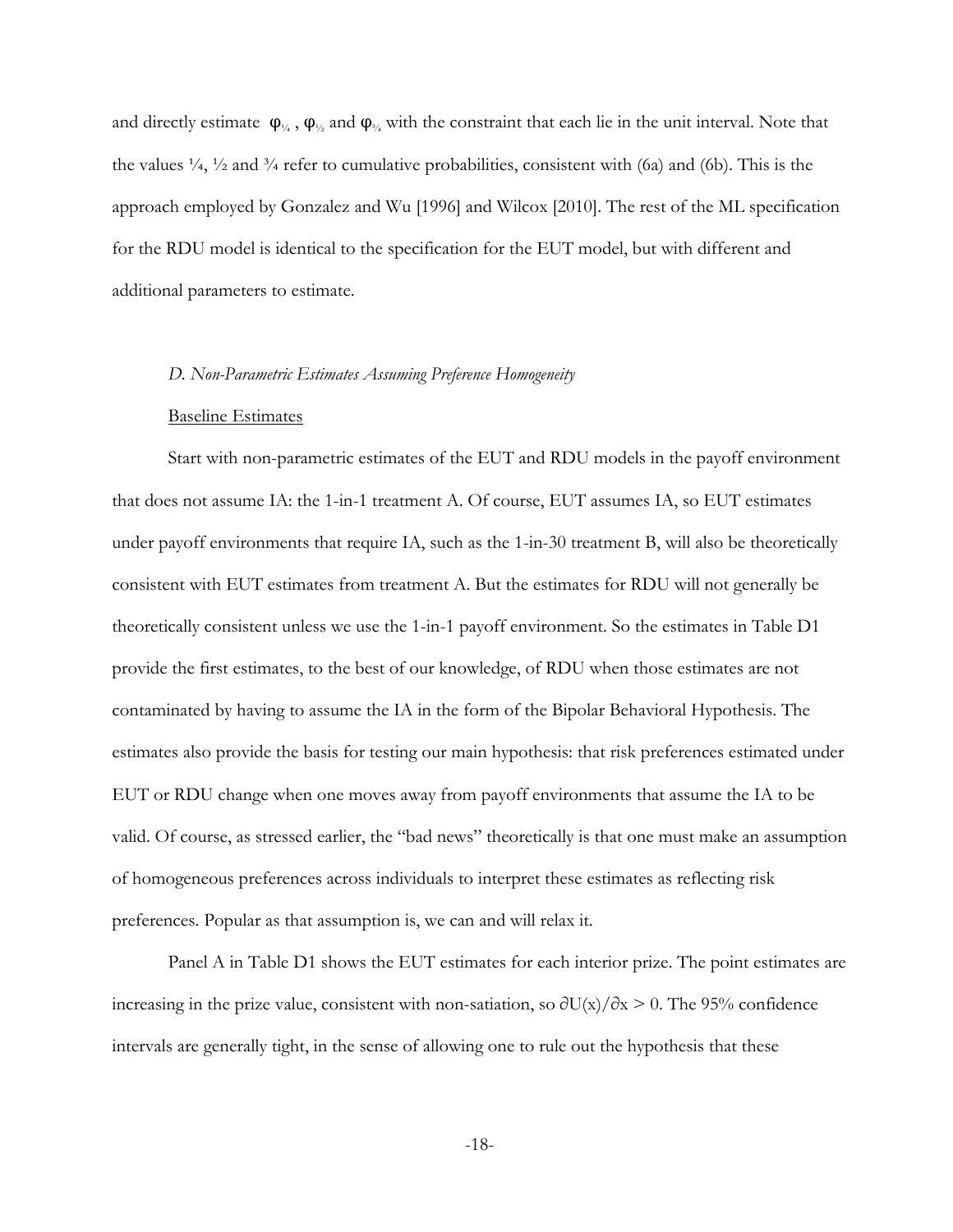estimates are statistically indistinguishable from  $0$  or  $1<sup>6</sup>$  They also suggest that the estimates satisfy non-satiation even when one allows for sampling error. For example, the 95% confidence interval for the U(\$10) estimate is between 0.05 and 0.26, and the 95% confidence interval for the U(\$20) estimate is between 0.33 and 0.55, so there is no overlap. There is some slight overlap between the 95% confidence interval for U(\$20) and the interval for U(\$35), which is between 0.49 and 0.78. The statistical significance of this overlap is tested directly in the next two lines with  $\Delta U_{20}$  : 35, which is the difference in the utilities: if this is positive, and statistically significantly different from zero, as it is, then we can be confident that these estimates satisfy non-satiation. The same is true of the increment from U(\$10) to U(\$20), shown by  $\Delta U_{10 \div 20}$ .

We also directly test for diminishing marginal utility,  $\partial^2 U(x)/\partial x^2 < 0$ , by evaluating the marginal utility of each increment in utility, and then seeing if the difference between the first and second marginal utility is positive. The estimates show that each of the marginal utilities is positive, as one would expect from the non-satiation results, and that there is evidence of statistically significant diminishing marginal utility.

Not surprisingly, the RDU estimation in Panel B of Table D1 has an aggregate log-likelihood that is better than the EUT alternative. The most interesting feature of these estimates is the striking role of diminishing marginal utility and the minor role of probability weighting. The estimated probability weights for the  $\frac{1}{4}$ ,  $\frac{1}{2}$  and  $\frac{3}{4}$  probabilities are 0.29, 0.37 and 0.68, respectively, and in each case the 95% confidence interval includes the true probability. The 95% confidence interval for  $\varphi_{1/2}$  is between 0.17 and 0.58, and overlaps with the 95% confidence interval for  $\varphi_{\mathcal{A}}$ . In fact, the increase of

<sup>&</sup>lt;sup>6</sup> In a numerical sense this might not be surprising, since we estimate these parameters by using a non-linear transform that ensures that they lie in the unit interval, as theory suggests. But it is still possible for the sampling errors to be large enough that the 95% confidence intervals get very close to 0 or 1, and as a practical matter for finite samples this can occur. The "delta method" is used to infer standard errors from non-linear transformations of this kind (Oehlert [1992]), and it includes some approximation error which can be particularly noticeable when point estimates are close to the boundary.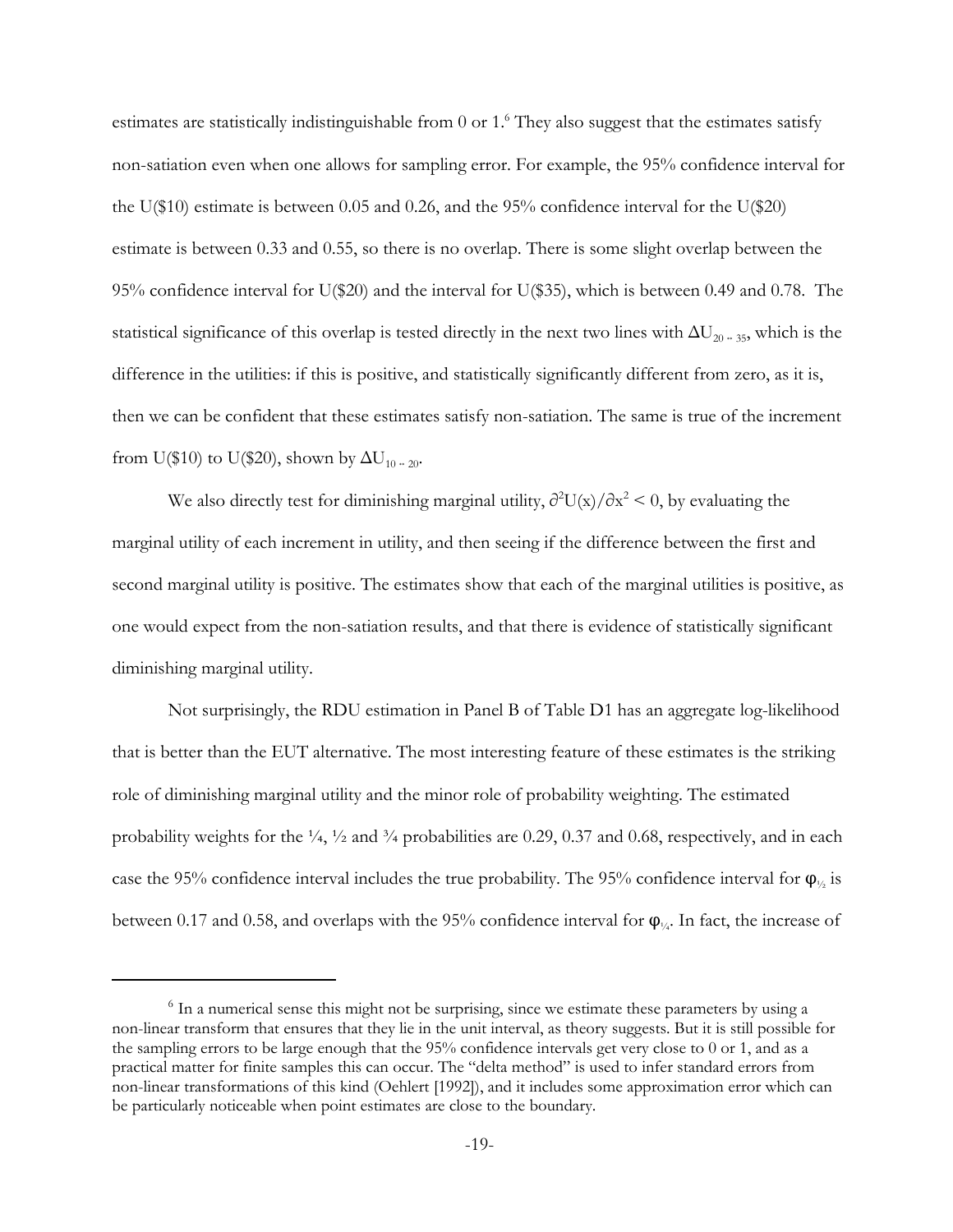8.5 percentage points from  $\varphi_{1/2}$  to  $\varphi_{1/2}$  has a *p*-value of 0.151; although a one-sided hypothesis test would be appropriate here, given our prior of an increasing probability weighting function, this twosided test still implies a *p*-value of 0.075. A  $\chi^2$  test of the hypothesis that all three of these estimated probability weights are equal to the corresponding probability has a *p*-value of 0.037, implying that *there is evidence of statistically significant probability weighting*. The estimated utility function under RDU exhibits the familiar properties of non-satiation and diminishing marginal utility. Again, these conclusions are all under the maintained assumption of preference homogeneity across subjects.

#### The Effect of Being Bipolar

These estimates provide the baseline for evaluating the effect of the 1-in-30 payoff treatment on risk preferences. Table D2 shows more estimates, again assuming that risk preferences are homogeneous across individuals. In this case we employ all of the data from treatments A and B, and include binary dummy variables to specify the payoff procedure. The first three lines in Panel A of Table D2 show estimates of  $x_{10}$ ,  $x_{10}^{pay1}$  and  $x_{10}^{ra\_idr}$  from U(\$10) =  $x_{10} + x_{10}^{pay1} \times$ **pay1** +  $x_{10}^{ra\_idr} \times$ **ra\_idr**, where **pay1** is a binary dummy variable for the 1-in-1 treatment A and **ra\_idr** is a binary dummy variable for the portion of observations in the 1-in-30 treatment B in which there was an additional, salient, individual discount rate elicitation task after the lottery choices. In each case we show the marginal effect of the binary variable, so we see that  $U(\$10) = 0.201 - 0.071 \times \text{pay1} + 0.036 \times \text{ra\_idr}$ .

Panel A of Table D2 presents the EUT estimates. We find no statistically significant effect of the individual treatments on the estimated utility values under EUT. A test that **pay1** has no joint effect across all three structural parameters has a *p*-value of only 0.78. In one respect this is just comforting, and not "news," since EUT assumes the IA and the IA is what makes treatment B formally the same as treatment A.

The RDU results are more interesting, since Table D1 suggested that there was evidence for

-20-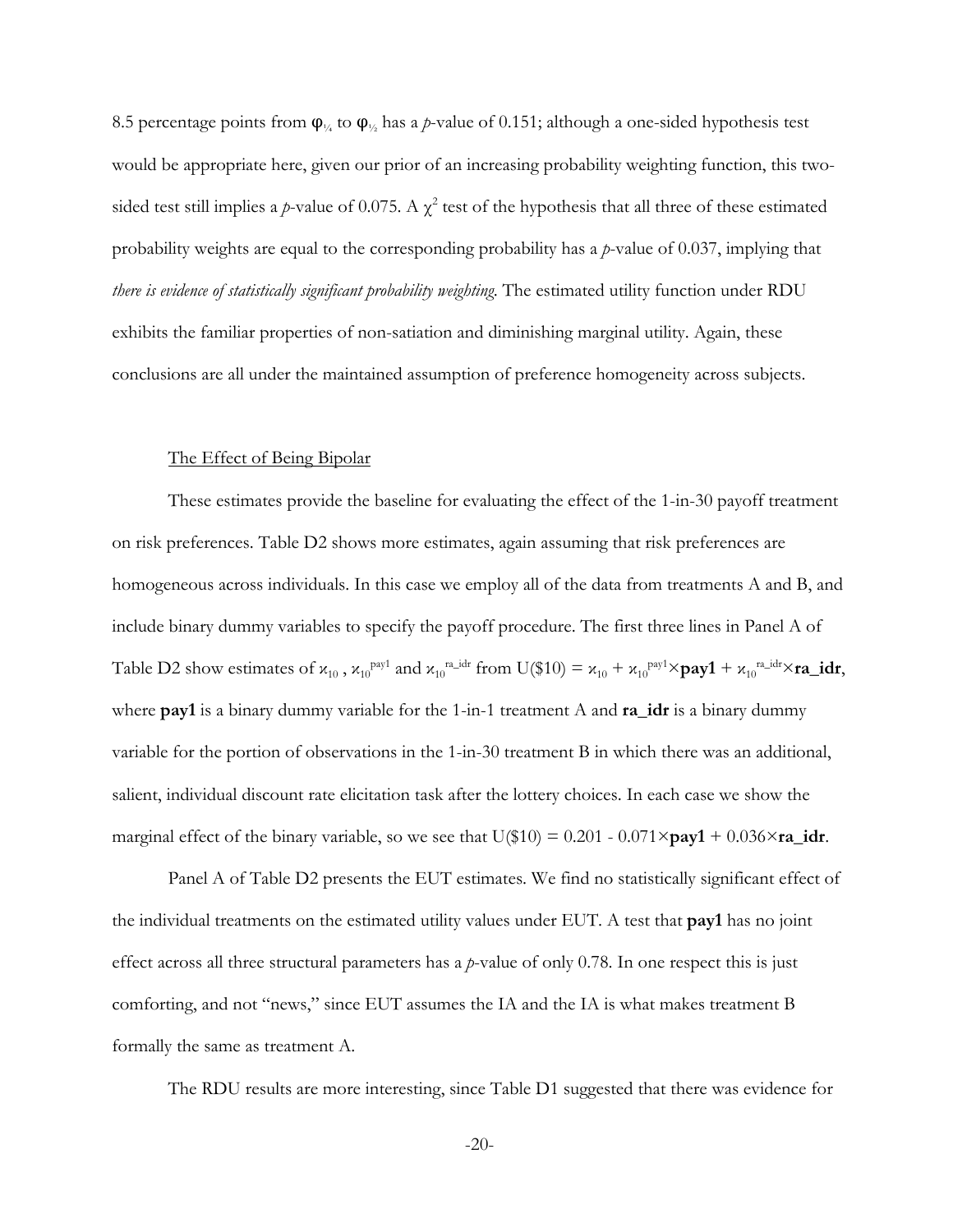probability weighting overall, and that the IA axiom was therefore significantly violated. If the IA is significantly violated, then we might expect to see different risk preferences under RDU when we merge in the 1-in-30 choices. This is indeed what we see with the RDU estimates in Panel B of Table D2, although it is not obvious from examination of the *individual* significance levels. However, a  $\chi^2$ test indicates that the central treatment dummy **pay1** is a significant factor across all estimated coefficients, with a *p*-value of 0.078. So we *do see a statistically significant effect of the payoff treatment on elicited preferences under RDU*. Again, however, we stress that this is still under the maintained assumption of preference homogeneity across subjects. It is time to relax that assumption and reevaluate the inferences about the payoff treatments.

### *E. Non-Parametric Estimates Allowing Preference Heterogeneity*

We extend the estimation to include a set of observable characteristics of the individual, and employ a series of binary variables: **female** is 1 for women, and 0 otherwise; **freshman**, **sophomore**, and **senior** are 1 for whether that was the current stage of undergraduate education at GSU, and 0 otherwise; **asian** and **white** are 1 based on self-reported ethnic status, and 0 otherwise; and **gpaVHI** is 1 for those reporting a cumulative GPA between 3.5 and 4.0 (mostly A's), and 0 otherwise. The demographic characteristics as a whole are statistically significant for both models.<sup>7</sup>

We find that *allowing for subject heterogeneity does not change the inferences about risk preferences under EUT*. Again, this is expected, given that the 1-in-30 treatments should theoretically have no effect on elicited risk preferences if the IA holds, and EUT assumes the IA. A  $\chi^2$  test of the significance of the treatment variables **pay1** across all structural parameters has a *p*-value of 0.81, confirming that conclusion. Figure D1 illustrates the predicted values of utility across all subjects and treatments,

<sup>&</sup>lt;sup>7</sup> For the EUT model a  $\chi^2$  test on this hypothesis has a *p*-value of 0.046. For the RDU model the *p*value is 0.003 for the utility parameters and 0.006 for the probability weighting parameters (and less than 0.001 for all parameters).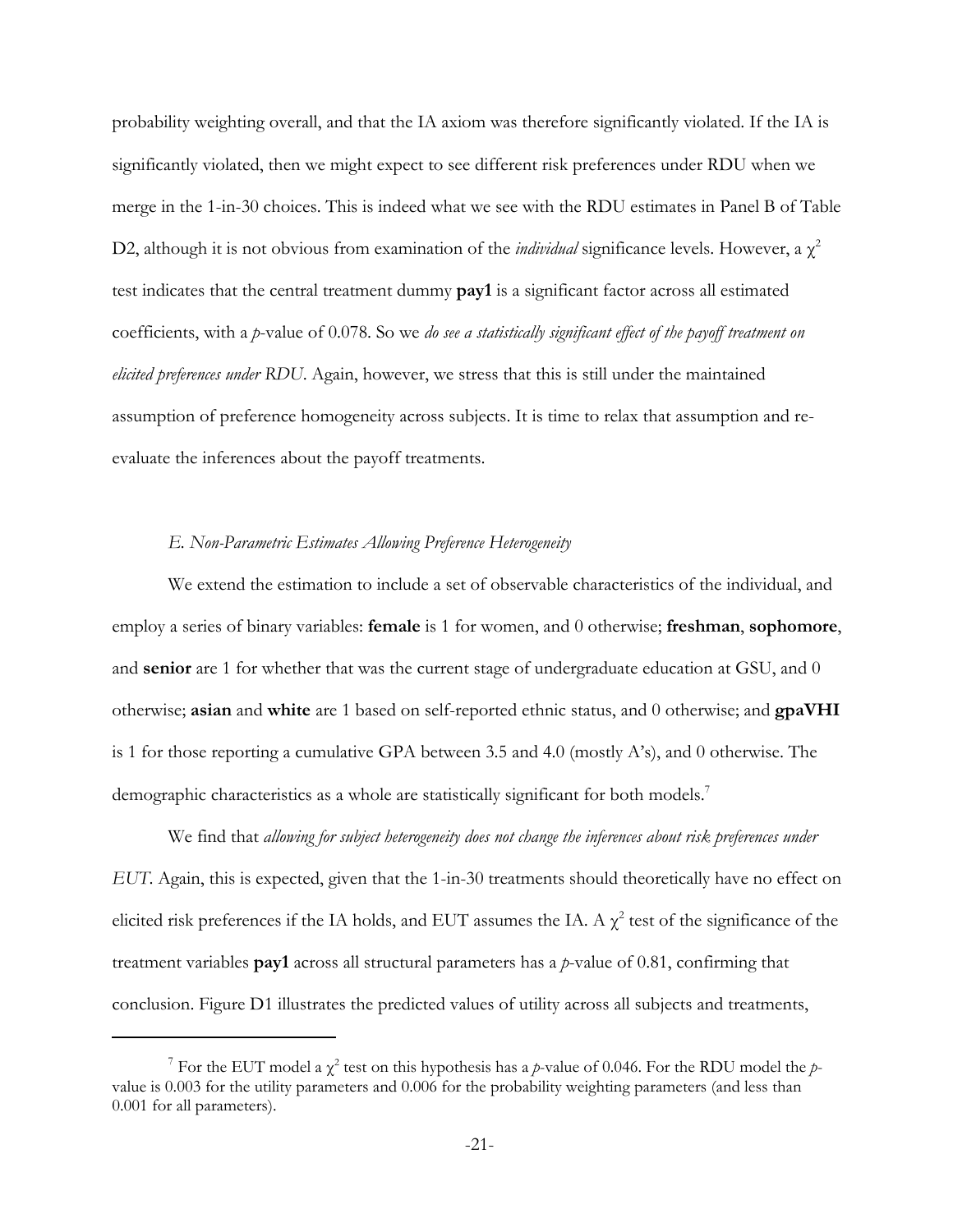using the estimated model with demographic heterogeneity to generate these predictions.<sup>8</sup>

With the RDU model we find that the **pay1** variable has significant individual effects on some probability weights and utility parameters. The *p*-values for U(\$10), U(\$20), U(\$35),  $\omega$ (1/4),  $\omega$ (1/2) and ω(¾), respectively, are 0.11, 0.08, 0.12, 0.54, 0.05 and 0.16. Moreover, we *find a significant overall joint effect from the 1-in-1 treatment on all probability weights parameters*. A  $\chi^2$  test on the hypothesis that the  $pay1$ treatment dummy has no effect on all three probability weights *and* all three utility parameters can only be rejected with a *p*-value of 0.15, but when looking at the joint effect on probability weights the *p*-value is 0.07. Figure D2 illustrates the predicted probability weights generated from the full model, with heterogeneity and all treatments, underlying these estimates.

In summary, and allowing for observable heterogeneity in preferences, we conclude that

- there is no evidence that estimated EUT preferences are affected by the two experimental payment protocols employed; and
- there is evidence that estimated RDU preferences are also affected by the use of an experimental payment protocol that requires the validity of the IA.

These results imply that the Bipolar Behaviorist is in urgent need of medication. It is not possible to simultaneously maintain that the IA is invalid in the latent specification of choices over pairs of lotteries, and that the IA is magically valid when paying subjects for more than one choice. We often hear the "isolation effect" invoked to allow this discord to stand, as noted earlier, but we have not seen that effect stated in a formal manner that explains how it differs from the IA. It is used in scientific rhetoric more in the manner of a behavioral "get out of jail free card" in the parlor game *Monopoly*.

 $8$  These predictions reflect the point estimates of the model allowing for treatment effects and demographic heterogeneity, and not the sampling errors. Formal hypothesis tests take those sampling errors into account.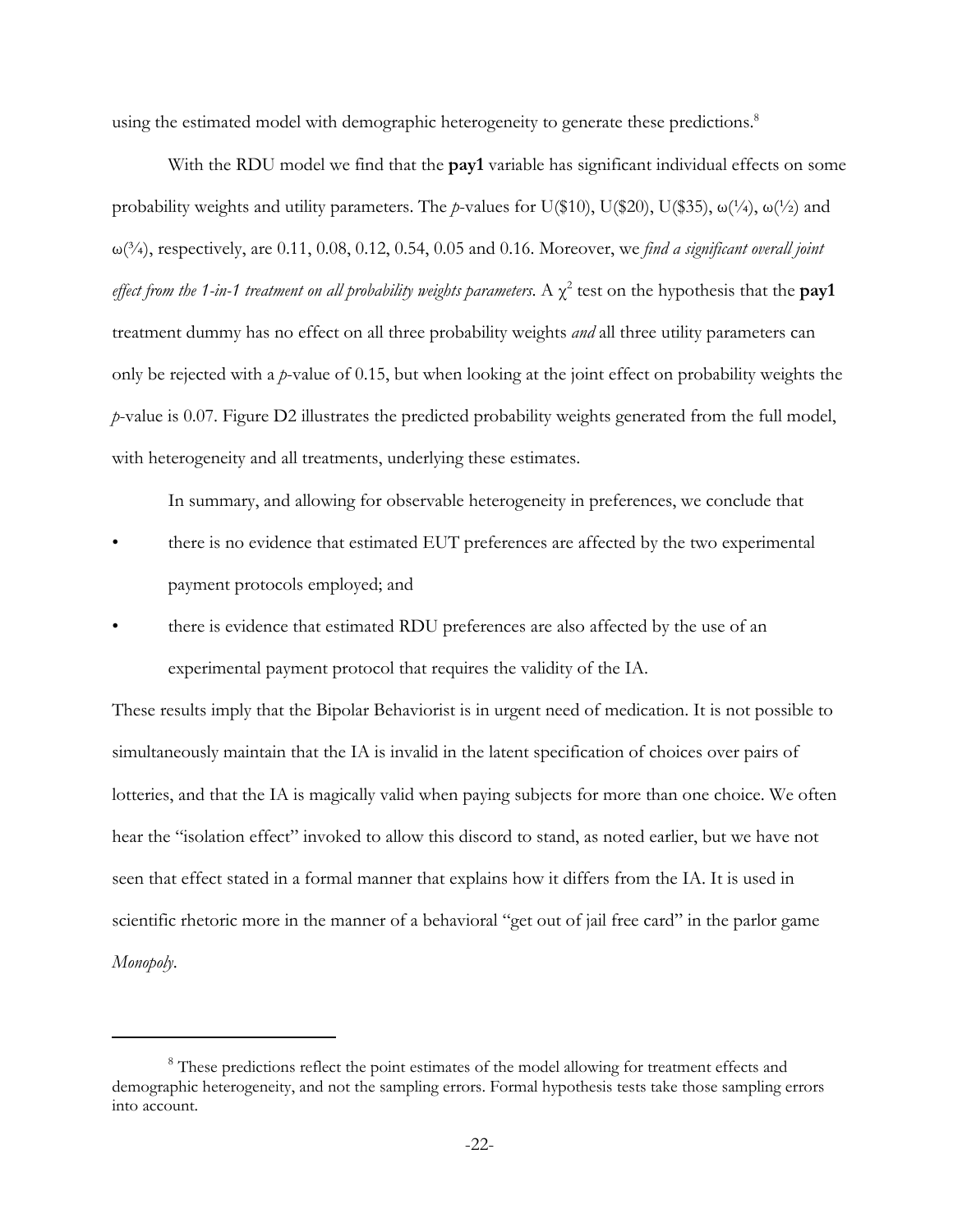### *F. Parametric Estimates*

We employ familiar specifications for the parametric utility and probability weighting functions. Instead of (1) for the utility function, we use the Expo-Power (EP) utility function proposed by Saha [1993]. Following Holt and Laury [2002], the EP function can be defined as

$$
U(x) = \left[1 - \exp(-\alpha x^{1-r})\right]/\alpha,\tag{9}
$$

where  $\alpha$  and r are parameters to be estimated. RRA is then  $r + \alpha(1-r)x^{1-r}$ , so RRA varies with income x if  $\alpha \neq 0$ . This function nests CRRA (as  $\alpha \rightarrow 0$ ) and CARA (as  $r \rightarrow 0$ ), so can be unbounded or bounded depending on particular parameter values. Instead of (8) for the probability weighting function, we employ the flexible two-parameter Prelec [1998] function,

$$
w(p) = \exp\{-\eta(-\ln p)^{\varphi}\},\tag{10}
$$

which is defined for  $0 \le p \le 1$ ,  $\eta \ge 0$  and  $0 \le p \le 1$ . When  $\varphi = 1$  this function collapses to the venerable power function  $\omega(p) = p^{\eta}$  defined earlier by (7).

For the EUT model, the joint hypothesis that the **pay1** treatment dummies on the structural coefficients r and α are equal to zero cannot be rejected, with a *p*-value of 0.98. This confirms our earlier finding that under EUT there is no statistically significant difference in elicited risk preferences across the payment protocols.

For RDU the joint hypothesis that the **pay1** treatment dummies on the structural coefficients r, α, η and φ are all equal to zero can be rejected with a *p*-value of 0.06 even with controls for demographic heterogeneity. It is noteworthy that, consistent with the non-parametric findings, the culprit is the probability weighting parameters: the *p*-values for the r,  $\alpha$ ,  $\eta$  and  $\phi$  coefficients of **pay1** *alone* are 0.43, 0.31, 0.74 and less than 0.07, respectively, when we control for demographic heterogeneity and all treatment effects. Figure 2 in the main text shows the effects of moving from the 1-in-1 payment protocol to the 1-in-K payment protocols for the RDU model, assuming heterogeneous preferences across all subjects. The differences are striking, quantitatively *and*

-23-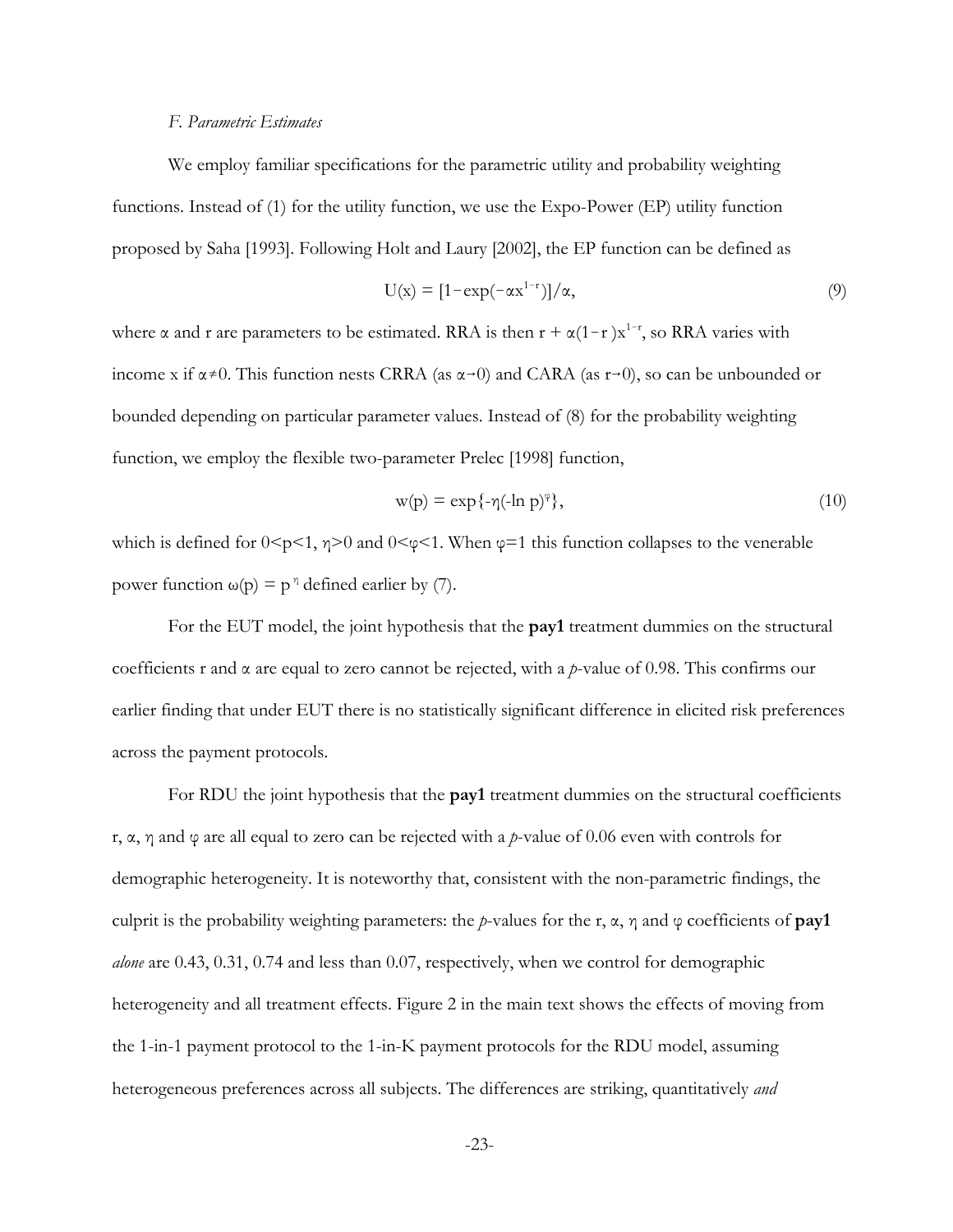qualitatively.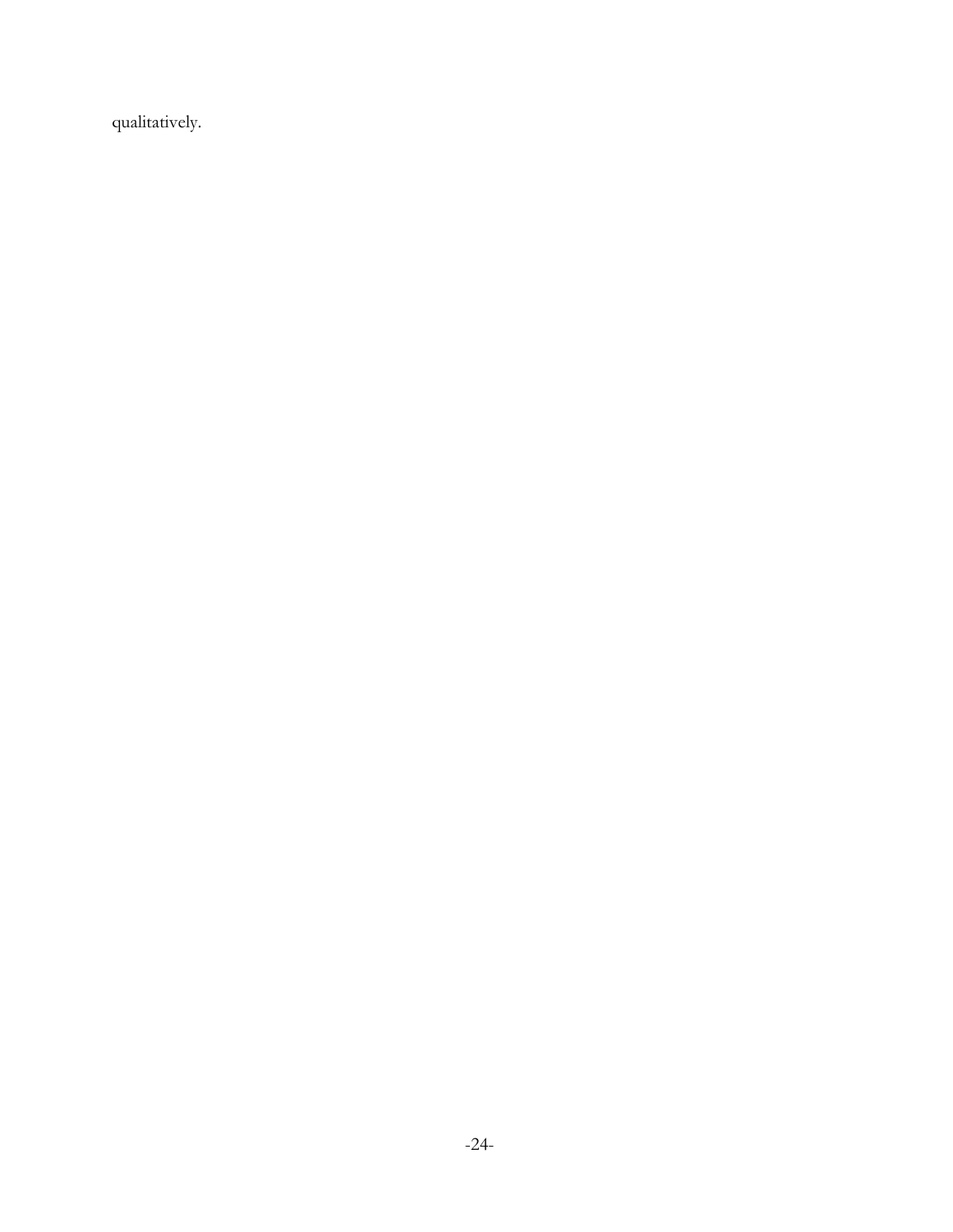| Parameter                                            | Point Estimate | Standard Error                                   | $p$ -value | 95% Confidence Interval |       |
|------------------------------------------------------|----------------|--------------------------------------------------|------------|-------------------------|-------|
|                                                      |                |                                                  |            |                         |       |
|                                                      |                | A. Expected Utility Theory (LL = $-38.2$ )       |            |                         |       |
| $\varkappa_{10}$                                     | 0.155          | 0.052                                            | 0.003      | 0.053                   | 0.256 |
| $\varkappa_{20}$                                     | 0.438          | 0.057                                            | < 0.001    | 0.326                   | 0.549 |
| $\mathcal{u}_{35}$                                   | 0.630          | 0.074                                            | < 0.001    | 0.486                   | 0.775 |
| $\Delta U_{10\; \text{m}\; 20}$                      | 0.283          | 0.051                                            | < 0.001    | 0.183                   | 0.383 |
| $\Delta U_{20 \div 35}$                              | 0.193          | 0.051                                            | < 0.001    | 0.092                   | 0.293 |
| $\Delta U_{10 \rightarrow 20} \div 10$               | 0.028          | 0.005                                            | < 0.001    | 0.018                   | 0.038 |
| $\Delta U_{20 \div 35} \div 15$                      | 0.013          | 0.003                                            | < 0.001    | 0.006                   | 0.020 |
| $\partial^2 U(x)/\partial x^2$                       | 0.015          | 0.006                                            | 0.017      | 0.003                   | 0.028 |
|                                                      |                |                                                  |            |                         |       |
|                                                      |                | B. Rank-Dependent Utility Theory (LL = $-34.9$ ) |            |                         |       |
| $\mathfrak{u}_{10}$                                  | 0.161          | 0.082                                            | 0.048      | 0.001                   | 0.321 |
| $\varkappa_{20}$                                     | 0.379          | 0.124                                            | 0.002      | 0.136                   | 0.622 |
| $\mathfrak{u}_{35}$                                  | 0.584          | 0.121                                            | < 0.001    | 0.346                   | 0.821 |
| $\Delta U_{10\;\div\;20}$                            | 0.218          | 0.054                                            | < 0.001    | 0.112                   | 0.324 |
| $\Delta U_{20 \rightarrow 35}$                       | 0.205          | 0.042                                            | < 0.001    | 0.122                   | 0.287 |
| $\Delta U_{10\;\div\;20}\;\dot=\;10$                 | 0.022          | 0.005                                            | < 0.001    | 0.011                   | 0.032 |
| $\Delta U_{20 \div 35} \div 15$                      | 0.014          | 0.003                                            | < 0.001    | 0.008                   | 0.019 |
| $\partial^2 U(x)/\partial x^2$                       | 0.008          | 0.007                                            | 0.220      | $-0.005$                | 0.021 |
| $\phi_{\text{V}_4}$                                  | 0.288          | 0.084                                            | 0.001      | 0.123                   | 0.453 |
| $\phi_{\text{V}_2}$                                  | 0.373          | 0.106                                            | < 0.001    | 0.166                   | 0.580 |
| $\phi_{\frac{3}{4}}$                                 | 0.680          | 0.097                                            | < 0.001    | 0.490                   | 0.869 |
| $\Delta p_{\nu_4\; \leftrightarrow \; \nu_2}$        | 0.085          | 0.059                                            | 0.151      | $-0.031$                | 0.201 |
| $\Delta p_{\frac{1}{2} \leftrightarrow \frac{3}{4}}$ | 0.307          | 0.049                                            | < 0.001    | 0.211                   | 0.402 |
| $\phi_{\frac{1}{4}}$ - $\frac{1}{4}$                 | 0.038          | 0.084                                            | 0.652      | $-0.127$                | 0.203 |
| $\phi_{\frac{1}{2}}$ - $\frac{1}{2}$                 | $-0.127$       | 0.106                                            | 0.228      | $-0.334$                | 0.080 |
| $\phi_{\frac{3}{4}} - \frac{3}{4}$                   | $-0.070$       | 0.097                                            | 0.467      | $-0.260$                | 0.119 |

# **Table D1: Non-Parametric Estimates Assuming Homogeneity and 1-in-1 Choices**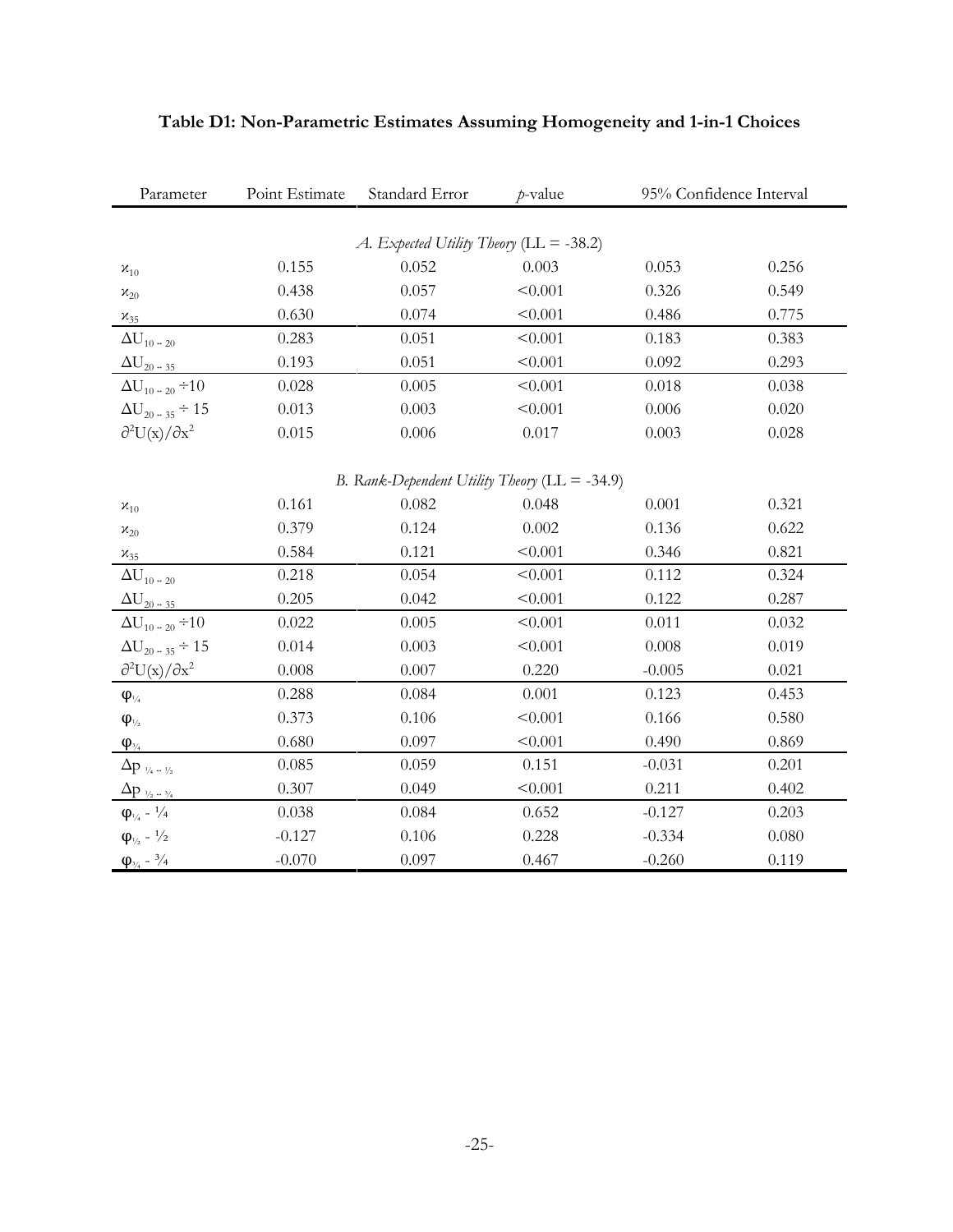### **Table D2: Non-Parametric Estimates Assuming Homogeneity**

| Parameter                        | Point Estimate | Standard Error                                  | $p$ -value | 95% Confidence Interval |       |
|----------------------------------|----------------|-------------------------------------------------|------------|-------------------------|-------|
|                                  |                | A. Expected Utility Theory (LL = $-3756.4$ )    |            |                         |       |
|                                  |                |                                                 |            |                         |       |
| $x_{10}$ constant                | 0.201          | 0.029                                           | < 0.001    | 0.144                   | 0.259 |
| $x_{10}$ pay1                    | $-0.071$       | 0.065                                           | 0.273      | $-0.198$                | 0.056 |
| $x_{10}$ ra_idr                  | 0.036          | 0.033                                           | 0.269      | $-0.028$                | 0.101 |
| $x_{20}$ constant                | 0.441          | 0.041                                           | < 0.001    | 0.360                   | 0.520 |
| $x_{20}$ pay1                    | $-0.019$       | 0.075                                           | 0.801      | $-0.167$                | 0.129 |
| $x_{20}$ ra_idr                  | 0.051          | 0.045                                           | 0.256      | $-0.037$                | 0.140 |
| $x_{35}$ constant                | 0.639          | 0.036                                           | < 0.001    | 0.569                   | 0.709 |
| $x_{35}$ pay1                    | $-0.031$       | 0.089                                           | 0.728      | $-0.207$                | 0.144 |
| $x_{35}$ ra_idr                  | 0.017          | 0.039                                           | 0.669      | $-0.061$                | 0.094 |
|                                  |                |                                                 |            |                         |       |
|                                  |                | B. Rank-Dependent Utility Theory (LL = -3718.69 |            |                         |       |
|                                  |                |                                                 |            |                         |       |
| $x_{10}$ constant                | 0.201          | 0.035                                           | < 0.001    | 0.132                   | 0.268 |
| $x_{10}$ pay1                    | $-0.082$       | 0.062                                           | 0.186      | $-0.205$                | 0.040 |
| $x_{10}$ ra_idr                  | 0.034          | 0.042                                           | 0.426      | $-0.049$                | 0.116 |
| $x_{20}$ constant                | 0.445          | 0.051                                           | < 0.001    | 0.346                   | 0.545 |
| $\mathfrak{u}_{20}$ pay1         | $-0.088$       | 0.096                                           | 0.357      | $-0.275$                | 0.099 |
| $x_{20}$ ra_idr                  | 0.045          | 0.059                                           | 0.446      | $-0.071$                | 0.161 |
| $x_{35}$ constant                | 0.643          | 0.040                                           | < 0.001    | 0.564                   | 0.722 |
| $x_{35}$ pay1                    | $-0.108$       | 0.109                                           | 0.321      | $-0.322$                | 0.105 |
| $x_{35}$ ra_idr                  | 0.008          | 0.047                                           | 0.870      | $-0.085$                | 0.101 |
| $\varphi_{\frac{1}{4}}$ constant | 0.185          | 0.048                                           | < 0.001    | 0.091                   | 0.280 |
| $\varphi_{\frac{1}{4}}$ pay1     | 0.125          | 0.089                                           | 0.161      | $-0.050$                | 0.300 |
| $\varphi_{\frac{1}{4}}$ ra_idr   | 0.021          | 0.055                                           | 0.703      | $-0.087$                | 0.129 |
| $\varphi_{\frac{1}{2}}$ constant | 0.555          | 0.047                                           | < 0.001    | 0.463                   | 0.646 |
| $\varphi_{\frac{1}{2}}$ pay1     | $-0.157$       | 0.099                                           | 0.113      | $-0.351$                | 0.037 |
| $\varphi_{\frac{1}{2}}$ ra_idr   | $-0.034$       | 0.055                                           | 0.542      | $-0.142$                | 0.075 |
| $\varphi_{\frac{3}{4}}$ constant | 0.777          | 0.046                                           | < 0.001    | 0.687                   | 0.868 |
| $\varphi_{\frac{3}{4}}$ pay1     | $-0.060$       | 0.100                                           | 0.557      | $-0.256$                | 0.138 |
| $\varphi_{\frac{3}{4}}$ ra_idr   | $-0.015$       | 0.053                                           | 0.767      | $-0.119$                | 0.088 |

Data from treatments A and B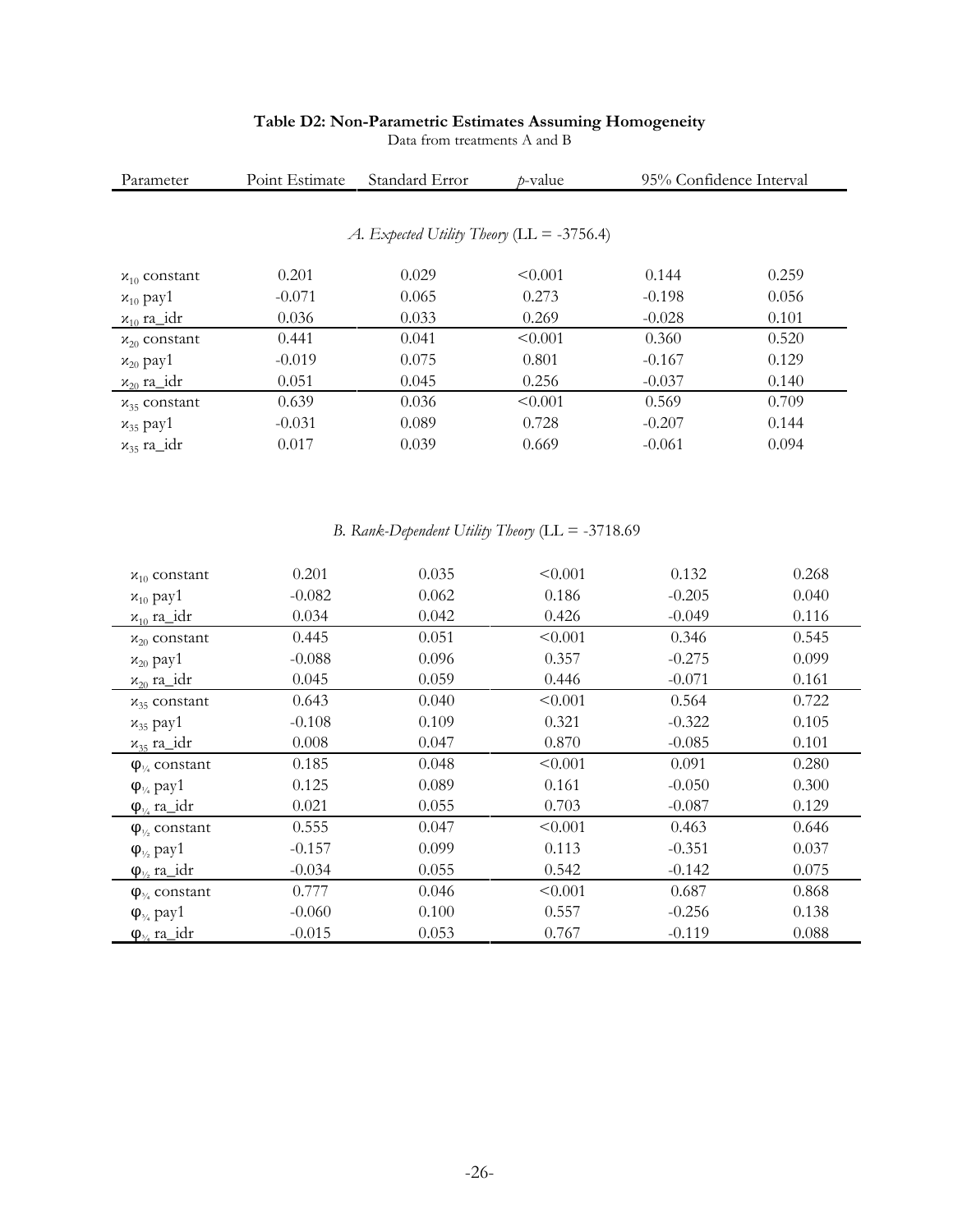### **References**

- Andersen, Steffen; Harrison, Glenn W.; Hole, Arne Rise, Lau, Morten I., and Rutström, E. Elisabet, "Non-Linear Mixed Logit," *Theory and Decision*, 73, 2012, 77-96.
- Bade, Sophie, "Independent Randomization Devices and the Elicitation of Ambiguity Averse Preferences," *Working Paper*, Max Planck Institute for Research on Collective Goods, Bonn, 2011.
- Beattie, J., and Loomes, Graham, "The Impact of Incentives Upon Risky Choice Experiments," *Journal of Risk and Uncertainty*, 14, 1997, 149-162.
- Binmore, Ken, *Does Game Theory Work? The Bargaining Challenge* (Cambridge, MA: MIT Press, 2007).
- Binswanger, Hans P., "Attitudes Toward Risk: Experimental Measurement in Rural India," *American Journal of Agricultural Economics*, 62, August 1980, 395-407.
- Camerer, Colin F., "An Experimental Test of Several Generalized Utility Theories," *Journal of Risk and Uncertainty*, 2, 1989, 61-104.
- Camerer, Colin F., "Recent Tests of Generalizations of Expected Utility Theory," in W. Edwards (ed.), *Utility Theories: Measurements and Applications* (Boston: Kluwer, 1992).
- Camerer, Colin, and Ho, Teck-Hua, "Violations of the Betweenness Axiom and Nonlinearity in Probability," *Journal of Risk & Uncertainty*, 8, 1994, 167-196.
- Conlisk, John, "Three Variants on the Allais Example," *American Economic Review*, 79(3), June 1989, 392-407.
- Cubitt, Robin P.; Starmer, Chris, and Sugden, Robert, "On the Validity of the Random Lottery Incentive System," *Experimental Economics*, 1(2), 1998, 115-131.
- Cox, James C.; Sadiraj, Vjollca, and Schmidt, Ulrich, "Paradoxes and Mechanisms for Choice under Risk," *Working Paper 2011-12*, Center for the Economic Analysis of Risk, Robinson College of Business, Georgia State University, 2011.
- Epstein, Larry, "A Paradox for the 'Smooth Ambiguity Model of Preference'," *Econometrica*, 78, 2010, 2085-2099.
- Gilboa, Itzhak, and Schmeidler, David, "Maxmin Expected Utility with a Non-Unique Prior," *Journal of Mathematical Economics*, 18, 1989, 141-153.
- Gonzalez, Richard, and Wu, George, "On the Shape of the Probability Weighting Function," *Cognitive Psychology*, 38, 1999, 129-166.
- Grether, David M., and Plott, Charles R., "Economic Theory of Choice and the Preference Reversal Phenomenon," *American Economic Review*, 69(4), September 1979, 623-638.

Harless, David W., and Camerer, Colin F., "The Predictive Utility of Generalized Expected Utility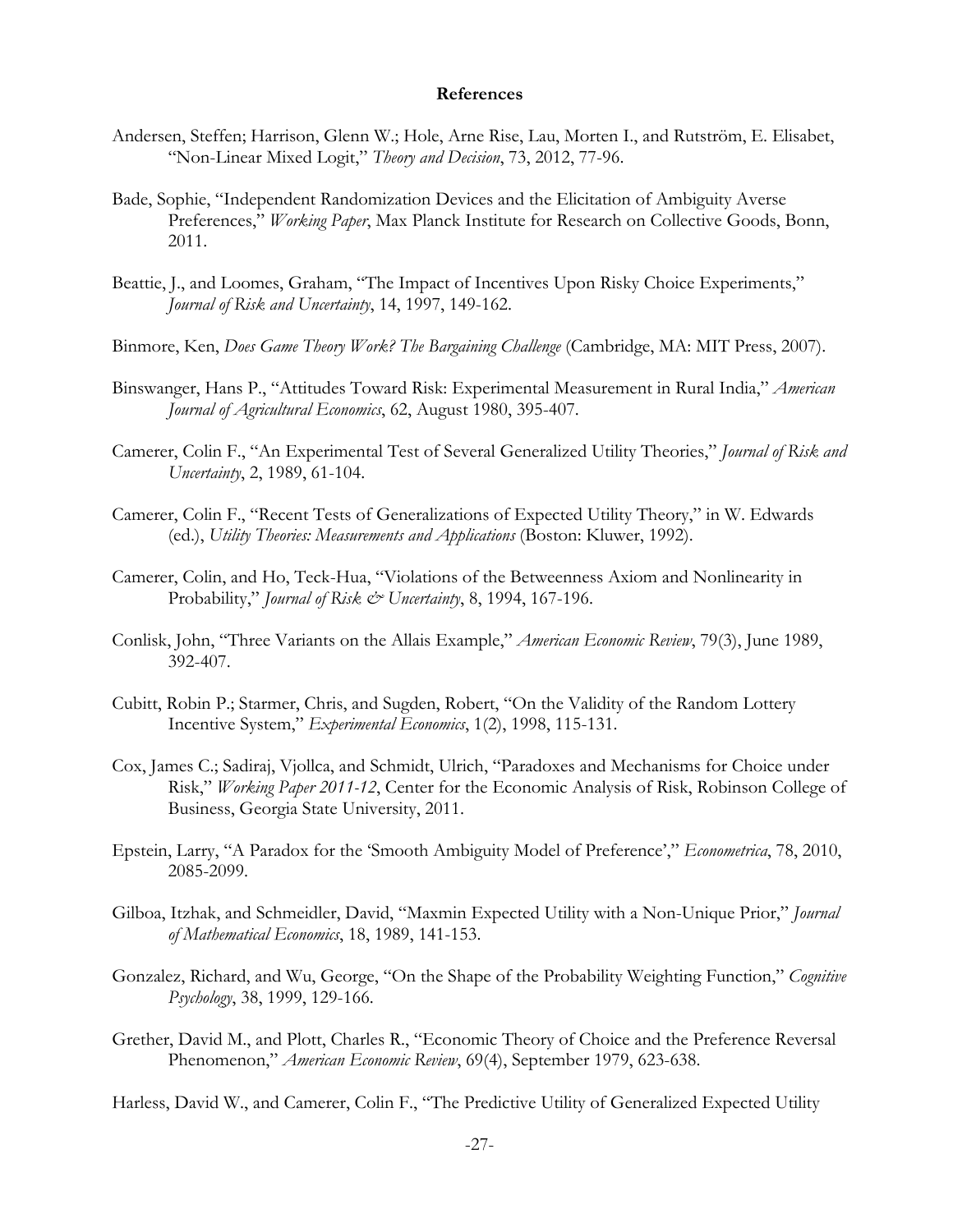Theories," *Econometrica*, 62(6), November 1994, 1251-1289.

- Harrison, Glenn W., and Rutström, E. Elisabet, "Risk Aversion in the Laboratory," in J.C. Cox and G.W. Harrison (eds.), *Risk Aversion in Experiments* (Bingley, UK: Emerald, Research in Experimental Economics, Volume 12, 2008).
- Harrison, Glenn W., and Rutström, E. Elisabet, "Expected Utility *And* Prospect Theory: One Wedding and A Decent Funeral," *Experimental Economics*, 12(2), June 2009, 133-158.
- Hey, John D., and Orme, Chris, "Investigating Generalizations of Expected Utility Theory Using Experimental Data," *Econometrica*, 62(6), November 1994, 1291-1326.
- Holt, Charles A., "Preference Reversals and the Independence Axiom," *American Economic Review*, 76, June 1986, 508-514.
- Holt, Charles A., and Laury, Susan K., "Risk Aversion and Incentive Effects," *American Economic Review*, 92(5), December 2002, 1644-1655.
- Karni, Edi, and Safra, Zvi, "Preference Reversals and the Observability of Preferences by Experimental Methods," *Econometrica*, 55, 1987, 675-685.
- Klibanoff, Peter; Marinacci, Massimo, and Mukerji, Sujoy, "A Smooth Model of Decision Making Under Ambiguity," *Econometrica*, 73(6), November 2005, 1849-1892.
- Klibanoff, Peter; Marinacci, Massimo, and Mukerji, Sujoy, "On the Smooth Ambiguity Model: a Reply," *Econometrica*, 80, 1303-1323.
- Loomes, Graham, and Sugden, Robert, "Testing Different Stochastic Specifications of Risky Choice," *Economica*, 65, 1998, 581-598.
- Oehlert, Gary W., "A Note on the Delta Method," *The American Statistician*, 46(1), February 1992, 27- 29.
- Prelec, Drazen, "The Probability Weighting Function," *Econometrica*, 66, 1998, 497-527.
- Quiggin, John, "A Theory of Anticipated Utility," *Journal of Economic Behavior & Organization*, 3(4), 1982, 323-343.
- Saha, Atanu, "Expo-Power Utility: A Flexible Form for Absolute and Relative Risk Aversion," *American Journal of Agricultural Economics*, 75(4), November 1993, 905-913.
- Samuelson, Paul A., "Probability, Utility, and the Independence Axiom," *Econometrica*, 20, 1952, 670- 678.
- Schmidt, Ulrich, and Zank, Horst, "A Simple Model of Cumulative Prospect Theory," *Journal of Mathematical Economics*, 45(3-4), March 2009, 308–319.
- Segal, Uzi, "The Ellsberg Paradox and Risk Aversion: An Anticipated Utility Approach," *International Economic Review*, 28, 1987, 145-154.